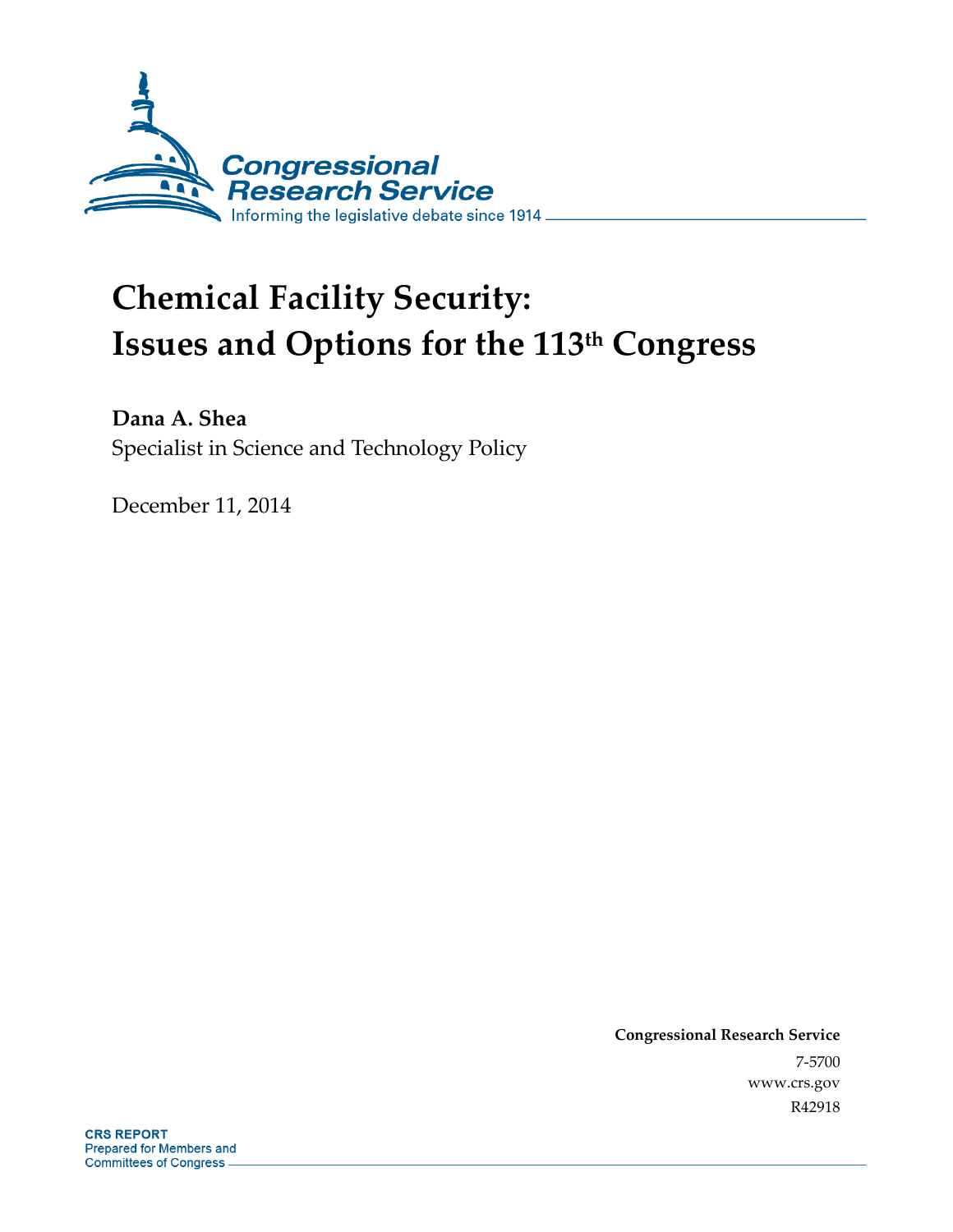## **Summary**

The Department of Homeland Security (DHS) has statutory authority to regulate chemical facilities for security purposes. The 113<sup>th</sup> Congress extended this authority through December 11, 2014. Congressional policy makers have debated the scope and details of reauthorization and continue to consider establishing an authority with longer duration. Some Members of Congress support an extension, either short- or long-term, of the existing authority. Other Members call for revision and more extensive codification of chemical facility security regulatory provisions. Questions regarding the current law's effectiveness in reducing chemical facility risk and the sufficiency of federal chemical facility security efforts exacerbate the tension between continuing current policies and changing the statutory authority.

Congressional policy makers have questioned DHS's effectiveness in implementing the authorized regulations, called chemical facility anti-terrorism standards (CFATS). The DHS finalized CFATS regulations in 2007. Since then, the site security plans for 900 chemical facilities have been approved in the CFATS process, which starts with information submission by chemical facilities and finishes with inspection and approval of facility security measures by DHS. Additionally, DHS has inspected some facilities for subsequent compliance activities. Several factors, including the amount of detailed information provided to DHS, the effectiveness of DHS program management, and the availability of CFATS inspectors, likely complicate the inspection process and lead to delays in inspection. Policy makers have questioned whether the compliance rate with CFATS is sufficient to mitigate this homeland security risk. For additional analysis of CFATS implementation, see CRS Report R43346, *Implementation of Chemical Facility Anti-Terrorism Standards (CFATS): Issues for Congress*.

Key policy issues debated in previous Congresses contribute to the current reauthorization debate. These issues include the adequacy of DHS resources and efforts; the appropriateness and scope of federal preemption of state chemical facility security activities; the availability of information for public comment, potential litigation, and congressional oversight; the range of chemical facilities identified by DHS; and the ability of inherently safer technologies to achieve security goals.

The 113<sup>th</sup> Congress might take various approaches to this issue. Congress might allow the statutory authority to expire but continue providing appropriations to administer the regulations. Congress might permanently or temporarily extend the statutory authority to observe the impact of the current regulations and, if necessary, address any perceived weaknesses at a later date. Congress might codify the existing regulations in statute and reduce the discretion available to the Secretary of Homeland Security to change the current regulatory framework. Alternatively, Congress might substantively change the current regulation's implementation, scope, or impact by amending the existing statute or creating a new one. Finally, Congress might choose to terminate the program by allowing its authority to lapse and removing funding for the program. This would leave regulation of chemical facility security to state and local governments.

The House has passed H.R. 4007, and the Senate has passed an amended version of H.R. 4007. Both versions would establish a CFATS program within DHS, but each has unique provisions. In addition, both the House and Senate homeland security appropriations acts would extend the duration of the statutory authority until October 4, 2015.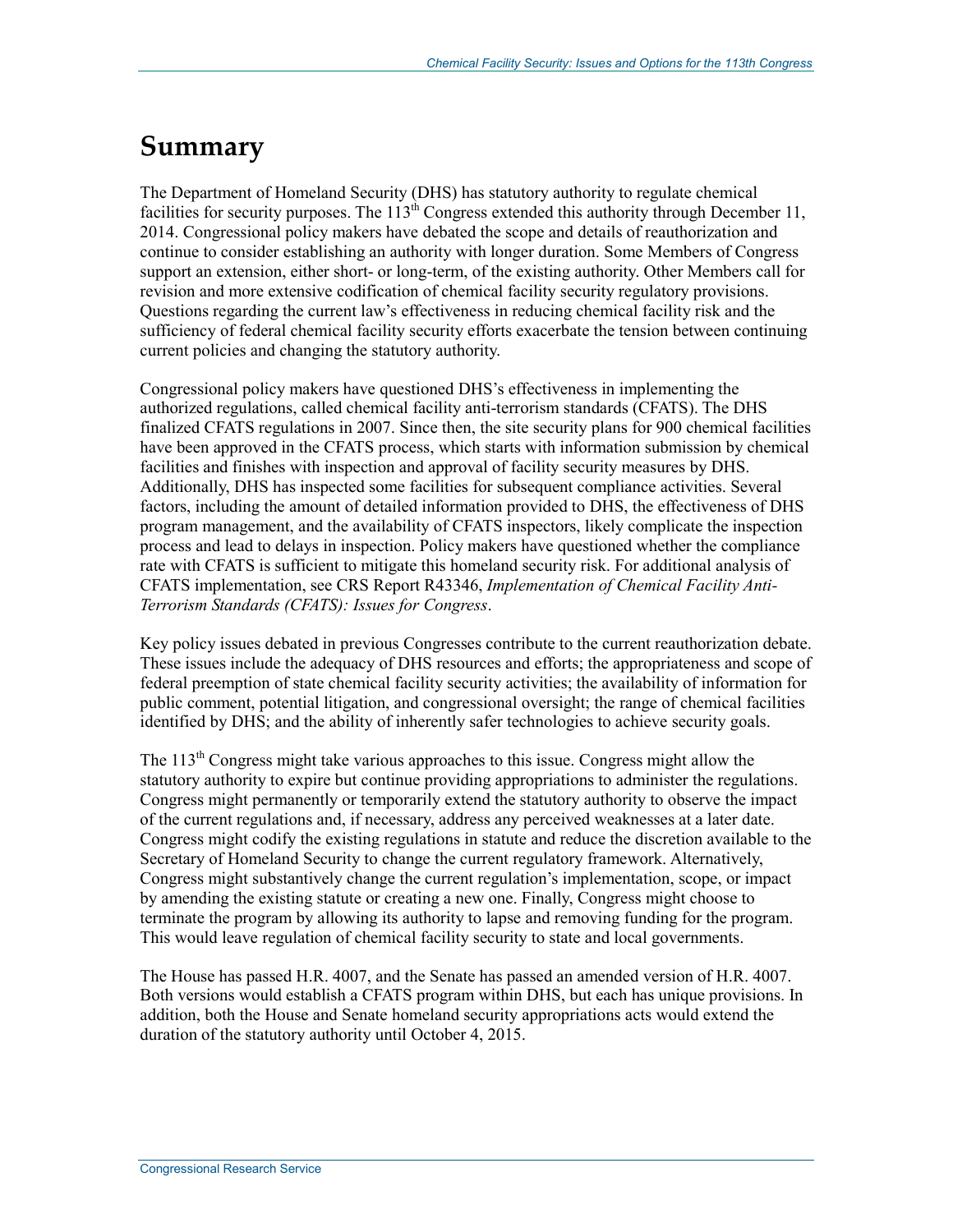## **Contents**

| 40 |
|----|
|    |
|    |
|    |
|    |
|    |
|    |
|    |
|    |
|    |
|    |
|    |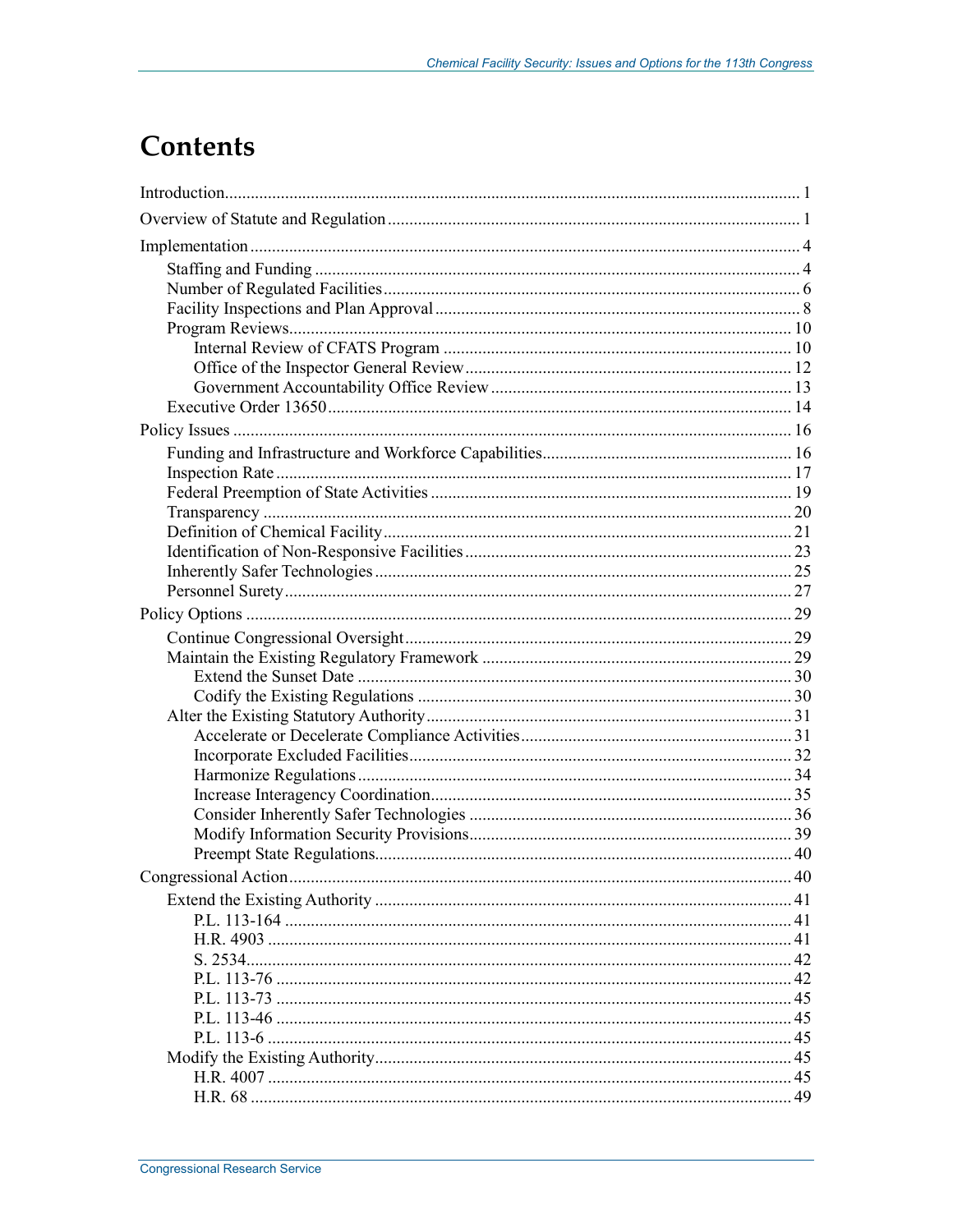| S 67  |  |
|-------|--|
| S 68  |  |
| S 814 |  |
|       |  |

## **Figures**

## **Tables**

## **Contacts**

|--|--|--|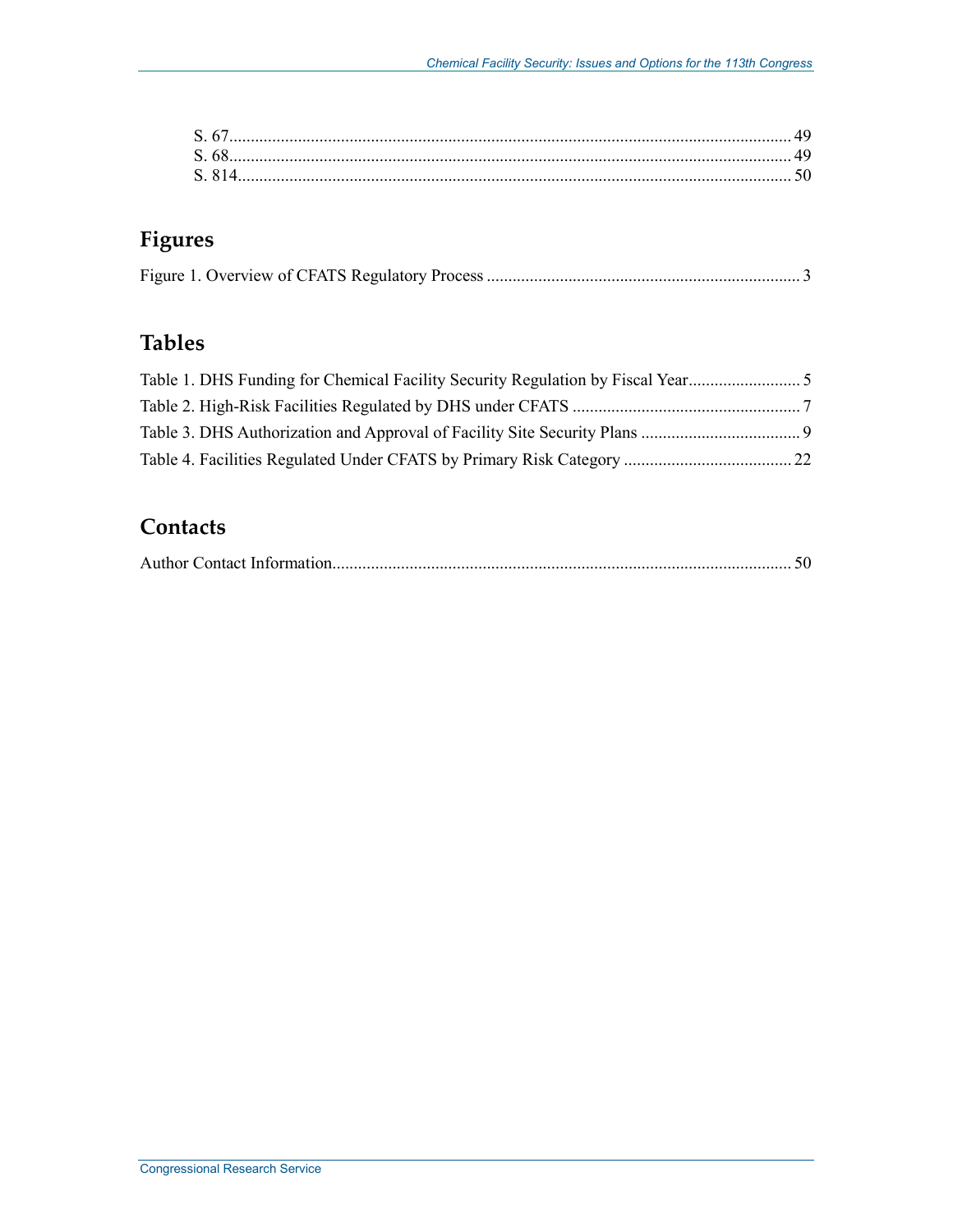## **Introduction**

Recognizing the potential harm that a large, sudden release of hazardous chemicals poses to nearby people, state and federal governments have long regulated safety practices at chemical facilities. Historically, chemical facilities have engaged in security activities on a voluntary basis. Even before the terrorist attacks of 2001, congressional policy makers expressed concern over the security vulnerabilities of these facilities. After the 2001 attacks and the decision by several states to begin regulating security at chemical facilities, Congress again considered requiring federal security regulations to mitigate these risks.

In 2006, the  $109<sup>th</sup>$  Congress passed legislation providing the Department of Homeland Security (DHS) with statutory authority to regulate chemical facilities for security purposes. Subsequent Congresses have extended this authority, which currently expires on December 11, 2014. Advocacy groups, stakeholders, and policy makers have called for Congress to reauthorize this authority, though they disagree about the preferred approach. Congress may extend the existing authority, revise the existing authority to resolve potentially contentious issues, or allow this authority to lapse.

The explosion on April 17, 2013, at the West Fertilizer Company fertilizer distribution facility in West, TX, has led to additional focus on DHS's ability to identify noncompliant facilities. The West Fertilizer Company had not reported to DHS under the CFATS program, though it appeared to have possessed more than screening threshold quantities of chemicals of interest.<sup>1</sup> While DHS had engaged in previous activity to identify facilities that had not complied with CFATS reporting requirements, DHS did not identify the West Fertilizer Company. Congressional policy makers have questioned the sufficiency of DHS efforts to identify these noncompliant "outlier" facilities.<sup>2</sup>

This report provides a brief overview of the existing statutory authority and implementing regulation. It describes several policy issues raised in previous debates regarding chemical facility security and identifies policy options for congressional consideration. For additional analysis of CFATS implementation, see CRS Report R43346, *Implementation of Chemical Facility Anti-Terrorism Standards (CFATS): Issues for Congress*.

## **Overview of Statute and Regulation**

The 109<sup>th</sup> Congress provided DHS with statutory authority to regulate chemical facilities for security purposes.<sup>3</sup> The statute explicitly identified some DHS authorities and left other aspects to the discretion of the Secretary of Homeland Security. The statute contains a "sunset provision"

<sup>&</sup>lt;sup>1</sup> Personal communication between CRS and DHS staff, April 23, 2013.

<sup>&</sup>lt;sup>2</sup> Representative Michael T. McCaul, Chairman, Committee on Homeland Security; Representative Fred Upton, Chairman, Committee on Energy and Commerce; and Representative John Carter, Chairman, Homeland Security Appropriations Subcommittee, *Letter to Janet Napolitano, Secretary, U.S. Department of Homeland Security*, July 22, 2013; Senator Tom Carper, Chairman, Committee on Homeland Security and Governmental Affairs, *Letter to Janet Napolitano, Secretary, and Suzanne Spaulding, Acting Under Secretary, National Protection and Programs, U.S. Department of Homeland Security*, June 28, 2013; and Representative Henry A. Waxman, ranking Member, Committee on Energy and Commerce, and Representative Bennie G. Thompson, ranking Member, Committee on Homeland Security, *Letter to President Barack Obama*, May 2, 2013.

<sup>&</sup>lt;sup>3</sup> Section 550, P.L. 109-295, Department of Homeland Security Appropriations Act, 2007.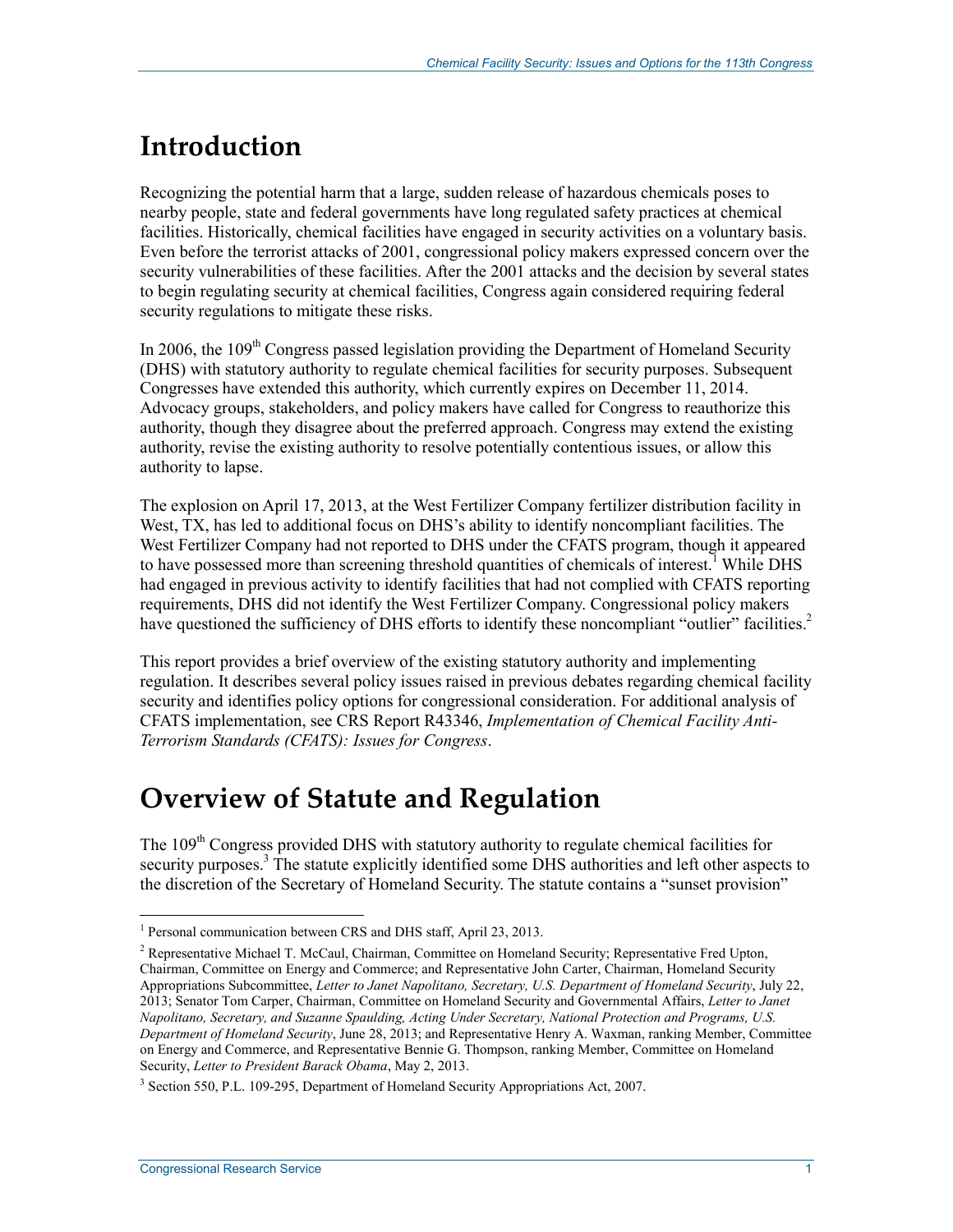that causes the statutory authority to expire on December 11, 2014.<sup>4</sup> This section reviews the chemical facility security statute and regulation, focusing on the regulatory compliance process.

On April 9, 2007, DHS issued an interim final rule regarding the chemical facility anti-terrorism standards (CFATS).<sup>5</sup> This interim final rule entered into force on June 8, 2007. The interim final rule implements statutory authority explicit in P.L. 109-295, Section 550, and authorities DHS found that Congress implicitly granted. In promulgating the interim final rule, DHS interpreted the language of the statute to determine what DHS asserts was the intent of Congress. Consequently, much of the rule arises from the Secretary's discretion and interpretation of legislative intent rather than explicit statutory language.

Under the interim final rule, the Secretary of Homeland Security determines which chemical facilities must meet regulatory security requirements, based on the degree of risk posed by each facility. The DHS lists 322 "chemicals of interest" for the purposes of compliance with CFATS.<sup>6</sup> The DHS considers each chemical in the context of three threats: release; theft or diversion; and sabotage and contamination. Chemical facilities with greater than specified quantities, called screening threshold quantities, of chemicals of interest must submit information to DHS to determine the facility's risk status. See **Figure 1**. The statute exempts several types of facilities from this requirement: facilities defined as a water system or wastewater treatment works; facilities owned or operated by the Department of Defense or Department of Energy; facilities regulated by the Nuclear Regulatory Commission (NRC); and those facilities regulated under the Maritime Transportation Security Act of 2002 (P.L. 107-295).

Based on the information received from the facility, DHS determines whether a facility is or is not high-risk. Facilities that DHS deems high risk must meet CFATS requirements. The DHS assigns high-risk facilities into one of four tiers based on the magnitude of the facility's risk. Facilities in higher risk tiers must meet more stringent requirements. The statute mandated the use of performance-based security requirements.<sup>7</sup> The DHS created graduated performance-based requirements for facilities assigned to each risk-based tier.

<sup>&</sup>lt;sup>4</sup> The original statutory authority expired on October 4, 2009, three years after enactment. Congress has incrementally extended this authority through many appropriation acts and continuing resolutions. P.L. 113-164, the Continuing Appropriations Resolution, 2015, extends the statutory authority through December 11, 2014.

<sup>5</sup> 72 *Federal Register* 17688-17745 (April 9, 2007). An interim final rule is a rule that meets the requirements for a final rule and that has the same force and effect as a final rule, but contains an invitation for further public comment on its provisions. After reviewing comments to the interim final rule, an agency may modify the interim final rule and issue a "final" final rule. The DHS first issued the proposed rule in December 2006 and solicited public comments. 71 *Federal Register* 78276-78332 (December 28, 2006).

<sup>6</sup> 72 *Federal Register* 65396-65435 (November 20, 2007).

<sup>&</sup>lt;sup>7</sup> According to the White House Office of Management and Budget, a performance standard is a standard

that states requirements in terms of required results with criteria for verifying compliance but without stating the methods for achieving required results. A performance standard may define the functional requirements for the item, operational requirements, and/or interface and interchangeability characteristics. A performance standard may be viewed in juxtaposition to a prescriptive standard which may specify design requirements, such as materials to be used, how a requirement is to be achieved, or how an item is to be fabricated or constructed.

For example, a performance standard might require that a facility perimeter be secured. In contrast, a prescriptive standard might dictate the height and type of fence to be used to secure the perimeter. See Office of Management and Budget, The White House, "Federal Participation in the Development and Use of Voluntary Consensus Standards and in Conformity Assessment Activities," *Circular A-119*, February 10, 1998.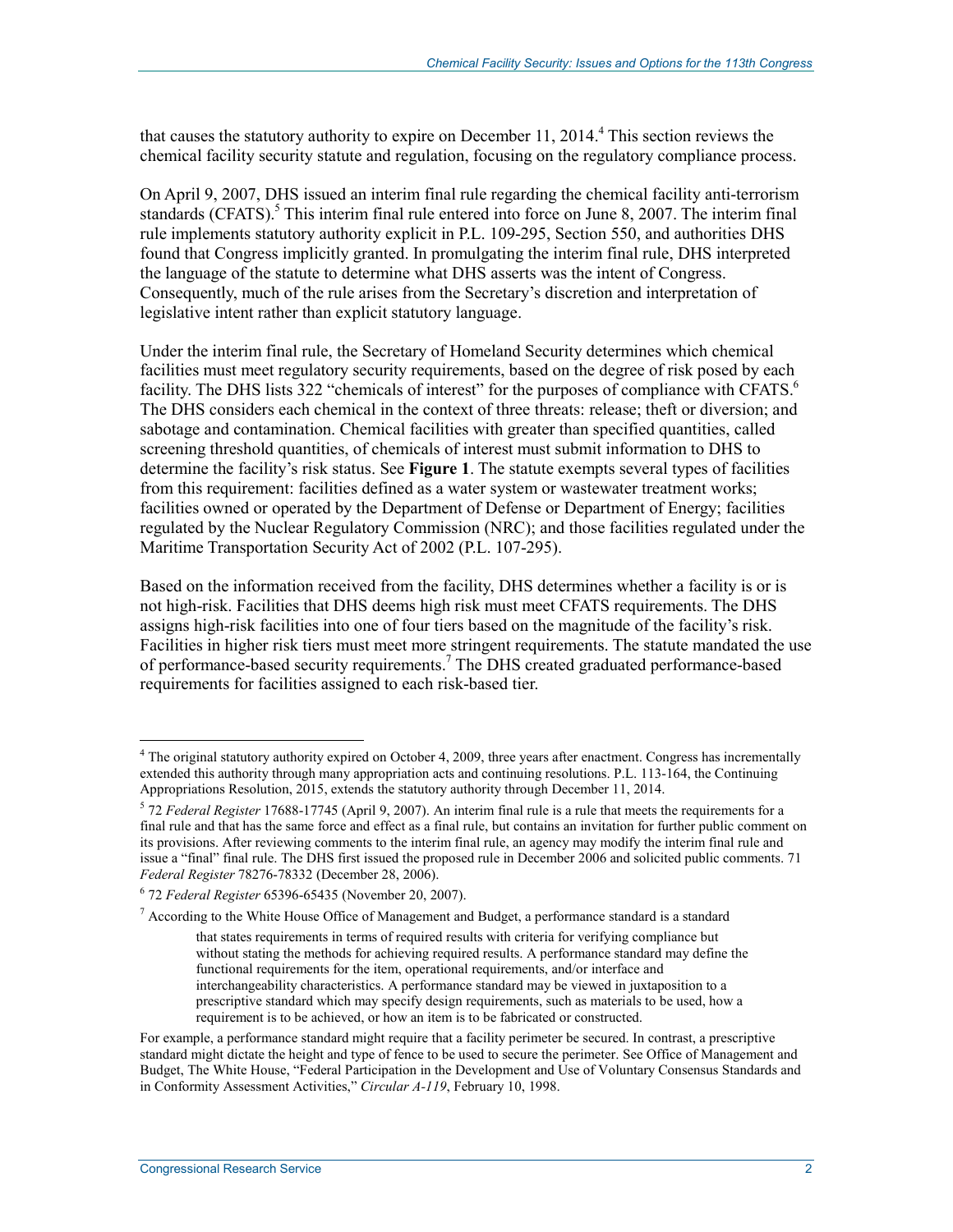

#### **Figure 1. Overview of CFATS Regulatory Process**  (July 2012)

**Source:** Office of Infrastructure Protection, National Protection and Programs Directorate, Department of Homeland Security, *Chemical Facility Anti-Terrorism Standards (CFATS) and Ammonium Nitrate Security Regulation Update*, July 31, 2012.

**Notes:** COI = Chemical of Interest; STQ = Screening Threshold Quantity; CVI = Chemical-terrorism Vulnerability Information; CSAT = Chemical Security Assessment Tool; SVA = Security Vulnerability Assessment; ASP = Alternative Security Program; SSP = Site Security Plan.

All high-risk facilities must perform a security vulnerability assessment, develop an effective site security plan, submit these documents to DHS, and implement their security plan.<sup>8</sup> The security vulnerability assessment serves two purposes under the interim final rule. One is to determine or confirm the placement of the facility in a risk-based tier. The other is to provide a baseline against which to evaluate the site security plan activities.

The site security plans must address the security vulnerability assessment by describing how activities in the plan correspond to securing facility vulnerabilities. Additionally, the site security plan must address preparations for and deterrents against specific modes of potential terrorist attack, as applicable and identified by DHS. The site security plans must also describe how the activities taken by the facility meet the risk-based performance standards provided by DHS.

The DHS must review and approve the submitted documents, audit and inspect chemical facilities, and determine regulatory compliance. The DHS may disapprove submitted security vulnerability assessments or site security plans that fail to meet DHS performance-based standards, but not because of the presence or absence of a specific security measure. In the case of disapproval, DHS must identify in writing those areas of the assessment and/or plan that need

<sup>&</sup>lt;sup>8</sup> High-risk facilities may develop security vulnerability assessments and site security plans using alternative security programs so long as they meet the tiered, performance-based requirements of the interim final rule.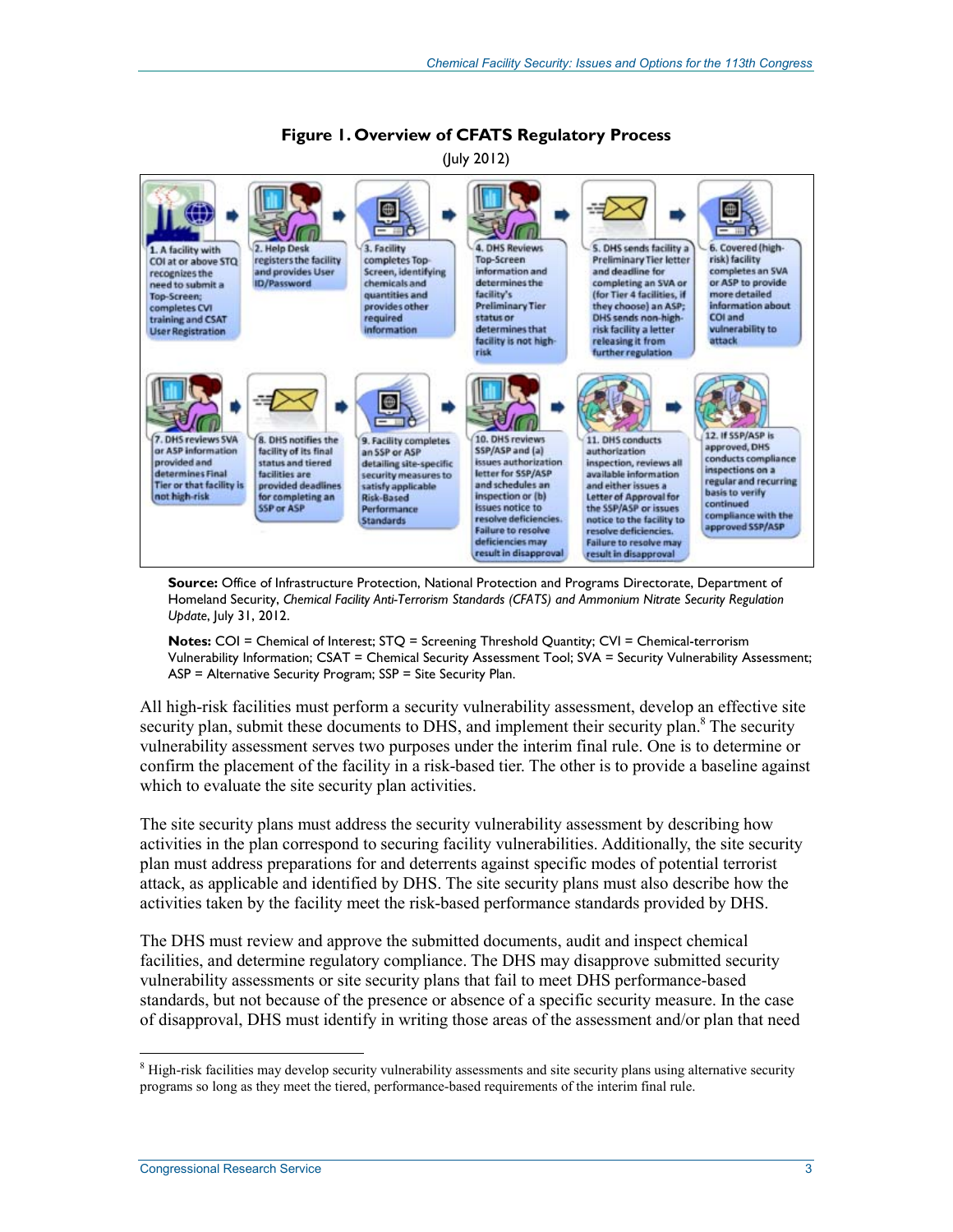improvement. Owners or operators of chemical facilities may appeal disapproval of site security plans to DHS.

Similarly, if, after inspecting a chemical facility, DHS finds the facility not in compliance, the Secretary must write to the facility explaining the deficiencies found, provide an opportunity for the facility to consult with DHS, and issue an order to the facility to comply by a specified date. If the facility continues to be out of compliance, DHS may fine and, eventually, order the facility to cease operation. The interim final rule establishes the process by which chemical facilities can appeal such DHS decisions and rulings, but the statute prohibits third-party suits for enforcement purposes.

The statute requires certain protections for information developed in compliance with this act. The interim final rule creates a category of information exempted from disclosure under the Freedom of Information Act (FOIA) and comparable state and local laws. The DHS named this category of information "Chemical-terrorism Vulnerability Information" (CVI). Information generated under the interim final rule, as well as any information developed for chemical facility security purposes identified by the Secretary, comprise this category. Judicial and administrative proceedings shall treat CVI as classified information. The DHS asserts sole discretion regarding who will be eligible to receive CVI. Disclosure of CVI may be punishable by fine.

The interim final rule states it preempts state and local regulation that "conflicts with, hinders, poses an obstacle to, or frustrates the purposes of" the federal regulation.<sup>9</sup> States, localities, or affected companies may request a decision from DHS regarding potential conflict between the regulations. Since DHS promulgated the interim final rule, Congress amended P.L. 109-295, Section 550, to state that such preemption will occur only in the case of an "actual conflict."<sup>10</sup> The DHS has not issued revised regulations addressing this change in statute.

## **Implementation**

The National Protection and Programs Directorate (NPPD) within DHS is responsible for chemical facility security regulations. In turn, the Office of Infrastructure Protection, through its Infrastructure Security Compliance Division (ISCD), oversees the CFATS program within  $NPPD<sup>11</sup>$  This section reviews implementation of the chemical facility security regulations, focusing on funding, the number of regulated facilities, rate of facility inspection, and reviews of DHS implementation efforts.

## **Staffing and Funding**

The availability of staff, infrastructure, and funds is a key factor in implementing the CFATS program. Congress has not authorized specific appropriations for the CFATS program. As seen in **Table 1**, the staffing and funding for this program generally increased since its creation, but

 9 72 *Federal Register* 17688-17745 (April 9, 2007) at 17739.

<sup>&</sup>lt;sup>10</sup> Section 534, P.L. 110-161, the Consolidated Appropriations Act, 2008.

 $11$  The budget request for the Infrastructure Security Compliance Project contains the Infrastructure Security

Compliance Division funding and personnel allocations for implementing CFATS and ammonium nitrate regulations.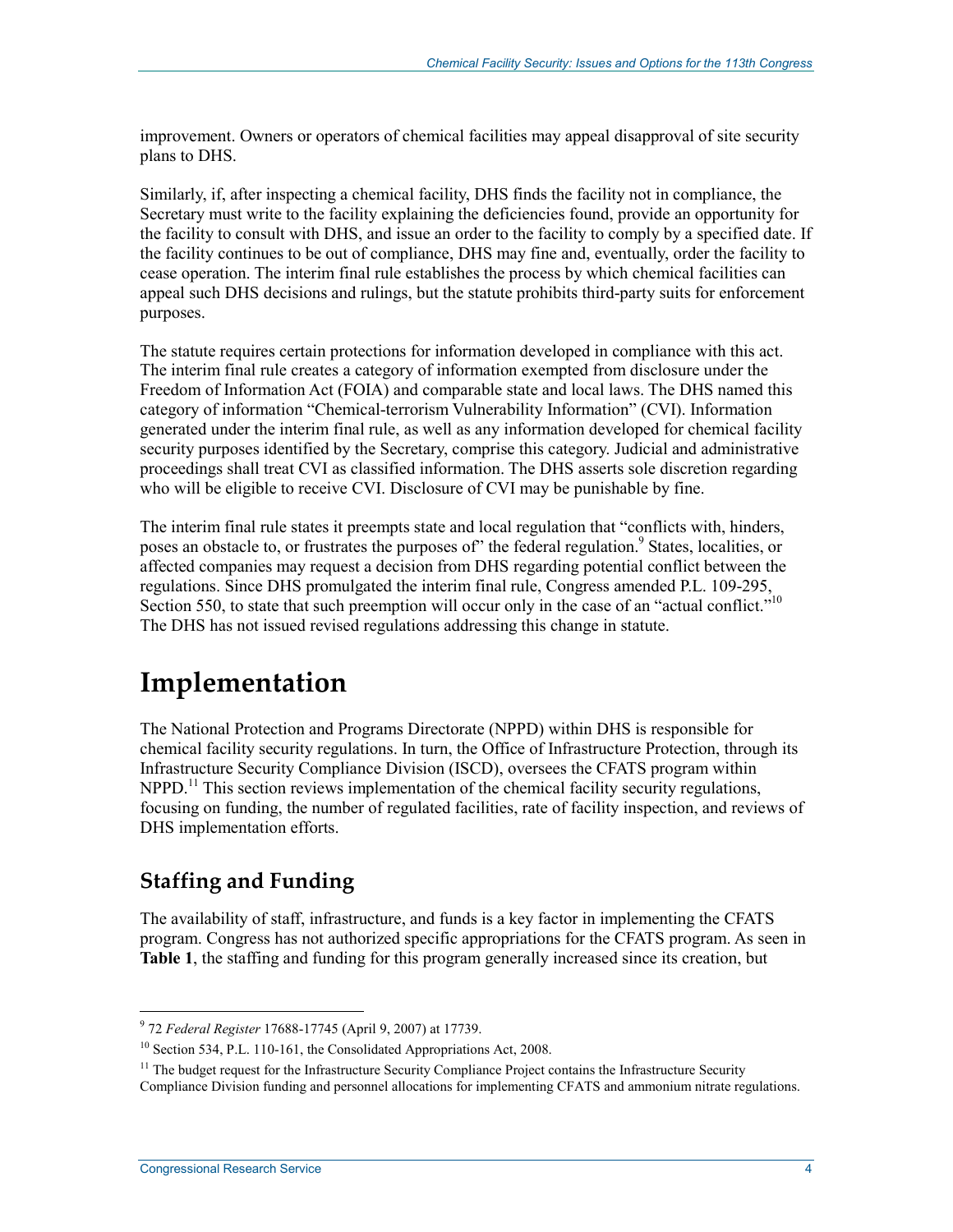decreased since FY2011. The full-time-equivalent (FTE) staffing peaked in FY2011 at 257 FTE. Appropriations for this program peaked in FY2010 at \$103 million.

| <b>Fiscal Year</b> | <b>Request</b><br>(\$ in millions) | Appropriation<br>(\$ in millions) | <b>Full-time</b><br><b>Equivalents</b> |
|--------------------|------------------------------------|-----------------------------------|----------------------------------------|
| FY2007             | $\overline{0}$                     | 22a                               | 0                                      |
| FY2008             | 25                                 | 50                                | 21                                     |
| FY2009             | 63                                 | 78b                               | 78                                     |
| FY2010             | 103c                               | 103 <sup>d</sup>                  | 246                                    |
| FY2011             | 105                                | 96                                | 257                                    |
| FY2012             | 99                                 | 93                                | 242                                    |
| FY2013             | 75                                 | 72 <sub>e</sub>                   | 230                                    |
| FY2014             | 86                                 | 81                                | 242                                    |
| FY2015             | 87                                 | $\mathsf{f}$                      | 263                                    |

**Table 1. DHS Funding for Chemical Facility Security Regulation by Fiscal Year** 

**Sources:** Department of Homeland Security, congressional justifications FY2007-FY2015; H.Rept. 109-699; P.L. 110-28; the explanatory statement for P.L. 110-161 at *Congressional Record*, December 17, 2007, p. H16092; the explanatory statement for P.L. 110-329 at *Congressional Record*, September 24, 2008, pp. H9806-H9807; H.Rept. 111-298; P.L. 111-242, as amended; S.Rept. 112-74; H.Rept. 112-331; P.L. 112-175; P.L. 113-6; Department of Homeland Security, *U.S. Department of Homeland Security Fiscal Year 2013 Post-Sequestration Operating Plan; Fiscal Year 2013 Report to Congress*, April 26, 2013; P.L. 113-46; H.Rept. 113-91; S.Rept. 113-77; and the joint explanatory statement for P.L. 113-76 at *Congressional Record*, January 15, 2014, p. H935.

**Notes:** Congress has not enacted specific authorization of appropriations for chemical facility security. Funding levels rounded to nearest million. A full-time equivalent equals one staff person working a full-time work schedule for one year. The DHS requests funding for chemical facility security through the Infrastructure Security Compliance Project. Beginning in FY2009, DHS designated some of this funding for activities related to regulation of ammonium nitrate.

- a. Includes funds provided in supplemental appropriations (P.L. 110-28).
- b. Of this amount appropriated for the Infrastructure Security Compliance Project, \$5 million were designated for activities related to the development of ammonium nitrate regulations.
- c. Of this amount requested for the Infrastructure Security Compliance Project, \$14 million were designated for activities related to the development of ammonium nitrate regulations.
- d. Of this amount appropriated for the Infrastructure Security Compliance Project, \$14 million were designated for activities related to the development of ammonium nitrate regulations. The ISCD reports an additional \$4.8 million rescission in FY2010. See House Committee on Energy and Commerce, Subcommittee on Environment and the Economy, *The Chemical Facility Anti-Terrorism Standards Program: A Progress Report*, Serial No. 112-172, September 11, 2012, p. 123.
- e. The appropriation reported here is after reduction due to rescissions and sequestration. Funding as appropriated, prior to rescission and sequestration, was \$78 million.
- f. According to H.Rept. 113-481 accompanying H.R. 4903, Department of Homeland Security Appropriations Act, 2015, the House Committee on Appropriations would recommend \$83 million for the Infrastructure Security Compliance Division. According to S.Rept. 113-198 accompanying S. 2534, Department of Homeland Security Appropriations Act, 2015, the Senate Committee on Appropriations would recommend \$87 million for the Infrastructure Security Compliance Division.

When DHS received statutory authority to regulate chemical facilities in 2006, it did not possess a chemical facility security office or inspector cadre. The general increase in FTE over time reflects the creation and staffing of the office and the development of an inspector cadre. In February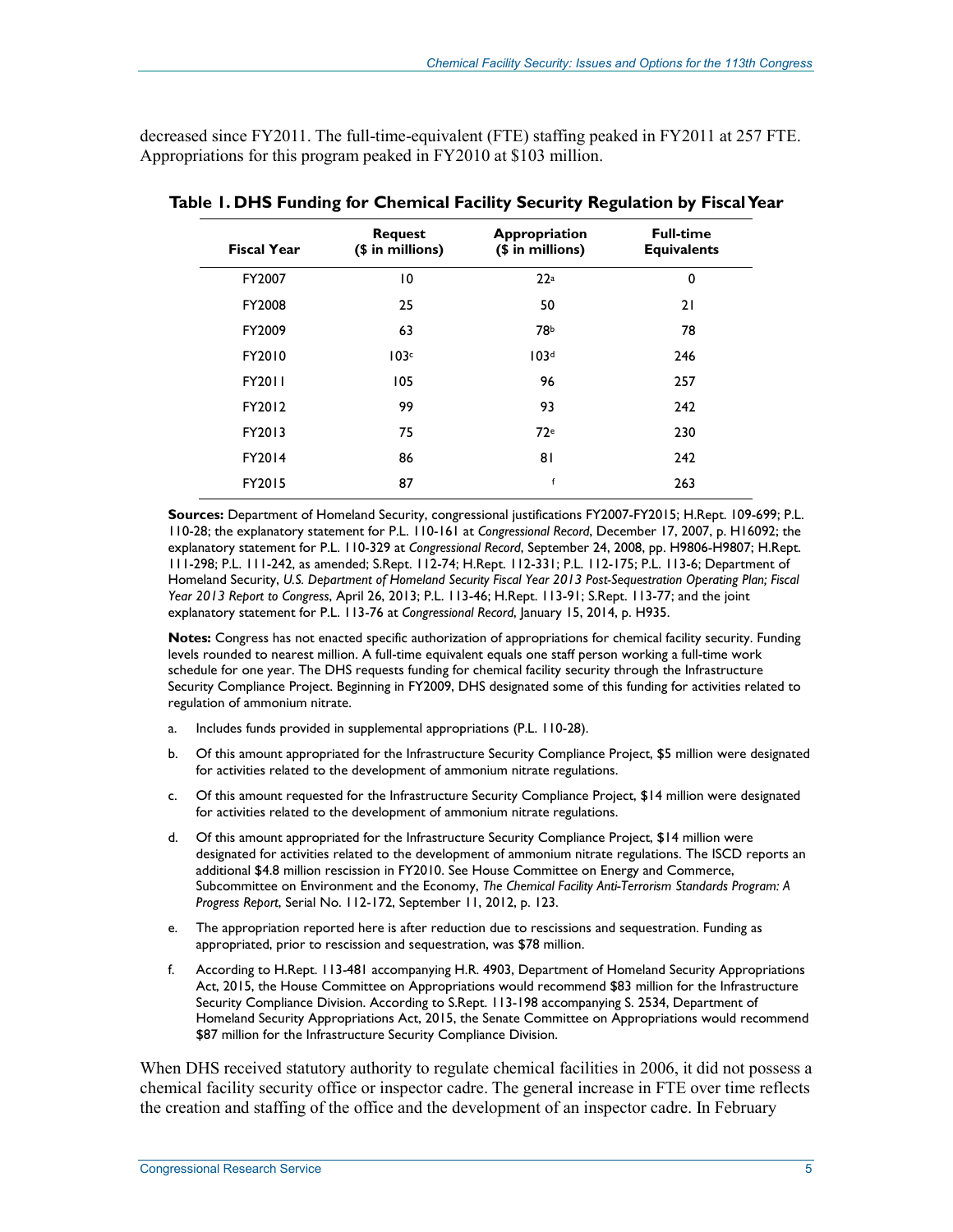2012, DHS testified that it had hired most of the inspector cadre.<sup>12</sup> In March 2013, the DHS Inspector General reported that a working group within ISCD requested an additional 64 inspectors for FY2014 and FY2015 to increase the rate of facility inspection. According to the DHS Inspector General, this request was not approved.<sup>13</sup>

For FY2014, Congress appropriated \$81 million for ISCD, an increase in funding from FY2013.<sup>14</sup> The joint explanatory statement accompanying FY2014 appropriations also directed DHS to provide reports to Congress on CFATS implementation, coordination of chemical security responsibilities, how ISCD will improve its review process, and how NPPD is avoiding program duplication and is ensuring facility security in its personnel surety efforts. It also requires DHS provide a comprehensive update on efforts to address facilities not reporting under CFATS.

### **Number of Regulated Facilities**

The DHS has received more than 48,000 Top-Screen submissions from over 36,000 chemical facilities (step 4 in **Figure 1**).<sup>15</sup> Of these facilities, DHS required more than 7,800 to submit a security vulnerability assessment to determine whether they were high-risk. From the submitted security vulnerability assessments, DHS currently identifies approximately 3,700 facilities as high-risk. The DHS considers the other facilities as low-risk, and they need meet no further CFATS requirements at this time.<sup>16</sup> The DHS assigned each high-risk facility, in some cases preliminarily, to one of four risk tiers (step 7 in **Figure 1**). **Table 2** shows the number of high-risk facilities in each tier, with Tier 1 those facilities of highest risk.

In May 2010, DHS identified an anomaly in one of the risk-assessment tools it used to determine a facility's risk tier. At that time, DHS believed that it had resolved the anomaly. In June 2011, a new acting ISCD Director "rediscovered" this issue, identified its potential effect on facility tiering, brought the issue to the attention of NPPD leadership,<sup>17</sup> and notified facilities of their change in risk tier.18 Subsequent review of this risk-assessment tool resulted in DHS reviewing the tier determination of approximately 500 facilities.<sup>19</sup> The DHS lowered the number of facilities

<u>.</u>

 $12$  Testimony of Rand Beers, Under Secretary, National Protection and Programs Directorate, Department of Homeland Security, before the House Committee on Energy and Commerce, Subcommittee on Environment and the Economy, February 3, 2012.

<sup>13</sup> Office of the Inspector General, Department of Homeland Security, *Effectiveness of the Infrastructure Security Compliance Division's Management Practices to Implement the Chemical Facility Anti-Terrorism Standards Program*, OIG-13-55, March 2013, p. 20.

<sup>&</sup>lt;sup>14</sup> This amount is an increase compared to FY2013 funding both before and after reductions due to sequestration.

<sup>15</sup> Department of Homeland Security, *Chemical Facility Anti-Terrorism Standards*, December 2014.

 $16$  This determination might change, for example, if the facility changed its chemical holdings. The DHS considered approximately 3,000 facilities as high-risk before the facilities voluntarily removed, reduced, or modified their holdings of chemicals of interest.

<sup>&</sup>lt;sup>17</sup> Oral testimony of Rand Beers, Under Secretary, National Protection and Programs Directorate, Department of Homeland Security, before the House Committee on Energy and Commerce, Subcommittee on Environment and the Economy, February 3, 2012.

<sup>18</sup> Department of Homeland Security, *DHS Notifies Chemical Facilities of Revised Tiering Assignments*, July 5, 2011, http://www.dhs.gov/files/programs/cfats-revised-tiering-assignments.shtm.

<sup>&</sup>lt;sup>19</sup> Response to Questions for the Record by Rand Beers, Under Secretary, National Protection and Programs Directorate, Department of Homeland Security, before the House Committee on Appropriations, Subcommittee on Homeland Security, March 1, 2012.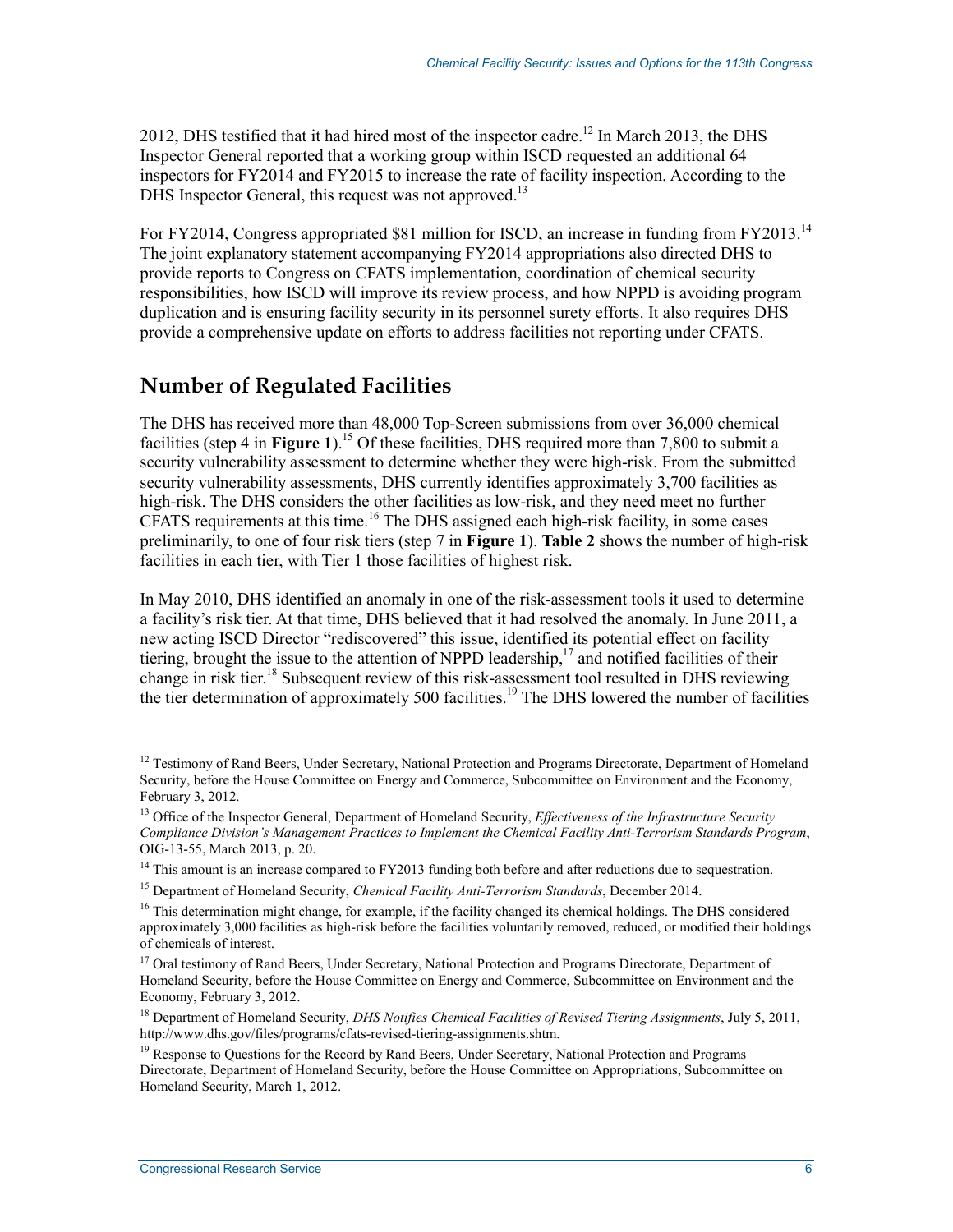allocated at that time to the highest-risk tier from 219 to 102, a greater than 50% reduction.<sup>20</sup> In some cases, DHS determined that facilities no longer qualified as a high-risk facility and thus were not subject to the CFATS regulations.

| (as of April 21, 2014) |                                                      |                                                          |                         |
|------------------------|------------------------------------------------------|----------------------------------------------------------|-------------------------|
| <b>Risk</b><br>Tier    | <b>Facilities with</b><br><b>Final Tier Decision</b> | <b>Facilities Awaiting</b><br><b>Final Tier Decision</b> | <b>Total Facilities</b> |
|                        | $\mathsf{H}$                                         | 10                                                       | 2                       |
| 2                      | 334                                                  | 48                                                       | 382                     |
| 3                      | 933                                                  | 155                                                      | 1,088                   |
| 4                      | 1.914                                                | 628                                                      | 2,542                   |
| Total                  | 3,292                                                | 841                                                      | 4,133                   |

#### **Table 2. High-Risk Facilities Regulated by DHS under CFATS**

**Source:** Testimony of Suzanne Spaulding, Under Secretary for National Protection and Programs, and David Wulf, Director, Infrastructure Security Compliance Division, Office of Infrastructure Protection, National Protection and Programs Directorate, Department of Homeland Security before the Senate Committee on Homeland Security and Governmental Affairs, May 14, 2014.

**Notes:** The DHS has preliminarily assigned some facilities to a risk tier. Final assignment to a risk tier occurs after final review of submitted security vulnerability assessments. The DHS has released more recent information regarding the total number of facilities (3,669) but has not identified them by risk tier. Department of Homeland Security, *Chemical Facility Anti-Terrorism Standards*, December 2014.

Overall, the total number of chemical facilities assigned a risk tier by DHS has declined since the CFATS program began. The DHS asserts that the observed reduction in regulated chemical facilities indicates that the CFATS program and its statutory authority are increasing security by inducing regulated entities to voluntarily reduce the chemical holdings to levels below the regulatory threshold. Several other factors may have contributed to this decline, including erroneous filing by regulated entities, process changes on the part of regulated entities, and business operations and decisions.

The reported total number of facilities may not fully reflect the actual number of facilities possessing chemicals of interest above screening threshold quantities. Since the CFATS program relies on facilities possessing such chemicals to report their holdings, it is possible that additional facilities exist that have not reported possessing chemicals of interest.<sup>21</sup> For example, DHS did

<u>.</u>

<sup>&</sup>lt;sup>20</sup> CRS analysis of facilities with either final or preliminary tier assignment. See National Protection and Programs Directorate, Department of Homeland Security, *Chemical Facility Anti-Terrorism Standards, 13th Annual DOE/EFCOG Chemical Safety and Lifecycle Management Workshop*, March 23, 2011; Personal communication between CRS and DHS staff, September 15, 2011; and AcuTech Consulting Group, *A Survey of CFATS Progress in Securing the Chemical Sector*, September 6, 2011.

<sup>&</sup>lt;sup>21</sup> The DHS has recognized this potential challenge since at least 2009, when it identified these types of facilities as "outliers." In 2009, DHS engaged in a pilot program with the state of New York and the state of New Jersey in part to identify such facilities. See testimony of Philip Reitinger, Deputy Under Secretary, National Protection and Programs Directorate, Department of Homeland Security, before the House Committee on Homeland Security, June 16, 2009; and testimony of Rand Beers, Under Secretary, National Protection and Programs Directorate, Department of Homeland Security, before the Senate Committee on Homeland Security and Governmental Affairs, March 3, 2010.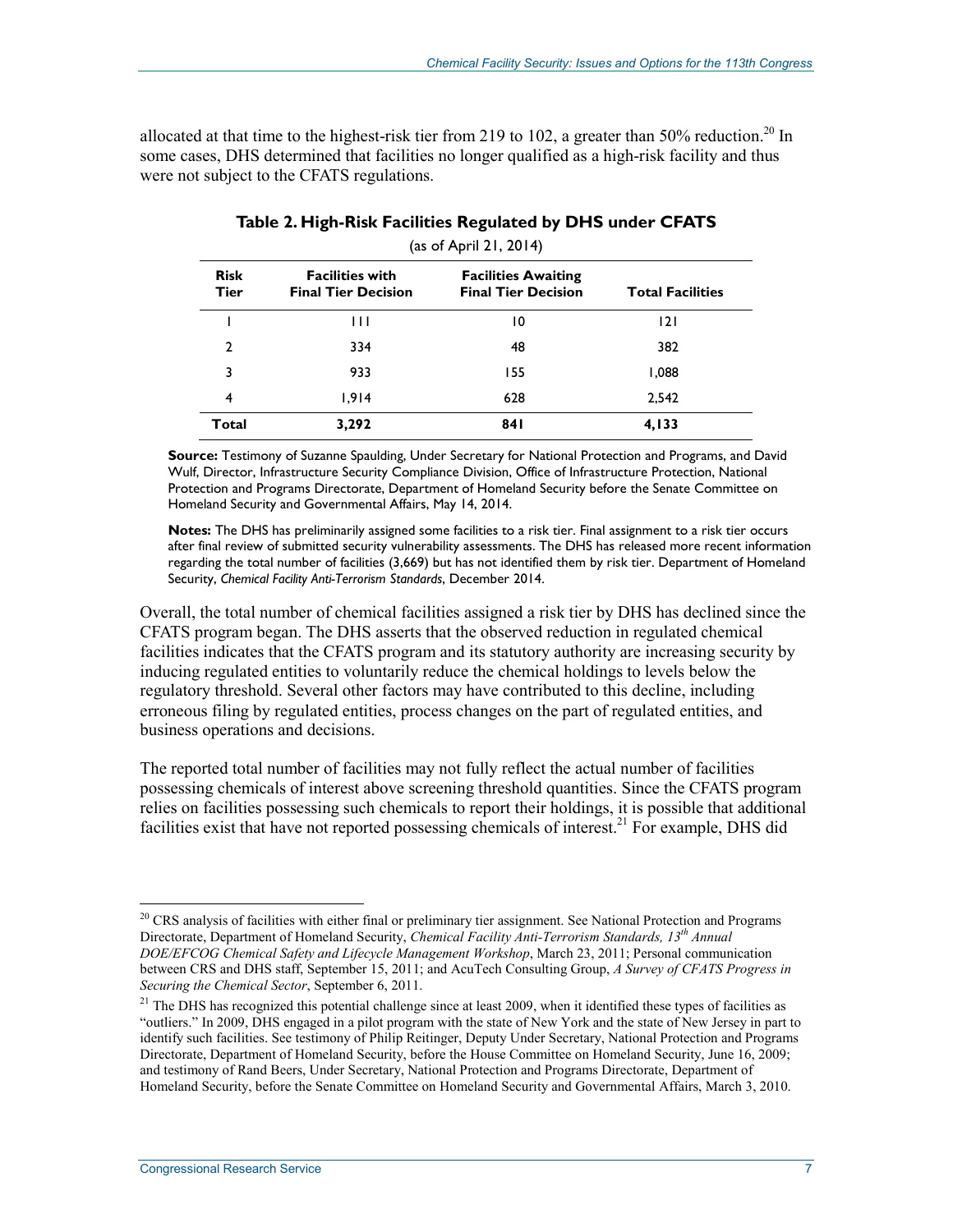not receive any submissions from the West Fertilizer Company.<sup>22</sup> Reportedly DHS was not aware of the chemical holdings at the facility prior to its explosion.<sup>23</sup>

If such facilities did not report their holdings, DHS would not assess whether they were high-risk and thus regulated. A potential mitigating factor might be if other federal agencies that receive information about facility chemical holdings through different regulatory programs shared such information with DHS. Such information sharing might allow DHS to identify facilities that had not reported to it but had reported to other federal agencies.

### **Facility Inspections and Plan Approval**

The DHS originally planned to begin inspections of Tier 1 facilities as soon as 14 months after it issued regulations implementing CFATS (step 11 of **Figure 1**).<sup>24</sup> Several factors have delayed inspections, including the release of additional regulatory requirements in the form of an appendix and the need to build an inspector cadre, establish a regional infrastructure, and assist facilities in complying with the regulation. Chemical inspectors must be able to assess the security measures at a chemical facility using the performance-based criteria developed by DHS. Performance-based security measures are likely more difficult to assess than prescriptive measures and thus inspectors may require greater training and experience. To overcome this challenge, DHS established a Chemical Security Academy, a 10-week training course for inspectors. Such training, while likely improving the quality of inspection, also introduces additional time between the hiring of new inspectors and their deployment in the field.

Since 2007, DHS officials have provided numerous dates for beginning inspections.<sup>25</sup> The DHS began inspections of Tier 1 facilities in February 2010.<sup>26</sup> At that time, DHS testified that it planned to inspect all Tier 1 facilities by the end of calendar year  $2010<sup>27</sup>$  but by the end of calendar year 2011, DHS had only authorized 10 site security plans (step 10 of **Figure 1**) and had approved no implementation of any site security plan.<sup>28</sup> Since then, DHS has implemented an interim site security plan review process that it asserts is more effective and timely. The DHS has used this interim review process to authorize additional site security plans. As of December 2014, DHS had authorized or conditionally authorized 2,456 site security plans. The DHS also reported that it had successfully inspected and approved the site security plan at 1,366 facilities.<sup>29</sup> The

 $22$  Personal communication between CRS and DHS staff, April 23, 2013.

<sup>&</sup>lt;sup>23</sup> Joshua Schneyer, Ryan McNeill, and Janet Roberts, "Texas Fertilizer Company Didn't Heed Disclosure Rules Before Blast," *Reuters*, April 20, 2013.

<sup>&</sup>lt;sup>24</sup> Department of Homeland Security, *Chemical Facility Anti-Terrorism Standards Interim Final Rule Regulatory Assessment,* DHS-2006-0073, April 1, 2007, p. 15.

<sup>&</sup>lt;sup>25</sup> In July 2007, DHS provided testimony that formal site inspections of a selected group of facilities would begin by the end of 2007 (Testimony of Robert B. Stephan, Assistant Secretary for Infrastructure Protection, National Protection and Programs Directorate, Department of Homeland Security, before the House Committee on Homeland Security, Subcommittee on Transportation Security and Infrastructure, July 24, 2007).

<sup>&</sup>lt;sup>26</sup> Testimony of Rand Beers, Under Secretary, National Protection and Programs Directorate, Department of Homeland Security, before the Senate Committee on Homeland Security and Governmental Affairs, March 3, 2010.

<sup>&</sup>lt;sup>27</sup> Oral testimony of Rand Beers, Under Secretary, National Protection and Programs Directorate, Department of Homeland Security, before the Senate Committee on Homeland Security and Governmental Affairs, March 3, 2010.

<sup>&</sup>lt;sup>28</sup> Oral testimony of Rand Beers, Under Secretary, National Protection and Programs Directorate, Department of Homeland Security, before the House Committee on Homeland Security, Subcommittee on Cybersecurity, Infrastructure Protection, and Security Technologies, February 11, 2011.

<sup>29</sup> Department of Homeland Security, *Chemical Facility Anti-Terrorism Standards*, December 2014.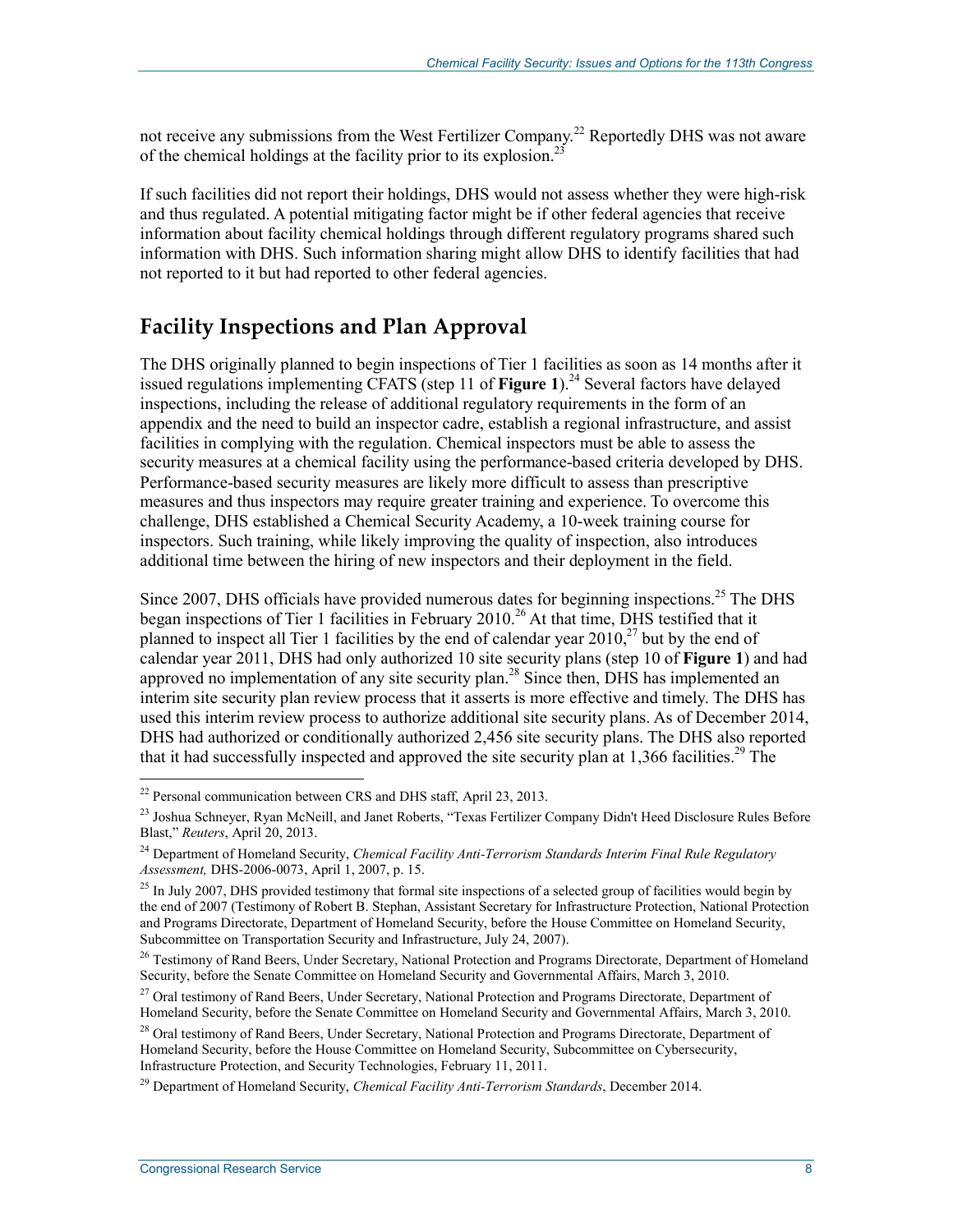DHS has not identified the tier assignment of these facilities. In April 2014, DHS identified the tier assignments of facilities with authorized and approved site security plans. This data showed that DHS has focused on authorizing and approving site security plans for facilities assigned to the higher risk tiers. See **Table 3**.

| $\frac{1}{2}$  |                   |                                       |                                     |
|----------------|-------------------|---------------------------------------|-------------------------------------|
| <b>Tier</b>    | <b>Facilities</b> | <b>Authorized Site Security Plans</b> | <b>Approved Site Security Plans</b> |
|                | 121               | 107                                   | 100                                 |
| $\overline{2}$ | 382               | 262                                   | 213                                 |
| 3              | 1,088             | 590                                   | 317                                 |
| 4              | 2,542             | 365                                   | 26                                  |
| Total          | 4,133             | 1,324                                 | 656                                 |

**Table 3. DHS Authorization and Approval of Facility Site Security Plans**  (as of April 2014)

**Source:** Testimony of Suzanne Spaulding, Under Secretary for National Protection and Programs, and David Wulf, Director, Infrastructure Security Compliance Division, Office of Infrastructure Protection, National Protection and Programs Directorate, Department of Homeland Security before the Senate Committee on Homeland Security and Governmental Affairs, May 14, 2014.

**Notes:** The facilities column includes facilities with preliminary tier assignments. Site security plans include plans submitted under alternative security programs. The DHS no longer regulates some facilities that have authorized or approved site security plans but still accounts for those security plans in its data on authorizations and approvals by tier. The DHS has released more recent information regarding the total number of authorized (2,456) and approved (1,366) site security plans but has not identified them by risk tier. Department of Homeland Security, *Chemical Facility Anti-Terrorism Standards*, December 2014.

According to DHS, ISCD inspected and approved more facilities than it had expected to in FY2013, but some of these approvals were for facilities in tiers lower than planned.<sup>30</sup> In March 2013, DHS testified that it planned to have all Tier 1 facilities approved by October 2013<sup>31</sup> and all Tier 1 and Tier 2 facilities approved by May 2014.<sup>32</sup> The DHS did not meet this milestone and now estimates that, by the end of FY2014, it will have approved over 90% of all Tier 1 and Tier 2 facilities that have authorized site security plans. The DHS notes that regulated facilities may move between tiers, and new regulated facilities may be assigned any tier. As a consequence, DHS asserts it is likely that a small percentage of facilities in each tier will not have approved site security plans at any given time.<sup>33</sup>

<u>.</u>

<sup>&</sup>lt;sup>30</sup> Personal communication between CRS and DHS staff, October 28, 2013.

<sup>&</sup>lt;sup>31</sup> Testimony of Rand Beers, Under Secretary, and David Wulf, Director, Infrastructure Security Compliance Division, National Protection and Programs Directorate, Department of Homeland Security, before the House Committee on Energy and Commerce, Subcommittee on Environment and the Economy, March 14, 2013.

 $32$  Testimony of Rand Beers, Under Secretary, and David Wulf, Director, Infrastructure Security Compliance Division, National Protection and Programs Directorate, Department of Homeland Security, before the House Committee on Energy and Commerce, Subcommittee on Environment and the Economy, March 14, 2013; and Office of the Inspector General, Department of Homeland Security, *Effectiveness of the Infrastructure Security Compliance Division's Management Practices to Implement the Chemical Facility Anti-Terrorism Standards Program*, OIG-13-55, March 2013, p. 22.

<sup>&</sup>lt;sup>33</sup> Personal communication between CRS and DHS staff, October 28, 2013.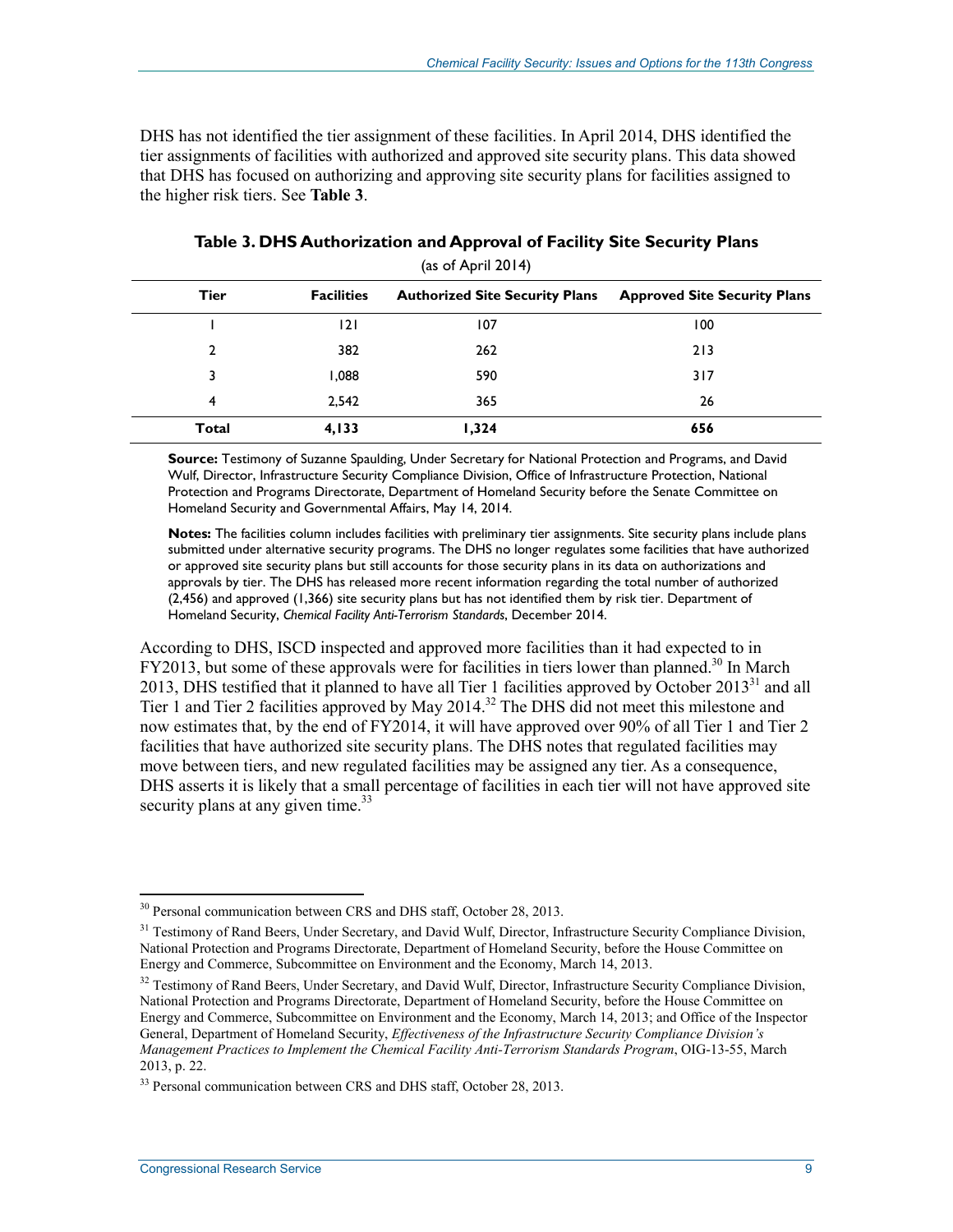The DHS has identified an additional factor in the delay of the inspection schedule: iteration between DHS and regulated entities regarding their site security plans.<sup>34</sup> The DHS has issued at least 66 administrative orders to compel facilities to complete their site security plans.<sup>35</sup> In addition, DHS established a pre-authorization inspection process to gain additional information from facilities to fully assess the submitted site security plan and potentially reduce the number of requests for additional information from DHS to regulated facilities. Once DHS completes a preauthorization inspection at a facility, the facility may amend its site security plan to reflect the results of the pre-authorization inspection. The DHS had performed approximately 180 preauthorization inspections as of February  $2012<sup>36</sup>$  The DHS has since included this type of inspection in its more general compliance assistance visit program. As of December 2014, DHS had conducted  $1,691$  compliance assistance visits.<sup>37</sup>

## **Program Reviews**

The CFATS program has undergone three reviews of its processes and progress. The first was an internal review conducted by program management to identify programmatic challenges. Since that review, both the DHS Office of the Inspector General (OIG) and the Government Accountability Office (GAO) have released reports addressing the CFATS program.

#### **Internal Review of CFATS Program**

In December 2010, NPPD initiated a management review of ISCD through the NPPD Office of Compliance and Security. In July 2011, new leadership took charge of ISCD and, at the direction of Under Secretary Beers, began a review of the goals, challenges, and potential corrective actions to improve program performance. In November 2011, ISCD leadership presented Under Secretary Beers with a report containing the results of both reviews. According to DHS, the report was intended as a candid, internal assessment that focused predominantly on the challenges faced by ISCD rather than on the program's successes and opportunities.<sup>38</sup>

At the time of the report, DHS had received approximately 4,200 site security plans but had not approved any. The review report identified several factors that contributed to the absence of approvals. These factors included the inability to perform compliance inspections and the lack of

<u>.</u>

<sup>&</sup>lt;sup>34</sup> The DHS identified such iteration on the contents of site security plans as one factor delaying the start of the inspection process from December 2009 to February 2010. Oral testimony of Rand Beers, Under Secretary, National Protection and Programs Directorate, Department of Homeland Security, before the Senate Committee on Homeland Security and Governmental Affairs, March 3, 2010.

<sup>35</sup> Department of Homeland Security, *DHS Responses to Rep. McCaul and Rep. Meehan's May 2, 2013 Letter Regarding the Chemical Facility Anti-Terrorism Standards (CFATS) Program*, June 2013. This number is unchanged since March 2011 (Testimony of Rand Beers, Under Secretary, National Protection and Programs Directorate, Department of Homeland Security, before the House Committee on Energy and Commerce, Subcommittee on Environment and the Economy, March 31, 2011).

<sup>&</sup>lt;sup>36</sup> Testimony of Rand Beers, Under Secretary, National Protection and Programs Directorate, Department of Homeland Security, before the House Committee on Energy and Commerce, Subcommittee on Environment and the Economy, February 3, 2012.

<sup>37</sup> Department of Homeland Security, *Chemical Facility Anti-Terrorism Standards*, December 2014.

<sup>&</sup>lt;sup>38</sup> Oral testimony of David Wulf, Deputy Director, Infrastructure Security Compliance Division, National Protection and Programs Directorate, Department of Homeland Security, before the House Committee on Energy and Commerce, Subcommittee on Environment and the Economy, February 3, 2012.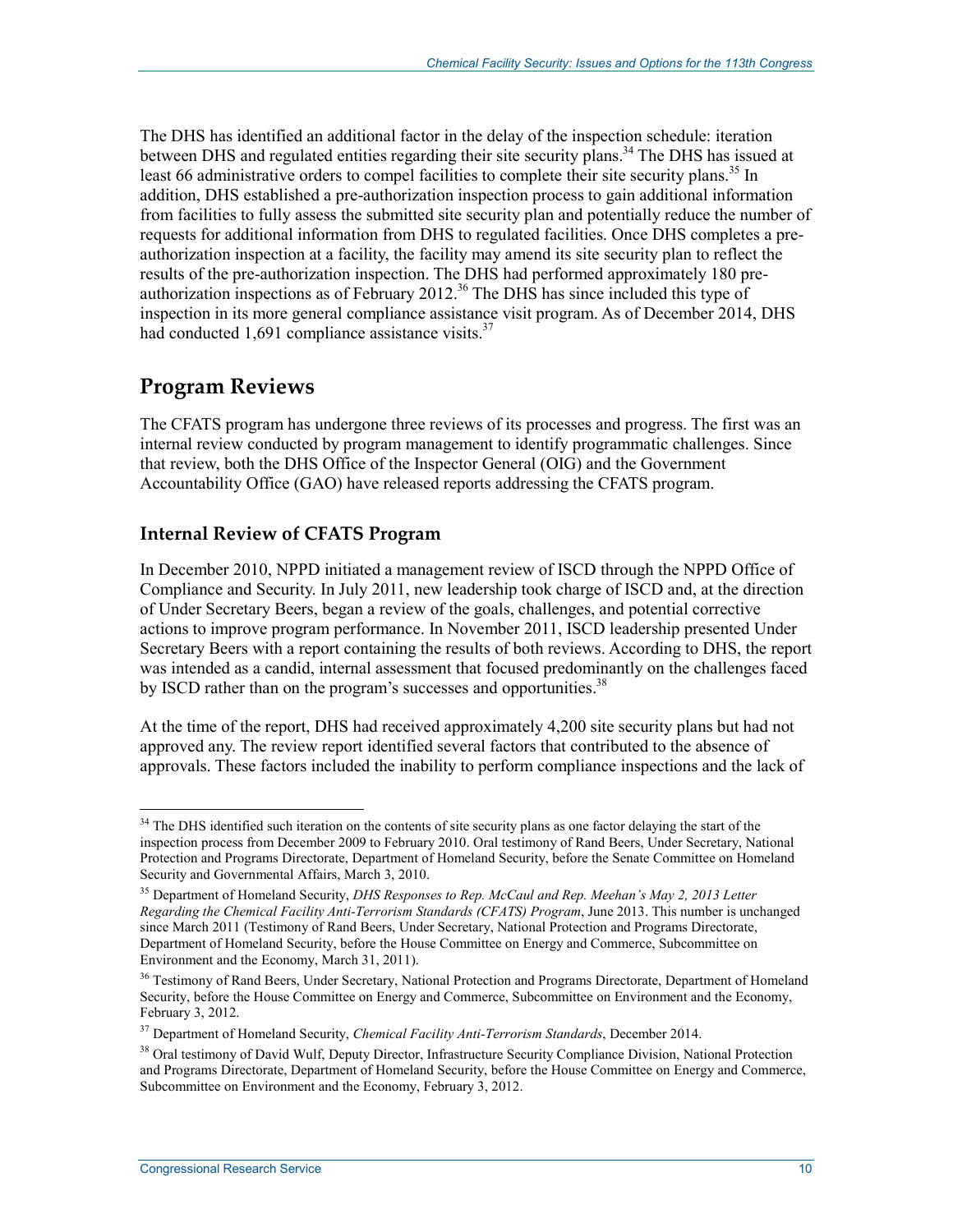an established records management system to document key decisions.<sup>39</sup> Other difficulties facing ISCD reportedly included human resource issues, such as having employees with insufficient qualifications and work training, erroneous impressions of inspector roles and responsibilities, and the use of contractors to perform inherently governmental work.<sup>40</sup> Additional reported challenges included difficulty in quickly altering workplace requirements, resolving personnel security requirements, detailing site security compliance inspections, managing workplace behavior and perceptions, and dealing with a unionized workforce. Additionally, ISCD lacked a system for tracking the usage of consumable supplies, potentially allowing for waste, fraud, and abuse; faced challenges in hiring new qualified individuals; and suffered from a lack of morale.

The report identified three top priorities to address the challenges addressing ISCD:

- clearing the backlog of site security plans;
- developing a chemical inspection process; and
- addressing ISCD statutory responsibilities for regulating ammonium nitrate and managing personnel surety as part of the CFATS program.<sup>41</sup>

The ISCD developed an action plan with discrete action items to address identified challenges. In addition to the action plan, NPPD requested ISCD leadership to provide milestones and a schedule for completion of the action plan tasks. The ISCD implemented this plan with the oversight of NPPD leadership.<sup>42</sup> According to GAO, ISCD developed at least eight sequential versions of the action plan, updating each additional version, and in some cases adding additional detail, milestones, or timelines.<sup>43</sup>

As of July 2013, DHS had completed 90 of the 95 action items included in the action plan.<sup>44</sup> Completed action items include updated internal policy and guidance materials for inspections, a monthly ISCD newsletter, increased staff engagement and dialogue, and additional supervisory training and guidance.

The GAO reviewed the DHS action plan and stated that "ISCD appears to be heading in the right direction, but it is too early to tell if individual items are having their desired effect because ISCD is in the early stages of implementing corrective actions and has not established performance measures to assess results.<sup>345</sup> The GAO provided several caveats to its assessment, including that

<sup>&</sup>lt;u>.</u> 39 Government Accountability Office, *Critical Infrastructure Protection: DHS Is Taking Action to Better Manage Its Chemical Security Program, but It Is Too Early to Assess Results,* GAO-12-515T, July 26, 2012.

<sup>&</sup>lt;sup>40</sup> Mike Levine, "EXCLUSIVE: Beset by Strife at Chemical Security Office, DHS Internal Report Claims Anti-Terrorism Program Now in Jeopardy," *FoxNews.com*, December 21, 2011.

<sup>41</sup> Government Accountability Office, *Critical Infrastructure Protection: DHS Is Taking Action to Better Manage Its Chemical Security Program, but It Is Too Early to Assess Results,* GAO-12-515T, July 26, 2012.

 $^{42}$  In 2012, ISCD program leadership met with the Principal NPPD Deputy Under Secretary at least weekly to discuss progress on the action plan. Oral testimony of Rand Beers, Under Secretary, National Protection and Programs Directorate, Department of Homeland Security, before the House Committee on Energy and Commerce, Subcommittee on Environment and the Economy, February 3, 2012.

<sup>43</sup> Government Accountability Office, *Critical Infrastructure Protection: DHS Is Taking Action to Better Manage Its Chemical Security Program, but It Is Too Early to Assess Results,* GAO-12-515T, July 26, 2012.

<sup>44</sup> Testimony of David Wulf, Director, Infrastructure Security Compliance Division, National Programs and Protection Directorate, Department of Homeland Security, before the House Committee on Homeland Security, Subcommittee on Cybersecurity, Infrastructure Protection, and Security Technologies, on August 1, 2013.

<sup>45</sup> Government Accountability Office, *Critical Infrastructure Protection: DHS Is Taking Action to Better Manage Its*  (continued...)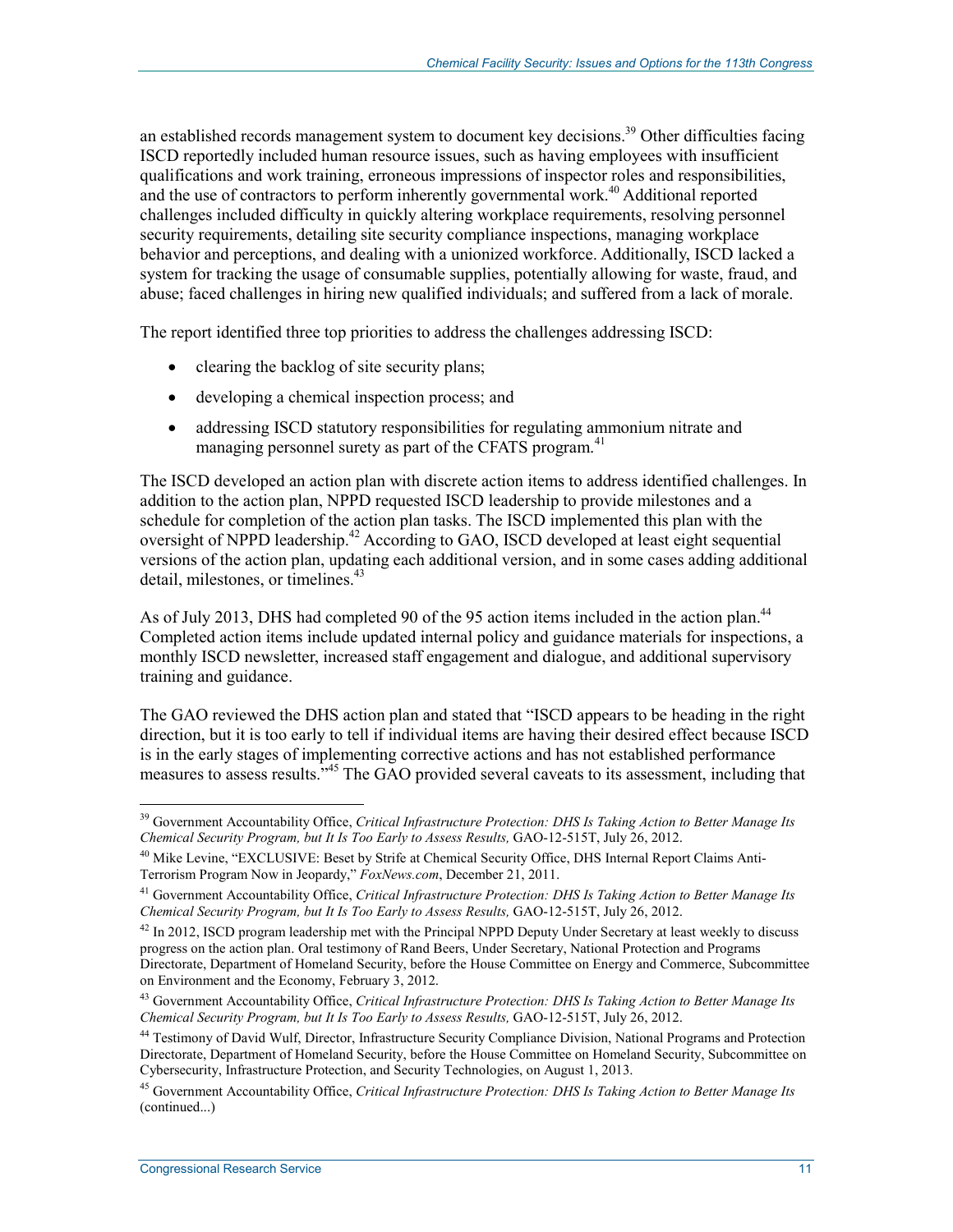it did not have available documentary evidence about the causes of the issues identified in the ISCD memorandum. For example, GAO stated, "Program officials did not maintain records of key decisions and the basis for those decisions during the early years of the program."<sup>46</sup>

#### **Office of the Inspector General Review**

In March 2013, the DHS OIG released a report on its review of the CFATS program through the end of FY2012.<sup>47</sup> The DHS OIG review addressed whether:

- management controls were in place and operational to ensure that CFATS is not mismanaged;
- NPPD and ISCD leadership misrepresented program progress; and
- nonconforming opinions of program personnel were suppressed or met with retaliation.

The DHS OIG report was critical of the prior performance of the CFATS program, stating:

Program progress has been slowed by inadequate tools, poorly executed processes, and insufficient feedback on facility submissions. In addition, program oversight had been limited, and confusing terminology and absence of appropriate metrics led to misunderstandings of program progress. The Infrastructure Security Compliance Division still struggles with a reliance on contractors and the inability to provide employees with appropriate training. Overall efforts to implement the program have resulted in systematic noncompliance with sound Federal Government internal controls and fiscal stewardship, and employees perceive that their opinions have been suppressed or met with retaliation. Although we were unable to substantiate any claims of retaliation or suppression of nonconforming opinions, the Infrastructure Security Compliance Division work environment and culture cultivates this perception. Despite the Infrastructure Security Compliance Division's challenges, the regulated community views the Chemical Facility Anti-Terrorism Standards Program as necessary in establishing a level playing field across a diverse industry.<sup>48</sup>

The DHS OIG issued 24 recommendations to assist ISCD to correct identified program deficiencies and attain intended program results and outcomes. The ISCD concurred fully or partially with 20 recommendations and did not concur with 4 recommendations. The DHS OIG recommendations included improving internal processes to achieve a more timely response to information submissions and requests from regulated entities; defining, developing, and implementing improved processes and procedures for inspections; refining and improving the

<sup>(...</sup>continued)

*Chemical Security Program, but It Is Too Early to Assess Results,* GAO-12-515T, July 26, 2012.

<sup>46</sup> Government Accountability Office, *Critical Infrastructure Protection: DHS Is Taking Action to Better Manage Its Chemical Security Program, but It Is Too Early to Assess Results,* GAO-12-515T, July 26, 2012.

<sup>47</sup> Office of the Inspector General, Department of Homeland Security, *Effectiveness of the Infrastructure Security Compliance Division's Management Practices to Implement the Chemical Facility Anti-Terrorism Standards Program*, OIG-13-55, March 2013.

<sup>48</sup> Office of the Inspector General, Department of Homeland Security, *Effectiveness of the Infrastructure Security Compliance Division's Management Practices to Implement the Chemical Facility Anti-Terrorism Standards Program*, OIG-13-55, March 2013, p. 1.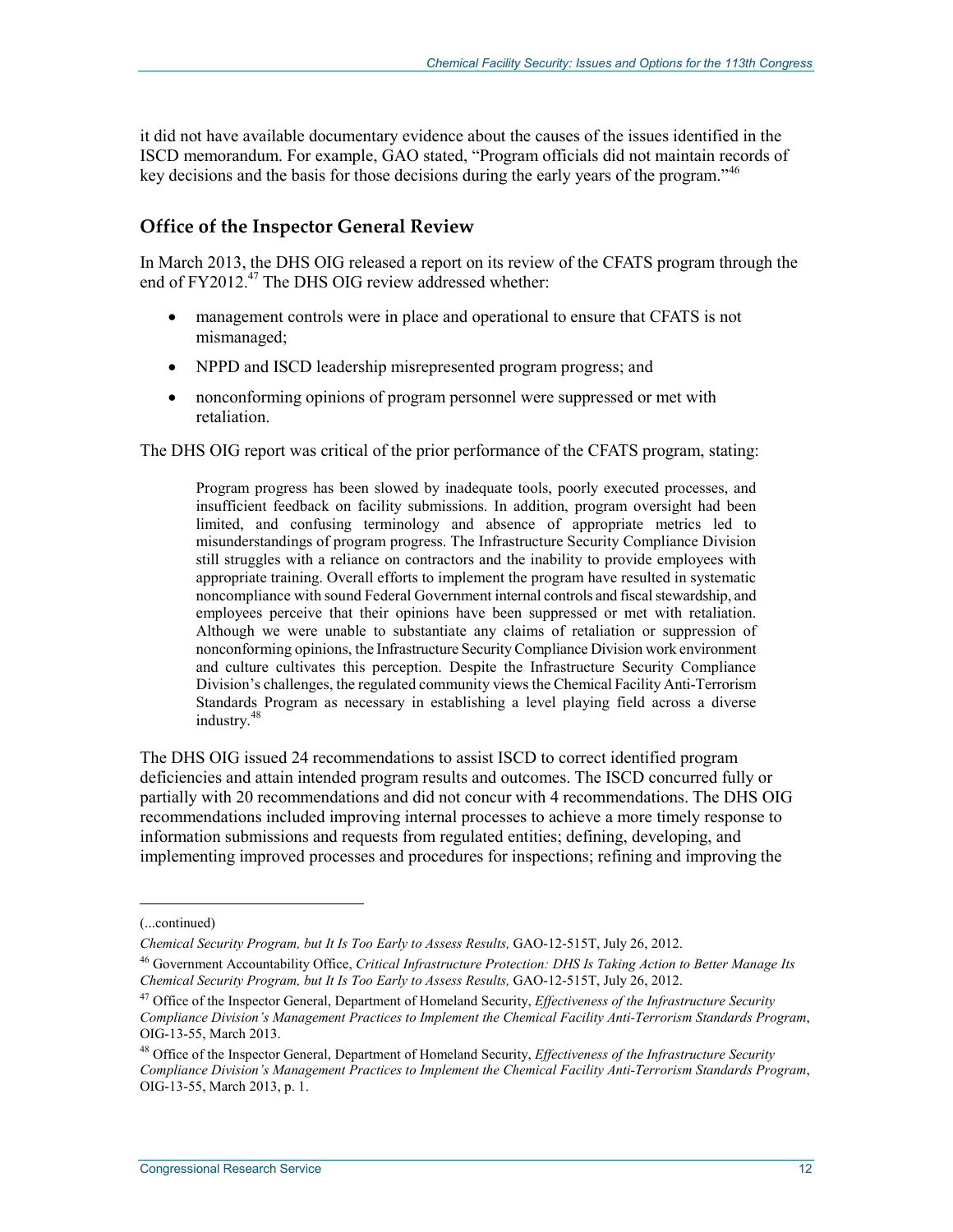existing CFATS tiering methodology and tiering process; and reducing reliance on contractors and improving managerial oversight within ISCD.

In response to these recommendations, ISCD provided the DHS OIG with a corrective action plan. As of February 2014, ISCD has addressed 12 of the DHS OIG recommendations. Nine recommendations were administrative and include selecting permanent ISCD leadership; reducing reliance on contract personnel; developing policy for appointing acting management; ensuring that all employees serving in an acting supervisory capacity have a supervisory position description; ensuring that all employees receive performance reviews; disseminating ISCD organizational and reporting structure to staff; reiterating to all employees the process for reporting misconduct allegations; implementing a plan to ensure the long-term authorization of the CFATS Program; and establishing internal controls for the accountability of appropriated funds. Three recommendations were programmatic and pertained to: revising the long-term review process to reduce the Site Security Plan backlog; implementing a process to improve the timeliness of facility submission determinations; and program metrics that measure CFATS program value accurately and demonstrate the extent to which risk has been reduced at regulated facilities.49

The ISCD is still addressing 12 DHS OIG recommendations. Ten recommendations are programmatic and include improving CFATS Program tools and processes; engaging regulated industry and government partners; and finalizing program requirements. The two administrative recommendations include providing training and guidance; and eliminating inappropriate Administratively Uncontrollable Overtime pay.<sup>50</sup>

#### **Government Accountability Office Review**

In April 2013, GAO issued a report on the CFATS program.<sup>51</sup> The GAO assessed how DHS assigned chemical facilities to tiers and the extent to which it did so, how DHS revised its process to review facility security plans, and whether DHS communicated and worked with owners and operators to improve security. The GAO found that the approach DHS used to assess risk and make decisions to place facilities in final tiers does not consider all of the elements of consequence, threat, and vulnerability. For example, the risk assessment approach is based primarily on consequences arising from human casualties, but does not consider economic consequences. The GAO review of the risk assessment approach revealed that ISCD was inconsistent in how it assessed threat. According to GAO, ISCD considered threat for the 10% of facilities tiered because of the risk of release or sabotage, but not for the approximately 90% of facilities that are tiered because of the risk of theft or diversion. Also, GAO identified that when it did use threat data, the data was not current. In addition, GAO found that DHS had not been tracking data on reviews of site security plans and thus could not quantify improvements to that process. The GAO estimated that it could take another seven to nine years before DHS completed

<sup>1</sup> <sup>49</sup> Testimony of Marcia Moxey Hodges, Chief Inspector, Office of Inspections, Office of the Inspector General, Department of Homeland Security, before the Subcommittee on Cybersecurity, Infrastructure Protection, and Security Technologies, House Committee on Homeland Security, February 27, 2014.

<sup>&</sup>lt;sup>50</sup> Testimony of Marcia Moxey Hodges, Chief Inspector, Office of Inspections, Office of the Inspector General, Department of Homeland Security, before the Subcommittee on Cybersecurity, Infrastructure Protection, and Security Technologies, House Committee on Homeland Security, February 27, 2014.

<sup>51</sup> Government Accountability Office, *Critical Infrastructure Protection: DHS Efforts to Assess Chemical Security Risk and Gather Feedback on Facility Outreach Can Be Strengthened*, GAO-13-353, April 2013.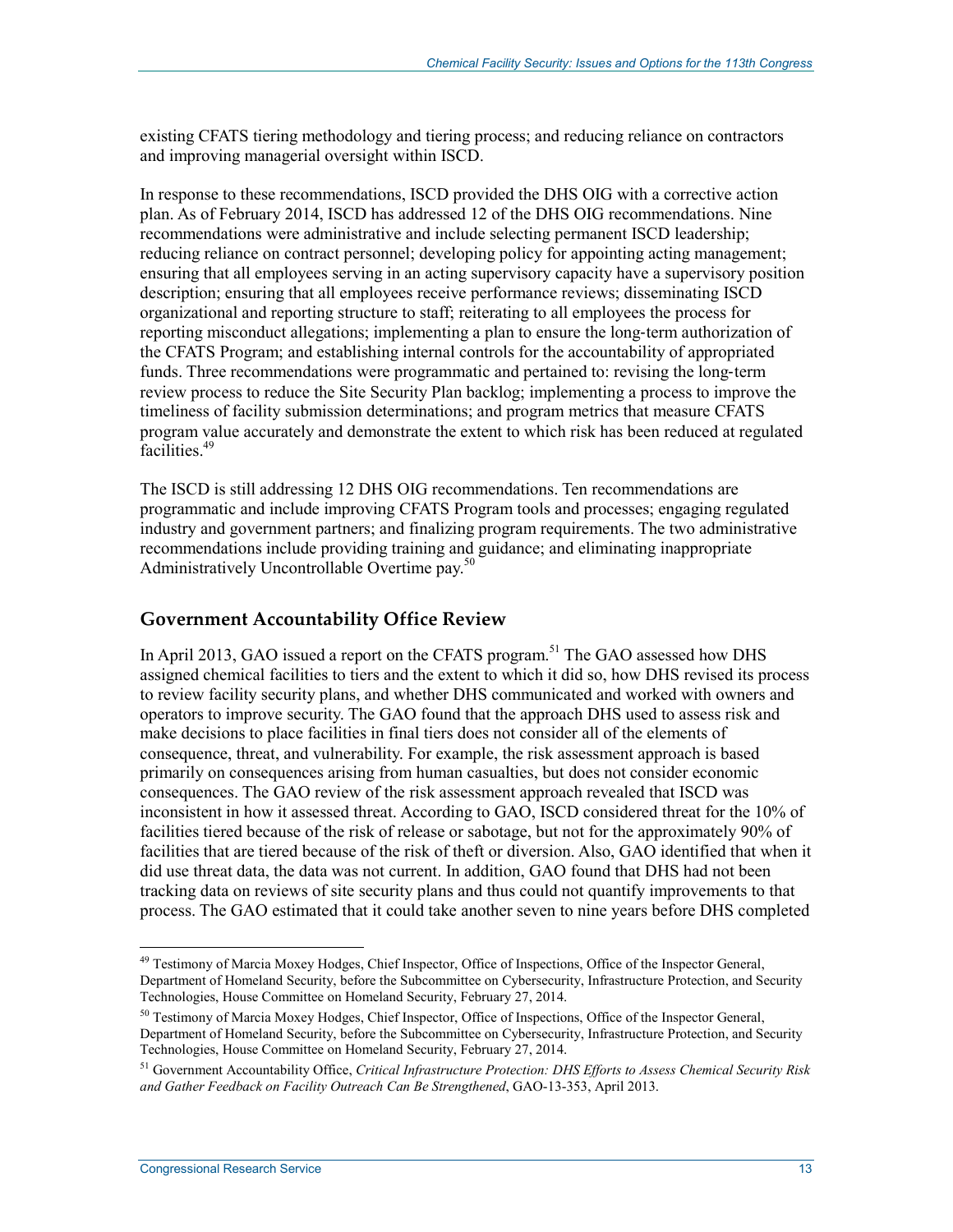reviews on submitted site security plans. Input GAO solicited from 11 trade associations also indicated that DHS does not obtain systematic feedback on outreach activities. The GAO recommended that DHS:

- develop a plan, with timeframes and milestones, that incorporates the results of the various efforts to fully address each of the components of risk and take associated actions where appropriate to enhance ISCD's risk assessment approach and
- conduct an independent peer review, after ISCD completes enhancements to its risk assessment approach that fully validates and verifies ISCD's risk assessment approach consistent with the recommendations of the National Research Council of the National Academies.

The ISCD has taken steps to address the GAO recommendations. For example, ISCD engaged the Homeland Security Studies and Analysis Institute to coordinate an examination of the CFATS risk assessment model. According to GAO, HSSAI recommended that ISCD revise the current risktiering model and create a standing advisory committee—with membership drawn from government, expert communities, and stakeholder groups—to advise DHS on significant changes to the methodology. In addition, ISCD plans to modify the risk assessment approach to better include all elements of risk.<sup>52</sup>

## **Executive Order 13650**

On August 1, 2013, President Obama signed an executive order on improving chemical facility safety and security.<sup>53</sup> The executive order directs multiple federal agencies, including DHS, to take certain actions in the areas of chemical facility safety and security. It also establishes a Chemical Facility Safety and Security Working Group co-led by DHS, EPA, and the Department of Labor.

Among other topics, it contains several provisions related to information sharing and coordination in the CFATS program. The executive order directs the working group to develop a plan that will, among other goals, identify ways to improve coordination among the federal government, first responders, and state, local, and tribal entities.<sup>54</sup> It specifically directs the Secretary of Homeland Security to assess the feasibility of sharing CFATS data with State Emergency Response Commissions (SERCs), Tribal Emergency Planning Committees (TEPCs), and Local Emergency Planning Committees (LEPCs).<sup>55</sup>

The executive order directs the working group to analyze the potential to improve information collection by and sharing between agencies to help identify chemical facilities which may not have provided all required information or may be noncompliant with federal requirements to ensure chemical facility safety.<sup>56</sup> It also directs the working group to produce a proposal for a

<sup>1</sup> 52 Government Accountability Office, *Critical Infrastructure Protection: Observations on DHS Efforts to Identify, Prioritize, Assess and Inspect Chemical Facilities*, GAO-14-365T, February 27, 2014.

<sup>53</sup> Executive Order 13650, *Improving Chemical Facility Safety and Security*, August 1, 2013. See 78 *Federal Register* 48029-48032 (August 7, 2013).

<sup>54</sup> Section 3(a) of Executive Order 13650, *Improving Chemical Facility Safety and Security*, August 1, 2013.

<sup>55</sup> Section 3(c) of Executive Order 13650, *Improving Chemical Facility Safety and Security*, August 1, 2013.

<sup>56</sup> Section 5(a) of Executive Order 13650, *Improving Chemical Facility Safety and Security*, August 1, 2013.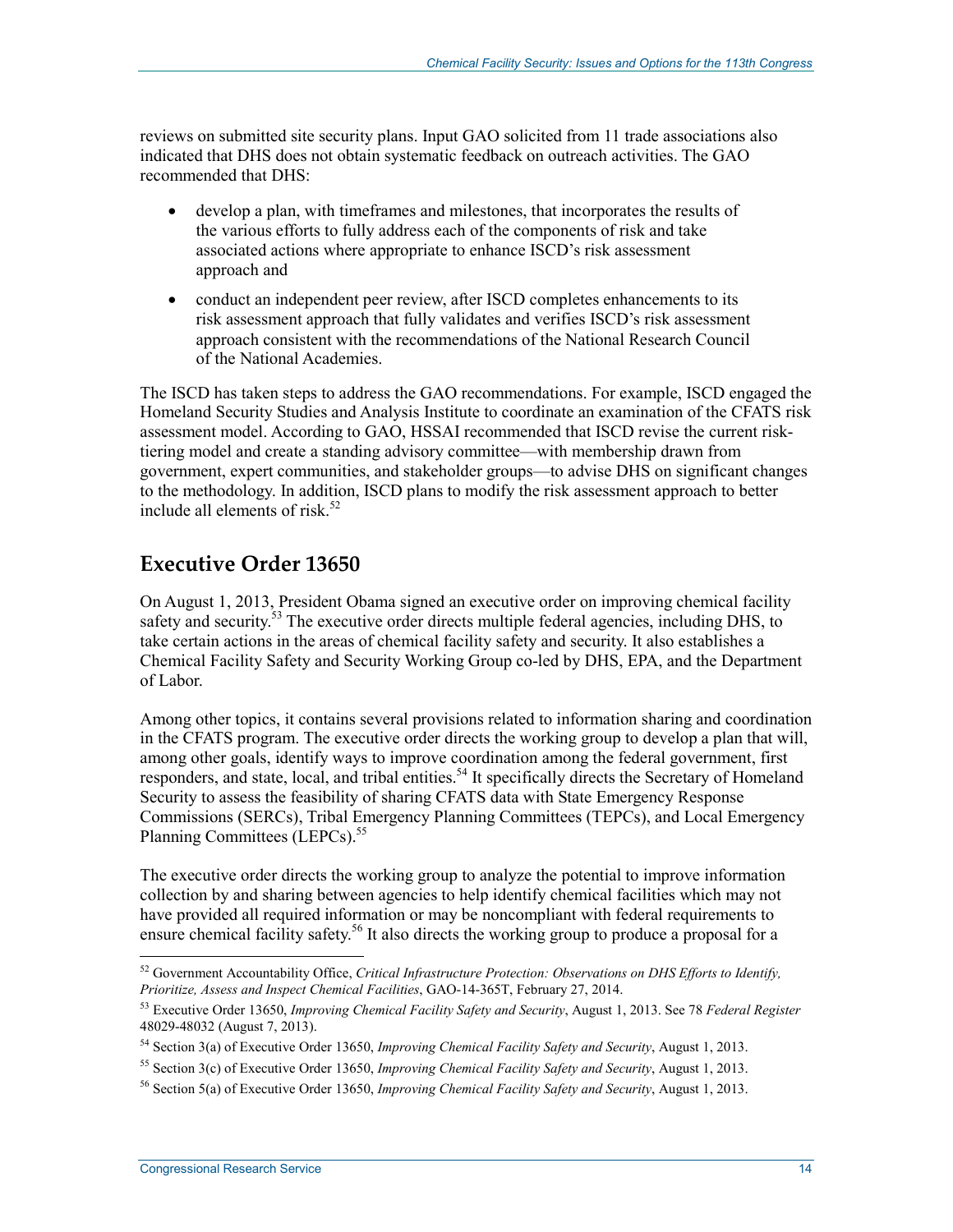coordinated, flexible data-sharing process that can be used to track submitted data. The proposal is to allow for the sharing of information with and by state, local, and tribal entities.<sup>57</sup> The executive order also directs the working group to convene an array of stakeholders to identify and share successes to date and best practices to reduce safety and security risks. The executive order specifically includes consideration of "the use of safer alternatives."<sup>58</sup>

The executive order directs the working group to deploy a pilot program to validate best practices and test innovative methods for federal interagency collaboration regarding chemical facility safety and security.<sup>59</sup> The pilot program, which DHS has implemented, is to include innovative and effective methods of collecting, storing, and using facility information, stakeholder outreach, inspection planning, and, as appropriate, joint inspection efforts. The results of this pilot program are to inform comprehensive and integrated standard operating procedures for a unified federal approach for identifying and responding to risks in chemical facilities, incident reporting and response procedures, enforcement, and collection, storage, and use of facility information. These best practices are to reflect best practices and are to include agency-to-agency referrals and joint inspection procedures where possible and appropriate. $60$ 

Additionally, the executive order directs the Secretary of Homeland Security to identify a list of chemicals that should be considered for addition to the CFATS chemical of interest list.<sup>61</sup> Expanding the list of chemicals of interest, while not changing the mechanism by which DHS defines a chemical facility, would likely lead to additional facilities regulated under CFATS.

In May 2014, the working group issued a report to the President on progress to date.<sup>62</sup> The report includes descriptions of various efforts to modify the CFATS program in order to improve its performance individually and in conjunction with other programs. These efforts include improved information sharing among federal agencies regarding regulated facilities with chemical holdings; outreach to state homeland security advisors, first responders, and other state and local agencies; comparison of federal chemical facility information with that held by states; and continued coordination and harmonization activities among chemical facility security regulatory programs.

The report also described a planned CFATS Advance Notice of Proposed Rulemaking (ANPRM) on potential modification of the CFATS regulations to address ammonium nitrate as a chemical of interest, updates to the list of chemicals of interest, and other aspects of the program. On May 30, 2014, the Office of Management and Budget indicated its Office of Information and Regulatory Affairs had received the proposed ANPRM language from DHS.<sup>63</sup>

<u>.</u>

<sup>57</sup> Section 5(b) of Executive Order 13650, *Improving Chemical Facility Safety and Security*, August 1, 2013.

<sup>58</sup> Section 7 of Executive Order 13650, *Improving Chemical Facility Safety and Security*, August 1, 2013.

<sup>59</sup> Section 4(a) of Executive Order 13650, *Improving Chemical Facility Safety and Security*, August 1, 2013.

<sup>60</sup> Section 4(b) of Executive Order 13650, *Improving Chemical Facility Safety and Security*, August 1, 2013.

<sup>61</sup> Section 6(d) of Executive Order 13650, *Improving Chemical Facility Safety and Security*, August 1, 2013.

<sup>62</sup> Chemical Facility Safety and Security Working Group, *Executive Order 13650: Actions to Improve Chemical Facility Safety and Security-A Shared Commitment*, Report to the President, May 2014, p. 46, https://www.osha.gov/ chemicalexecutiveorder/final\_chemical\_eo\_status\_report.pdf.

<sup>63</sup> Office of Information and Regulatory Affairs, Office of Management and Budget, The White House, *Chemical Facility Anti-Terrorism Standards*, RIN 1601-AA69, May 30, 2014, http://www.reginfo.gov/public/do/ eAgendaViewRule?pubId=201404&RIN=1601-AA69.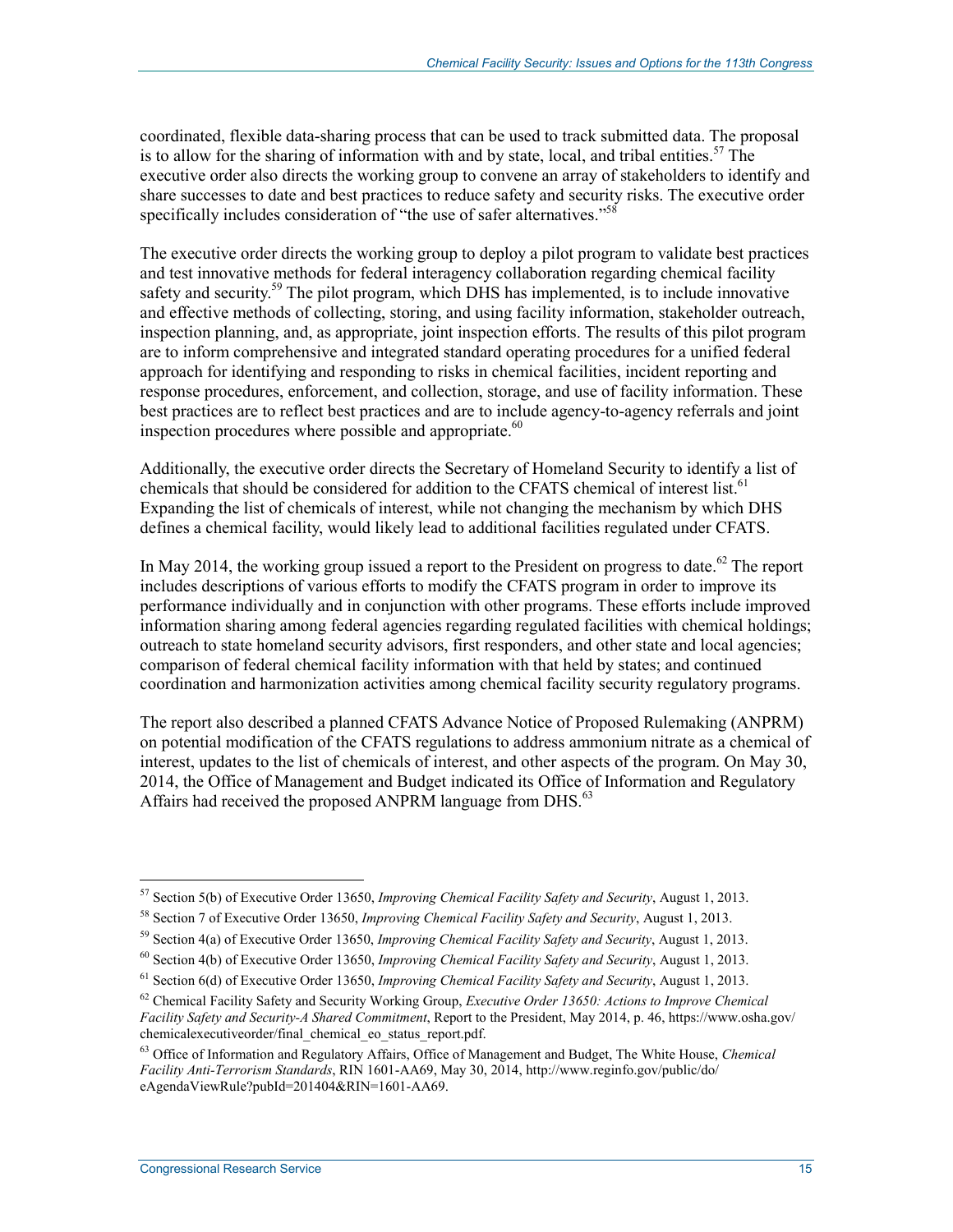Finally, the report identifies three specific areas where the working group calls for congressional action with regard to CFATS. These are:

- providing permanent authorization for the CFATS program;
- streamlining the CFATS enforcement process; and
- removing the water and wastewater treatment facilities exemption from CFATS.<sup>64</sup>

## **Policy Issues**

Previous congressional discussion on chemical facility security raised several contentious policy issues.<sup>65</sup> Some issues will exist even if Congress extends the existing statutory authority without changes. These include whether DHS has sufficient funding and capabilities to adequately oversee chemical facility security; whether federal chemical facility security regulations should preempt state regulations; and how much chemical security information individuals may share outside of the facility and the federal government. Other issues, such as what facilities DHS should regulate as a chemical facility and whether DHS should require chemical facilities to adopt or consider adopting inherently safer technologies, may be more likely addressed if Congress chooses to revise or expand existing authority.

## **Funding and Infrastructure and Workforce Capabilities**

The 2007 CFATS regulations establish an oversight structure that relies on DHS personnel inspecting chemical facilities and ascertaining whether regulated entities have implemented their authorized site security plans. Although the use of performance-based measures, where chemical facilities have flexibility in how to achieve the required security performance, may reduce some demands on the regulated entities, it may also require greater training and judgment on the part of DHS inspectors. Congressional oversight has raised the question of whether DHS has requested and received appropriated funds sufficient to hire and retain the staff necessary to perform the required compliance inspections and whether DHS has properly managed the appropriated funds received<sup>66</sup>

The DHS has faced challenges when creating the necessary infrastructure to perform nationwide inspections. As stated by DHS, initial expectations for inspector responsibilities and infrastructure needs did not match the final needs.

For example, at the program's outset, certain roles and responsibilities were envisioned for the program staff that, in the end, did not apply. This resulted in the hiring of some employees whose skills did not match their ultimate job responsibilities and the purchase of

<sup>1</sup> 64 Chemical Facility Safety and Security Working Group, *Executive Order 13650: Actions to Improve Chemical Facility Safety and Security-A Shared Commitment*, Report to the President, May 2014, p. 46, https://www.osha.gov/ chemicalexecutiveorder/final\_chemical\_eo\_status\_report.pdf.

 $65$  Congressional policy makers have debated chemical facility security issues since at least the  $106<sup>th</sup>$  Congress.

<sup>66</sup> See, for example, House Committee on Homeland Security, Subcommittee on Transportation Security and Infrastructure Protection, *Chemical Security: The Implementation of the Chemical Facility Anti-Terrorism Standards*  and the Road Ahead, 110<sup>th</sup> Congress, December 12, 2007; H.Rept. 112-492, accompanying H.R. 5855, Department of Homeland Security Appropriations Bill, 2013, and S.Rept. 112-169, accompanying S. 3216, Department of Homeland Security Appropriations Bill, 2013.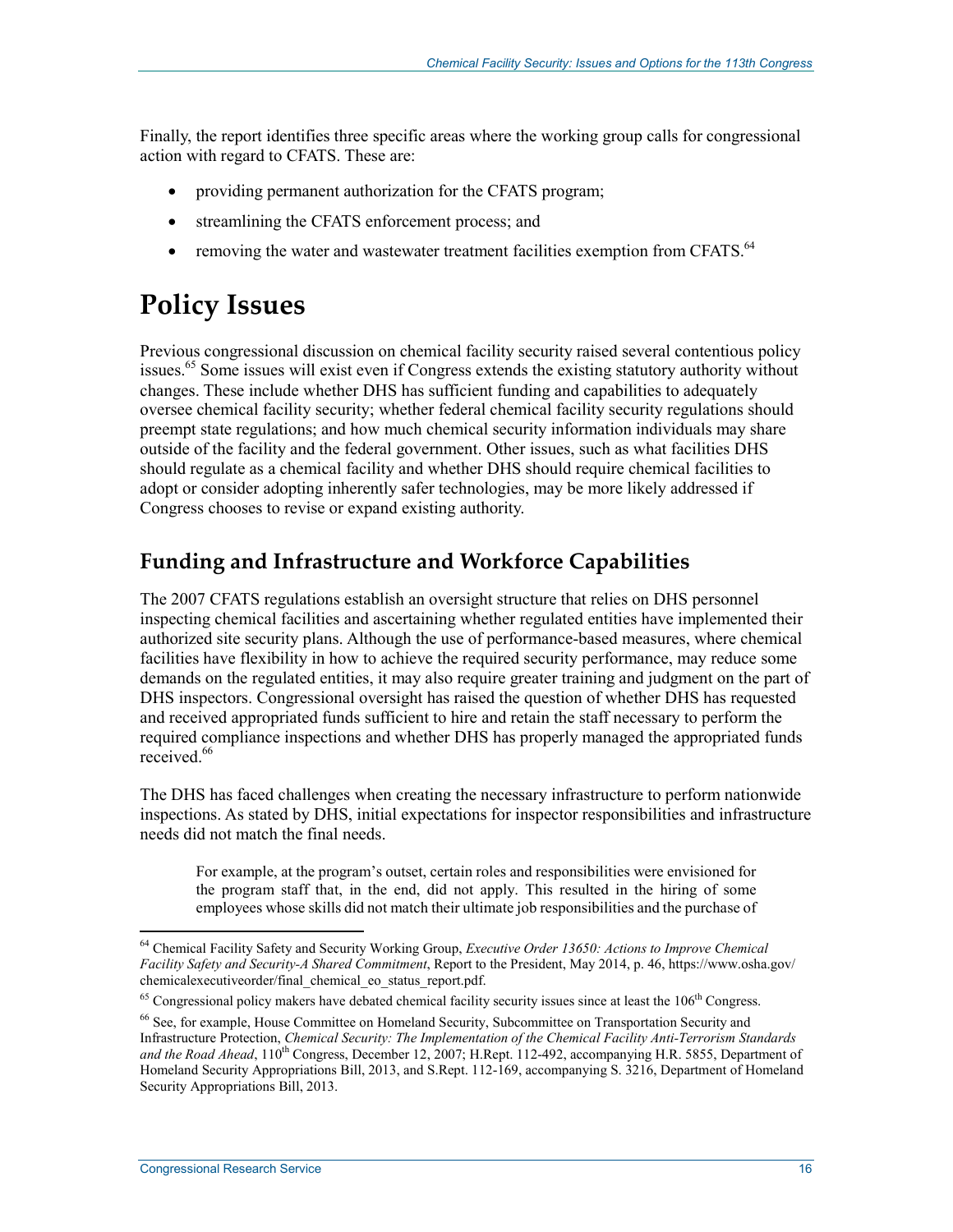some equipment that in hindsight appear to be unnecessary for chemical inspectors. Additionally, we envisioned a greater number of field offices than we eventually decided to employ.<sup>67</sup>

The degree to which funding meets agency infrastructural needs likely depends on factors both external and internal to DHS. External factors include the number of regulated facilities and the sufficiency of security plan implementation. Challenges experienced by DHS in overseeing facility site security plan implementation will likely increase the workforce necessary to meet the planned inspection cycle. In contrast, reduction in the number of regulated facilities will likely decrease the number of needed inspectors. Internal factors include the ratio between headquarters staff and field inspectors; the assigned risk tiers of the regulated facilities; and the timetable for implementation of inspections. Once DHS has more fully engaged in inspection of regulated facilities, it may be able to more comprehensively determine its long-term resource needs and estimate both funding and staff requirements. A key factor for achieving program efficacy and efficiency may be the success in training inspectors to perform CFATS inspections, given the reported difficulties in developing inspector training combined with the requirements of a new regulatory program.

#### **Inspection Rate**

<u>.</u>

As of December 2014, 1,366 chemical facilities had been approved in the CFATS process, which starts with information submission by chemical facilities and finishes with approval of inspected security measures by DHS.<sup>68</sup> The DHS states that the first authorization inspection was conducted in 2010; as of December 2014, DHS had conducted 1,851 authorization inspections.<sup>69</sup> In 2013, GAO projected that DHS may require between seven and nine years to complete review of site security plans and that to inspect and approve all regulated facilities will require additional time.<sup>70</sup> This estimate is premised on an approval rate of 30 to 40 facilities per month. As DHS has increased its rate of inspection and approval, it is likely that it will take DHS less time to approve all regulated facilities. Some policy makers have expressed surprise at the pace of inspection and questioned whether DHS should continue at the current pace or accelerate the compliance process.<sup>71</sup> Several factors likely complicate and slow the inspection process. One factor appears to be the internal operations of the DHS implementing office and the skills and capabilities of the ISCD inspector cadre. Another factor appears to be that the information facilities submit in site security plans may not provide what DHS views as sufficient detail to evaluate compliance.<sup>72</sup>

 $67$  Testimony of Rand Beers, Under Secretary, National Protection and Programs Directorate, Department of Homeland Security, before the House Committee on Energy and Commerce, Subcommittee on Environment and the Economy, February 3, 2012.

<sup>68</sup> Department of Homeland Security, *Chemical Facility Anti-Terrorism Standards*, December 2014.

<sup>69</sup> Department of Homeland Security, *Chemical Facility Anti-Terrorism Standards*, December 2014.

<sup>70</sup> Government Accountability Office, *Critical Infrastructure Protection: Preliminary Observations on DHS Efforts to Assess Chemical Security Risk and Gather Feedback on Facility Outreach*, GAO-13-412T, March 14, 2013; and Government Accountability Office, *Critical Infrastructure Protection: DHS Needs to Improve Its Risk Assessments and Outreach for Chemical Facilities*, GAO-13-801T, August 1, 2013.

<sup>71</sup> Monica Hatcher, "Why Chemical Plants Are Vulnerable to Terrorism," *Houston Chronicle*, April 5, 2010.

<sup>72</sup> For example, see Department of Homeland Security, *Chemical Facility Anti-Terrorism Standards Site Security Plans and Preliminary Inspections, NASTTPO Annual Meeting*, May 12, 2010; and W. Koch, Air Products, *Overview of DHS CFATS Pre Authorization Visit*, July 7, 2010.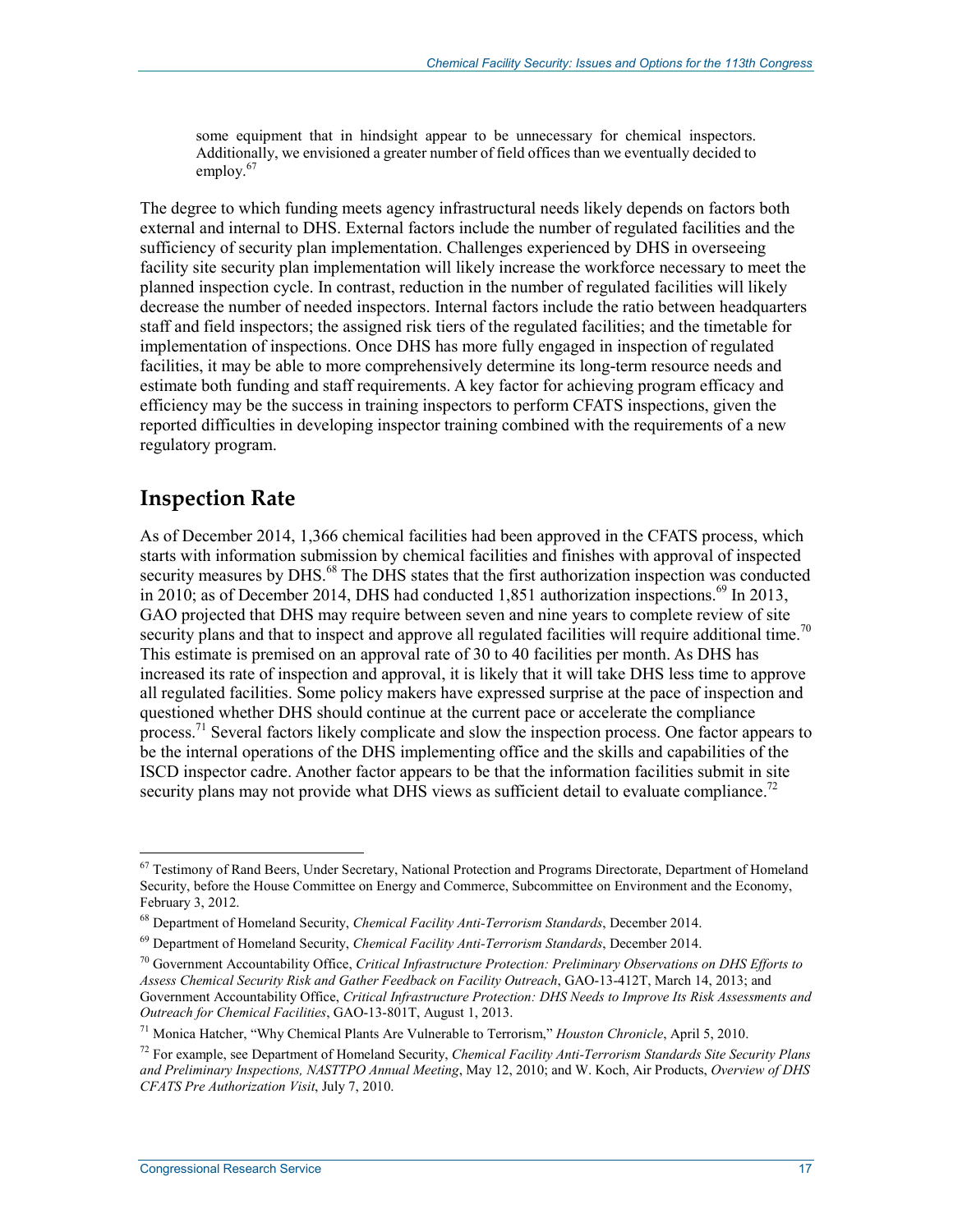Rather than reject such site security plans, DHS attempts to gather iteratively the necessary information from the facilities, including through compliance assistance visits.

Compliance assistance visits may lead to higher quality site security plan submissions, even though the visits appear to be a significant drain on DHS resources. In principle, such visits may lower the future authorization inspection burden, as CFATS inspectors will be familiar with security measures at the chemical facility. Such familiarity may hasten the actual authorization inspection.

The DHS has also suggested that higher risk-tier facilities benefit more from these types of assistance visits due to the complexity of the facility, the potential presence of multiple chemicals of interest, and the more stringent risk-based performance standards that apply. Lower risk-tier facilities may not need such visits because these facilities may be less complex and inspectors may develop best practices through the compliance assistance visits of higher-tiered facilities. However, the converse might be true instead. Smaller facilities with less security experience may benefit more from such visits.

Some policy makers have questioned whether the low inspection rate is due to constraints in the number of chemical facility security inspectors hired by DHS or the availability of appropriated funding. The CFATS regulations state that DHS will inspect the implementation of site security plans at all facilities and require that facilities resubmit their Top-Screen and, if so directed by DHS, their security vulnerability assessment and site security plan every two years for Tier 1 and Tier 2 facilities or three years for Tier 3 and Tier 4 facilities.<sup>73</sup> This would require DHS to perform over 1,400 inspections annually to inspect every facility's implementation of its site security plan. The DHS has asserted that each inspection would require two or more inspectors and approximately one week to perform.<sup>74</sup>

The DHS appears to have requested sufficient inspectors to manage the workload associated with a reinspection cycle of every two years for top tier facilities and every three years for lower tier facilities, but such a staffing level may be insufficient to address the large number of initial regulatory submissions or a more frequent reinspection cycle or the use of inspectors to perform compliance assistance visits.<sup>75</sup> This level of staffing would appear to require at least several years of inspections to reduce the backlog created from the initial site security plan submissions, even if DHS performed only authorization inspections. A June 2012 DHS analysis estimated that DHS might perform 813 inspections annually.<sup>76</sup> At this rate, DHS would require approximately five years to complete the initial inspections.<sup>77</sup> If DHS were to hire additional inspectors, it might

<u>.</u>

 $73$  Other DHS documents have provided different inspection timeframes. In 2011, DHS stated its expectation that, when at full operational capability, it would inspect Tier 1 facilities annually, Tier 2 facilities every two years, and a prioritized selection of 10% of Tier 3 and Tier 4 facilities each year (Department of Homeland Security, *Annual Performance Report Fiscal Years 2010–2012; Appendix A: Measure Descriptions and Data Collection Methodologies*,

p. 8).

<sup>74</sup> Department of Homeland Security, *The Chemical Facility Anti-Terrorism Standards—Update for the Chemical Sector Security Summit*, June 29, 2009.

<sup>&</sup>lt;sup>75</sup> CRS calculation assuming two inspectors per inspection and one inspection per week.

 $76$  This estimate uses three inspectors per inspection. Office of the Inspector General, Department of Homeland Security, *Effectiveness of the Infrastructure Security Compliance Division's Management Practices to Implement the Chemical Facility Anti-Terrorism Standards Program*, OIG-13-55, March 2013, p. 20.

<sup>77</sup> For additional analysis of this issue, see CRS Report R43346, *Implementation of Chemical Facility Anti-Terrorism Standards (CFATS): Issues for Congress*, by Dana A. Shea.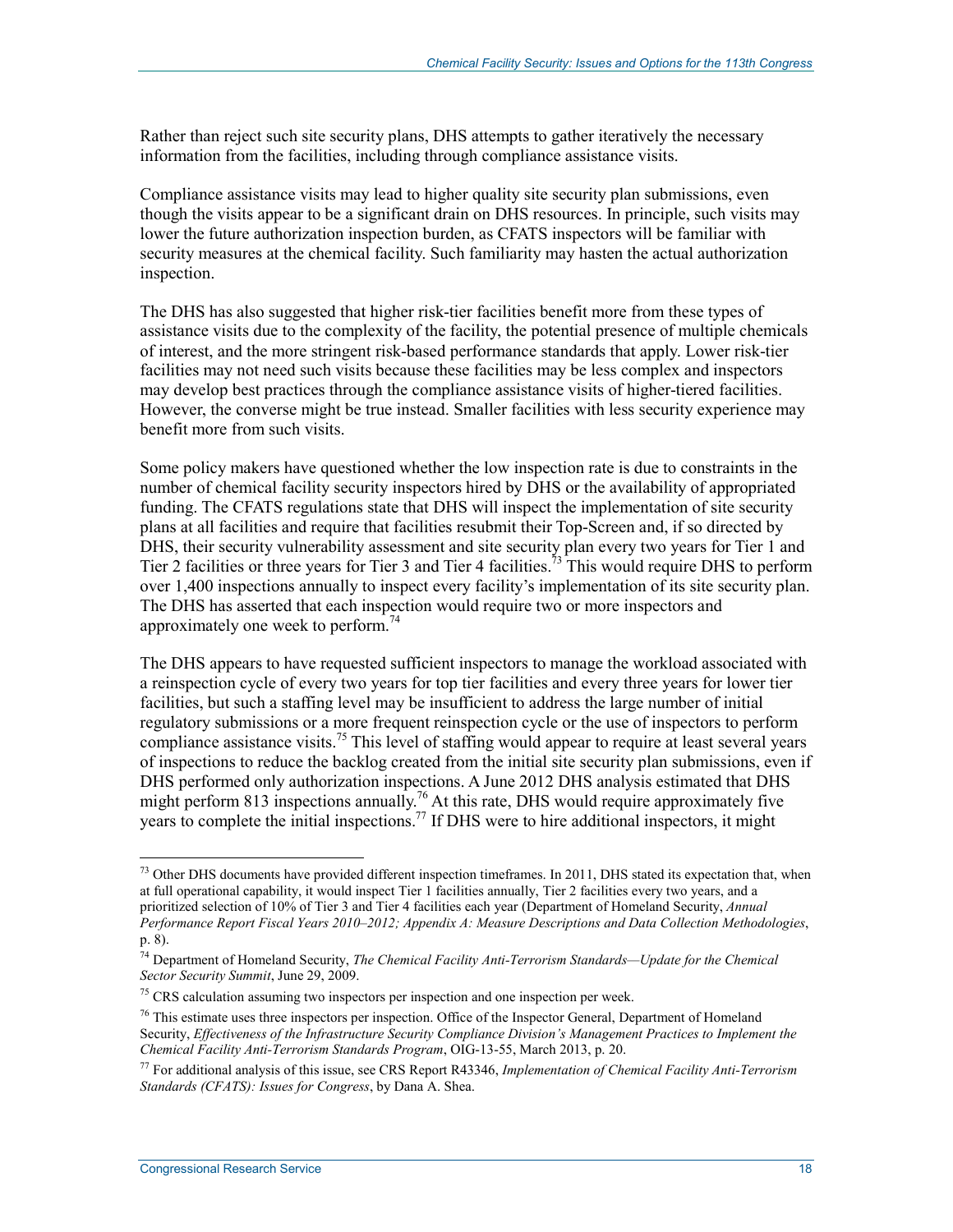reduce the backlog of site security plans but also run the risk of having additional unnecessary staff in future years. The DHS might hire temporary or short-term staff to augment the inspector cadre, but the need to train such employees for CFATS-specific inspections may pose challenges.

Finally, because DHS has focused on inspecting those facilities in the highest risk tier, it potentially faces the most complicated inspection environments. Inspections of lower risk tier facilities may pose fewer complications, take less time, and involve fewer inspectors. If so, DHS might quickly and substantially increase the number of facilities inspected by focusing efforts on lower tier facilities. Through this approach, DHS might gain insight and experience among the inspector cadre while reducing some national risk.<sup>78</sup>

### **Federal Preemption of State Activities**

The original statute did not expressly address the issue of federal preemption of state and local chemical facility security statute or regulation. When DHS issued regulations establishing the CFATS program, DHS asserted that the CFATS regulations would preempt state and local chemical facility security statute or regulation that "conflicts with, hinders, poses an obstacle to or frustrates the purposes of" the federal regulation.<sup>79</sup> After the regulation's release, Congress amended DHS's statutory authority to state that only in the case of an "actual conflict" would the federal regulation preempt state authority.<sup>80</sup> Few states have established independent chemical facility security regulatory programs, and conflict between the federal and state activities has not yet occurred.<sup>81</sup> The DHS did not identify any state programs that conflict with the CFATS regulations.<sup>82</sup> The DHS has also not altered its regulatory language in response to the statutory amendment.

Advocates for federal preemption call for a uniform security framework across the nation. They assert that a "patchwork" of regulations might develop if states independently develop additional chemical facility security regulations.<sup>83</sup> Variation in security requirements might lead to differing regulatory compliance costs, and companies might suffer competitive disadvantage based on their geographic location.

Supporters of a state's right to regulate chemical facility security claim that the federal regulation should be a minimum standard with which all regulated entities must comply. They assert that DHS should allow states to develop more stringent regulations than the federal regulations. They claim such regulations would increase security. Some supporters of state regulation suggest that more stringent, conflicting state regulations should preempt the federal regulations. Such a case might occur if a state regulation mandated the use of a particular security approach at chemical facilities, conflicting with the federal regulation that adopts a performance-based, rather than prescriptive, approach. The desire to retain industries that might relocate if faced with increased

 $78$  The DHS defines all facilities regulated under CFATS as high-risk chemical facilities. A lower or higher risk tier is relative to other high-risk chemical facilities.

 $796$  C.F.R. 27.405(a).

<sup>80</sup> Section 534, P.L. 110-161, Consolidated Appropriations Act, 2008.

<sup>&</sup>lt;sup>81</sup> Some states, including New Jersey, Maryland, and New York, have implemented laws addressing security at chemical facilities.

<sup>82 72</sup> *Federal Register* 17688–17745 (April 9, 2007) at 17727.

<sup>&</sup>lt;sup>83</sup> See, for example, National Association of Chemical Distributors, "NACD Key Issue: Chemical Facility Security," *Key Issues 2009 Washington Fly-In 111th Congress*.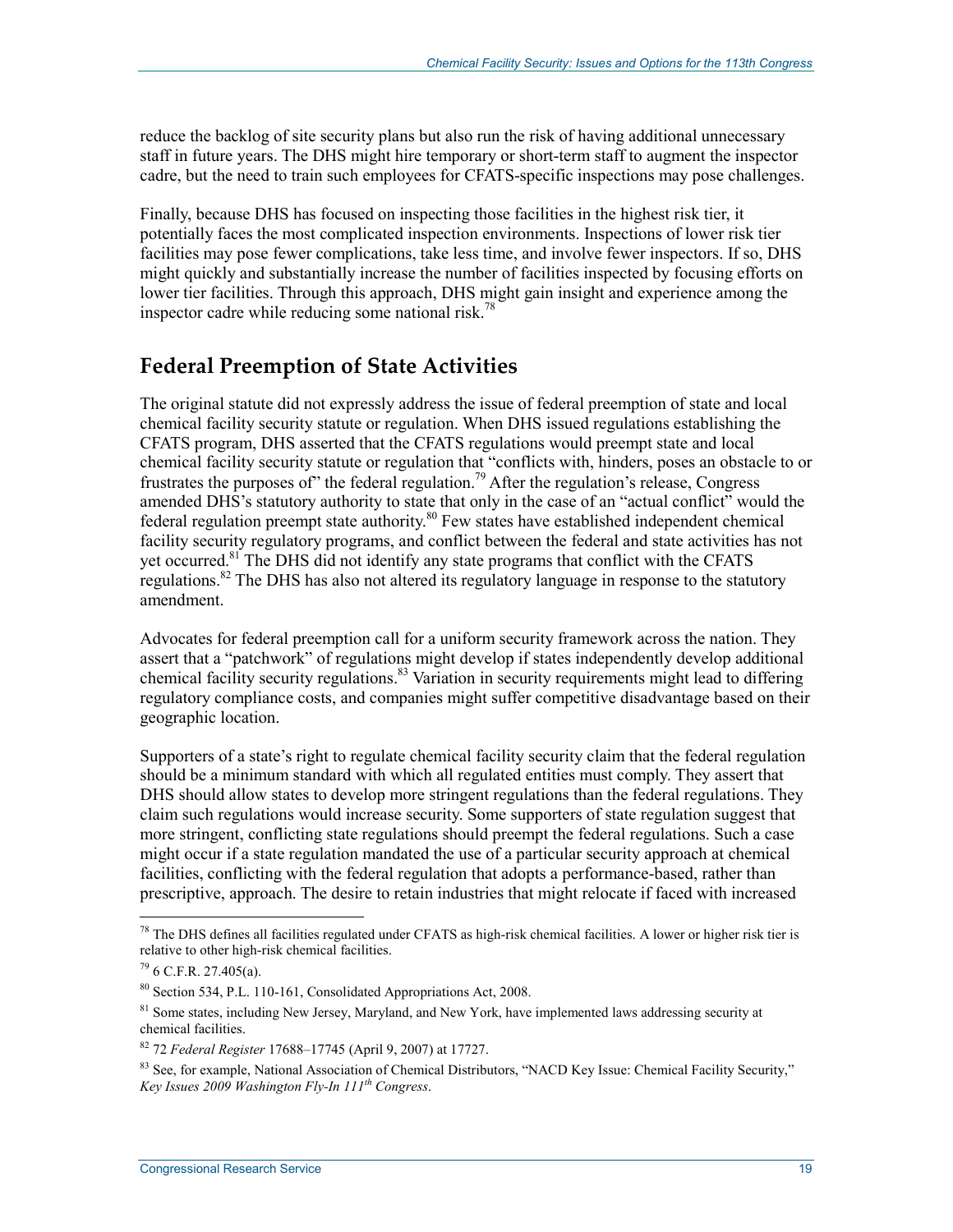regulation arguably would temper state inclinations to require overly stringent or incompatible regulations.

Some policy makers may assert that chemical facility security should be left to the states rather than be implemented by the federal government. If Congress allows the statutory authority to expire and does not appropriate funds for the further implementation of CFATS, the federal authority would lapse, and state and local jurisdictions would be solely responsible for regulating chemical facility security.

### **Transparency**

The CFATS process involves determining chemical facility vulnerabilities and developing security plans to address them. Information developed in this process is not openly disseminated. The CFATS program categorizes this information as Chemical-terrorism Vulnerability Information (CVI) and provides penalties for its disclosure. Some advocates have argued for greater transparency in the CFATS process, even if the program does not provide detailed information regarding potential vulnerabilities and specific security measures. They assert that those individuals living in surrounding communities require such information to effectively plan and make choices in an emergency.<sup>84</sup>

The current statute and regulation prohibit public disclosure of CVI. Only specific "covered persons" may access CVI. While acknowledging a legitimate homeland security need to limit dissemination of security information, some policy makers have questioned whether such limitations hinder other efforts. For example, first responders and community representatives have highlighted how such information protection regimes may impede emergency response and the ability of those in the surrounding community to react to emergency situations at the chemical facility.<sup>85</sup> Additionally, worker representatives have raised concerns that these limitations and the lack of mandated inclusion of worker representatives may impede worker input into security plans.<sup>86</sup>

The current information protection regimes for chemical facility security information, CVI under CFATS and Sensitive Security Information (SSI) under the Maritime Transportation Security Act (MTSA), do not contain penalties for incorrectly marking information as protected. Only disclosure of correctly marked information is penalized. Additionally, the chemical facility is responsible for identifying and appropriately marking protected information. These information markings only would be assessed in the case of dispute. As was asserted during congressional oversight, this disparity may lead to a tendency by regulated entities, in order to protect themselves against potential liability or scrutiny, to erroneously limit dissemination of information that should be made available to the public. $87$ 

<sup>84</sup> OMB Watch and Public Citizen, "Chemical Facility Anti-Terrorism Standards, Department of Homeland Security, DHS-2006-0073," *Letter*, February 7, 2007.

<sup>&</sup>lt;sup>85</sup> Testimony of Joseph Crawford, Chief of Police, City of Saint Albans, WV, before the House Committee on Energy and Commerce, Subcommittee on Oversight and Investigations, April 21, 2009; and testimony of Kent Carper, President, Kanawha County Commission, Kanawha County, WV, before the House Committee on Energy and Commerce, Subcommittee on Oversight and Investigations, April 21, 2009.

<sup>86</sup> See, for example, testimony of Glenn Erwin, United Steelworkers International Union, before the Senate Committee on Homeland Security and Governmental Affairs, July 13, 2005.

<sup>87</sup> House Committee on Energy and Commerce, Subcommittee on Oversight and Investigations, *Secrecy in the*  (continued...)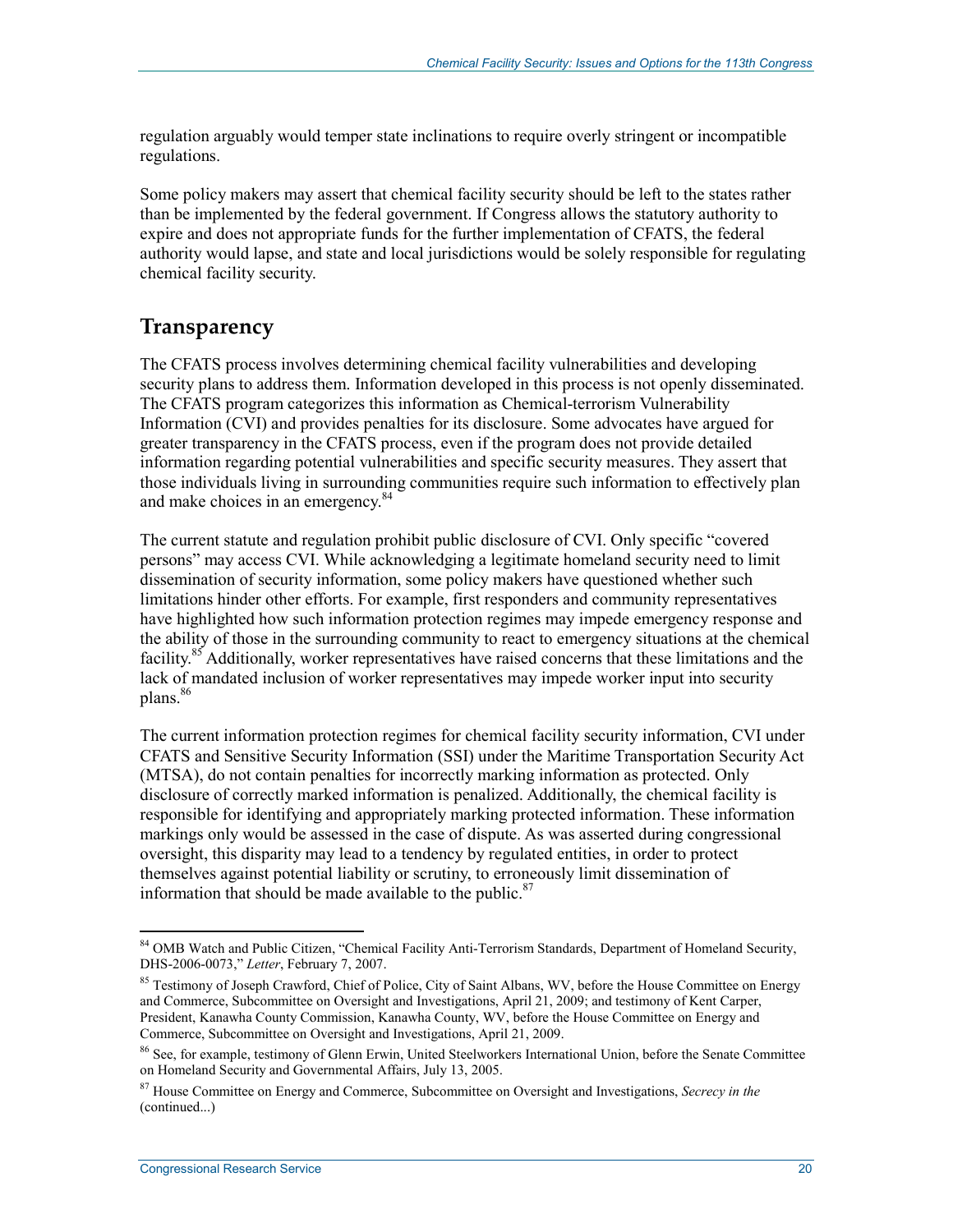Additionally, the existing statute contains no provisions explicitly protecting or allowing for concerned covered persons to divulge CVI or to challenge the categorization of information as protected in an attempt to inform authorities about security vulnerabilities or other weaknesses. Depending on the circumstances, those individuals might be penalized for their disclosure of protected information. The CFATS regulations, reflecting this inherent tension, provide for a DHS point of contact to which such information might be revealed, but also state "Section 550 did not give DHS authority to provide whistleblower protection, and so DHS has not incorporated specific whistleblower protections into this regulation."<sup>88</sup>

## **Definition of Chemical Facility**

The DHS regulates an assortment of entities that possess and manufacture chemicals of interest. Thus, the term chemical facility encompasses many types of facilities, including agricultural facilities, universities, and others.<sup>89</sup> With DHS defining chemical facilities according to possession of a chemical of interest, it regulates facilities not part of the chemical manufacturing and distributing chain. Stakeholders have expressed concern that the number of entities so regulated might be unwieldy and that the regulatory program might focus on many chemical facilities that pose little risk rather than on those facilities that pose more substantial risk. For example, during the rulemaking process, DHS received commentary and revised its regulatory threshold for possession of propane, stating:

DHS, however, set the [screening threshold quantities] for propane in this final rule at 60,000 pounds. Sixty thousand pounds is the estimated maximum amount of propane that nonindustrial propane customers, such as restaurants and farmers, typically use. The Department believes that non-industrial users, especially those in rural areas, do not have the potential to create a significant risk to human life or health as would industrial users. The Department has elected, at this time, to focus efforts on large commercial propane establishments but may, after providing the public with an opportunity for notice and comment, extend its [CFATS] screening efforts to smaller facilities in the future. This higher [screening threshold quantity] will focus DHS's security screening effort on industrial and major consumers, regional suppliers, bulk retail, and storage sites and away from non-industrial propane customers.<sup>90</sup>

In 2007, when developing its interim final rule, DHS estimated the expected number of regulated facilities and identified them by *primary* risk category: release due to loss of containment or potential for theft and diversion.<sup>91</sup> In 2012, DHS analyzed the number of facilities with final tier assignments and identified their primary risk category. As seen in **Table 4**, initial expectations of the distribution of facilities by primary risk did not match the risk types of the actual regulated facilities.<sup>92</sup>

 $\overline{a}$ 

<sup>(...</sup>continued)

*Response to Bayer's Chemical Plant Explosion*, Serial No. 111-28, April 21, 2009.

<sup>88 72</sup> *Federal Register* 17688–17745 (April 9, 2007) at 17718.

 $89$  For example, facilities distributing agricultural chemicals may be regulated under CFATS. See CRS Report R43070, *Regulation of Fertilizers: Ammonium Nitrate and Anhydrous Ammonia*, by Dana A. Shea, David M. Bearden, and Scott D. Szymendera.

<sup>90 72</sup> *Federal Register* 65396–65435 (November 20, 2007) at 65406.

<sup>&</sup>lt;sup>91</sup> Note that a facility might be primarily regulated for one category but also qualify under the other.

 $92$  In contrast, initial expectations of the number of facilities per tier were more in line with actual enrollment.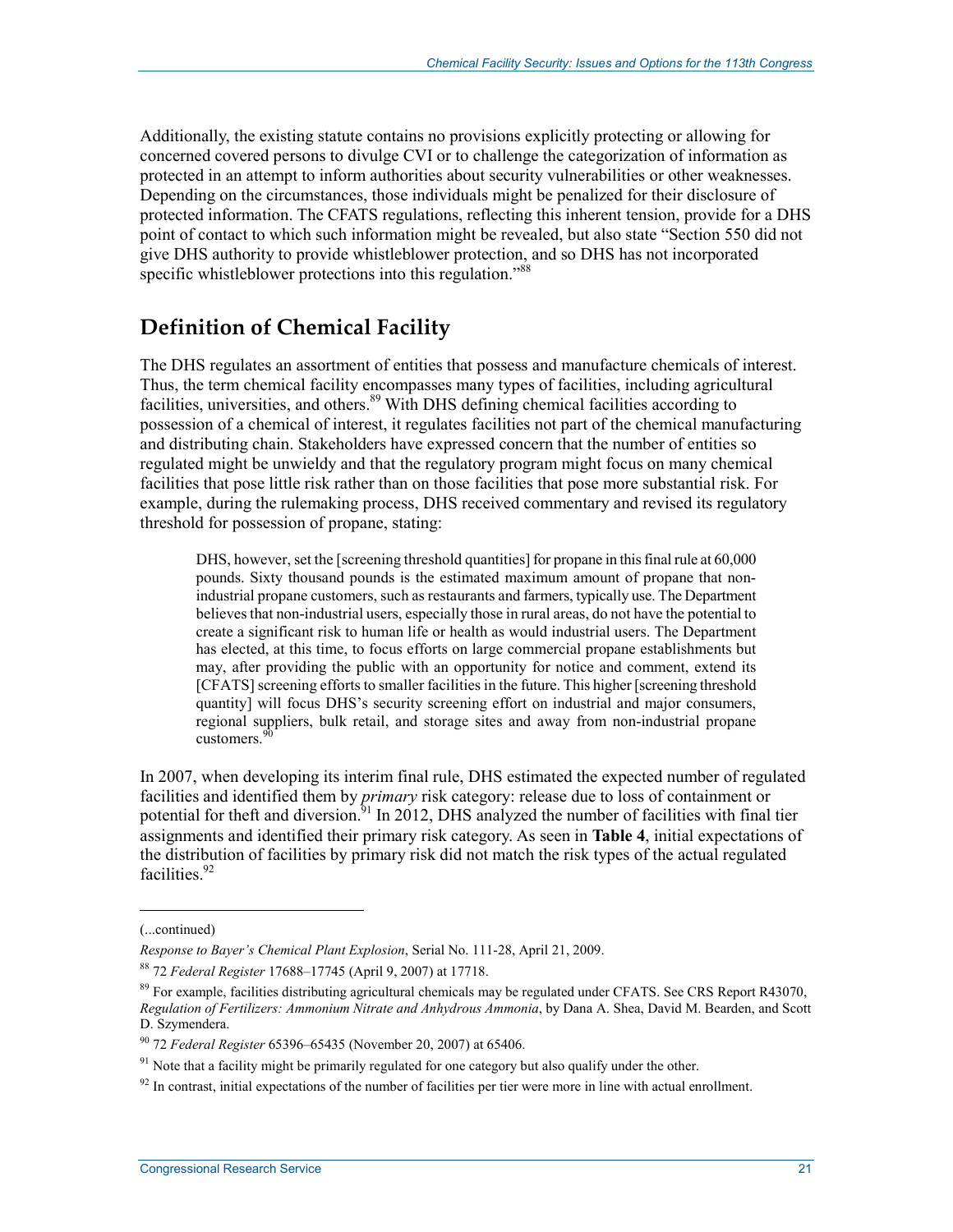| (percentage of facilities) |               |             |  |
|----------------------------|---------------|-------------|--|
| <b>Risk Type</b>           | 2007 Estimate | 2012 Actual |  |
| Release                    | 62%           | 13%         |  |
| Theft/Diversion            | 38%           | 87%         |  |

#### **Table 4. Facilities Regulated Under CFATS by Primary Risk Category**

**Source:** CRS analysis of data in Department of Homeland Security, *Chemical Facility Anti-Terrorism Standards Interim Final Rule Regulatory Assessment,* DHS-2006-0073, April 1, 2007; and 79 *Federal Register* 6418-6452 (February 3, 2014) at 6438.

**Notes:** The 2007 estimate is based on 5,000 facilities (3,117 release facilities: 1,883 theft/diversion facilities). The 2012 analysis of facilities actually reporting is based on 3,566 facilities (455 release facilities: 3,111 theft/diversion facilities).

Academic institutions have asserted that DHS should not apply CFATS regulations to them because of the dispersed nature of chemical holdings at colleges and universities. These institutions claim that regulatory compliance costs would not be commensurate with the risk reduction.<sup>93</sup> The DHS has identified that a college or university with a high-risk facility on campus might choose to implement security measures at the specific location rather than across the entire campus.<sup>94</sup> The DHS has already implemented select regulatory extensions for agricultural chemical users, though not distributors.<sup>95</sup> While the regulatory compliance costs likely decrease at lower risk tiers compared to higher risk tiers, all regulated entities bear compliance costs as continued annual expenses.

As mentioned above, the statutory authority underlying CFATS exempts several types of facilities, including water and wastewater treatment facilities. The federal government does not regulate water and wastewater treatment facilities for chemical security purposes. Instead, current chemical security efforts at water and wastewater treatment facilities are voluntary in nature.<sup>96</sup> Some advocacy groups have called for inclusion of currently exempt facilities, such as water and wastewater treatment facilities.<sup>97</sup> Some drinking water and wastewater treatment facilities possess amounts of chemicals of interest and would lead to regulation if located at a different type of facility.<sup>98</sup> Advocates for their inclusion in security regulations cite the presence of such potentially hazardous chemicals and their relative proximity to population centers as reasons to mandate security measures for such facilities. In contrast, representatives of the water sector point to the critical role that water and wastewater treatment facilities have in daily life. They caution against

<sup>93 72</sup> *Federal Register* 65396–65435 (November 20, 2007) at 65412.

<sup>94</sup> Department of Homeland Security, *Colleges and Universities and the Chemical Facility Anti-Terrorism Standards (CFATS)*, July 2010.

<sup>95 73</sup> *Federal Register* 1640 (January 9, 2008).

<sup>96</sup> Congress required certain drinking water facilities to perform vulnerability assessments and develop emergency response plans through Section 401 of P.L. 107-188, the Public Health Security and Bioterrorism Preparedness and Response Act of 2002. For more information on drinking water security activities, see CRS Report RL31294, *Safeguarding the Nation's Drinking Water: EPA and Congressional Actions*, by Mary Tiemann.

<sup>97</sup> See, for example, Paul Orum and Reece Rushing, Center for American Progress, *Chemical Security 101: What You Don't Have Can't Leak, or Be Blown Up by Terrorists*, November 2008; and testimony of Philip J. Crowley, Senior Fellow and Director of Homeland Security, Center for American Progress, before the House Committee on Energy and Commerce, Subcommittee on Environment and Hazardous Materials, June 12, 2008.

<sup>98</sup> See U.S. Environmental Protection Agency, *Factoids: Drinking Water and Ground Water Statistics for 2008*, EPA 816-K-08-004, November 2008; and U.S. Environmental Protection Agency, *Clean Watersheds Needs Survey 2004: Report to Congress*, January 2008.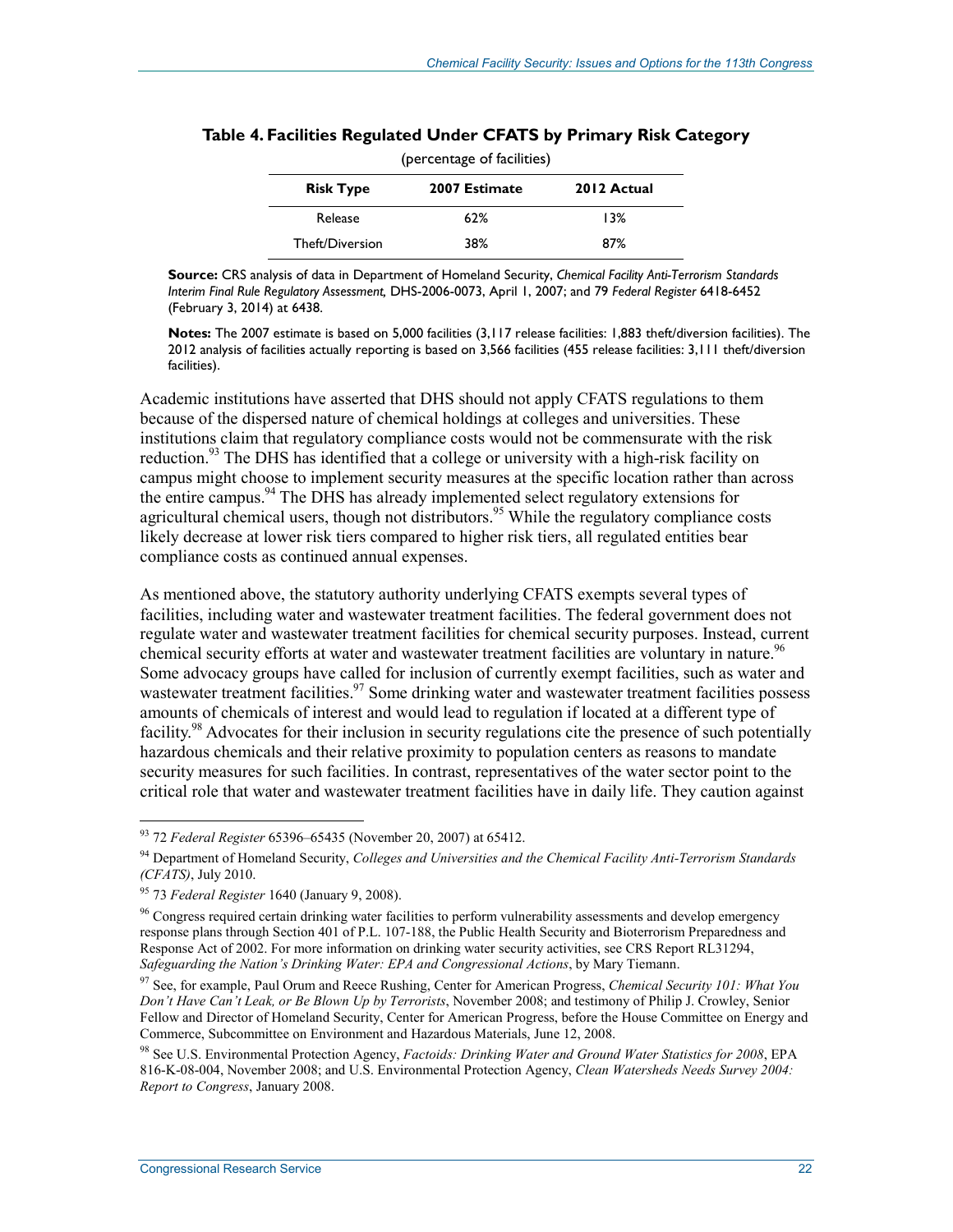including these facilities in the existing regulatory framework because of the potential for undue public impacts. They cite, for example, loss of basic fire protection and sanitation services if the federal government were to order a water or wastewater utility to cease operations for security reasons or failure to comply with regulation.<sup>99</sup>

If Congress were to remove the drinking water and wastewater treatment facility exemption, the number of regulated facilities might substantially increase, placing additional burdens on the CFATS program. The United States contains approximately 52,000 community water systems and 16,500 wastewater treatment facilities.100 These facilities vary substantially in size and service. The number of regulated facilities would depend on the criteria used to determine inclusion, such as chemical possession or number of individuals served. It is likely that only a subset of these facilities would meet a regulatory threshold.<sup>101</sup> In 2011, a DHS official testified that approximately  $6,000$  such facilities would likely meet the CFATS threshold.<sup>102</sup>

#### **Identification of Non-Responsive Facilities**

Although facilities with greater than screening threshold quantities of chemicals of interest must submit information to DHS under the Top-Screen process, an unknown number of facilities do not provide such information. One limited survey of community hospitals reported that 56% of respondents were aware of CFATS reporting requirements.<sup>103</sup> Another example appears to be the West Fertilizer Company, which reported more than a threshold amount of chemical of interest to the EPA under the Risk Management Plan (RMP) program but did not file with DHS under CFATS. The DHS refers to these non-compliant facilities as "outliers." Congressional policy makers have raised the concern that many facilities may still not have properly reported to  $DHS$ <sup>104</sup>

<sup>99</sup> American Water Works Association, "Chemical Facility Security," *Fact Sheet*, 2009. For more information on security issues in the water infrastructure sector, see CRS Report RL32189, *Terrorism and Security Issues Facing the Water Infrastructure Sector*, by Claudia Copeland.

<sup>100</sup> See U.S. Environmental Protection Agency, *Factoids: Drinking Water and Ground Water Statistics for 2008*, EPA 816-K-08-004, November 2008; and U.S. Environmental Protection Agency, *Clean Watersheds Needs Survey 2004: Report to Congress*, January 2008. For comparison, more than 36,000 chemical facilities filed a Top-Screen under CFATS.

<sup>&</sup>lt;sup>101</sup> For example, the number of individuals served by the drinking water facility might be used as a regulatory criterion. Section 401 of the Public Health Security and Bioterrorism Preparedness and Response Act of 2002 (P.L. 107-188) mandated drinking water facilities serving more than 3,300 individuals develop an emergency response plan and perform a vulnerability assessment. Approximately 8,400 community water systems met this requirement in 2002. For more information on drinking water security activities, see CRS Report RL31294, *Safeguarding the Nation's Drinking Water: EPA and Congressional Actions*, by Mary Tiemann.

<sup>&</sup>lt;sup>102</sup> Oral testimony of Rand Beers, Under Secretary, National Protection and Programs Directorate, Department of Homeland Security, before the House Committee on Homeland Security, Subcommittee on Cybersecurity, Infrastructure Protection, and Security Technologies, February 11, 2011.

<sup>&</sup>lt;sup>103</sup> Morgan M. Bliss, Kiril D. Hristovski, and Jon W. Ulrich. "Compliance of Community Hospitals with the Chemical Facility Anti-Terrorism Standards (CFATS) in the Western United States" *Journal of Homeland Security and Emergency Management*, 10(2), 2013, pp. 433-445.

<sup>&</sup>lt;sup>104</sup> Representative Michael T. McCaul, Chairman, Committee on Homeland Security; Representative Fred Upton, Chairman, Committee on Energy and Commerce; and Representative John Carter, Chairman, Homeland Security Appropriations Subcommittee, *Letter to Janet Napolitano, Secretary, U.S. Department of Homeland Security*, July 22, 2013; Senator Tom Carper, Chairman, Committee on Homeland Security and Governmental Affairs, *Letter to Janet Napolitano, Secretary, and Suzanne Spaulding, Acting Under Secretary, National Protection and Programs, U.S. Department of Homeland Security*, June 28, 2013; and Representative Henry A. Waxman, ranking Member, Committee (continued...)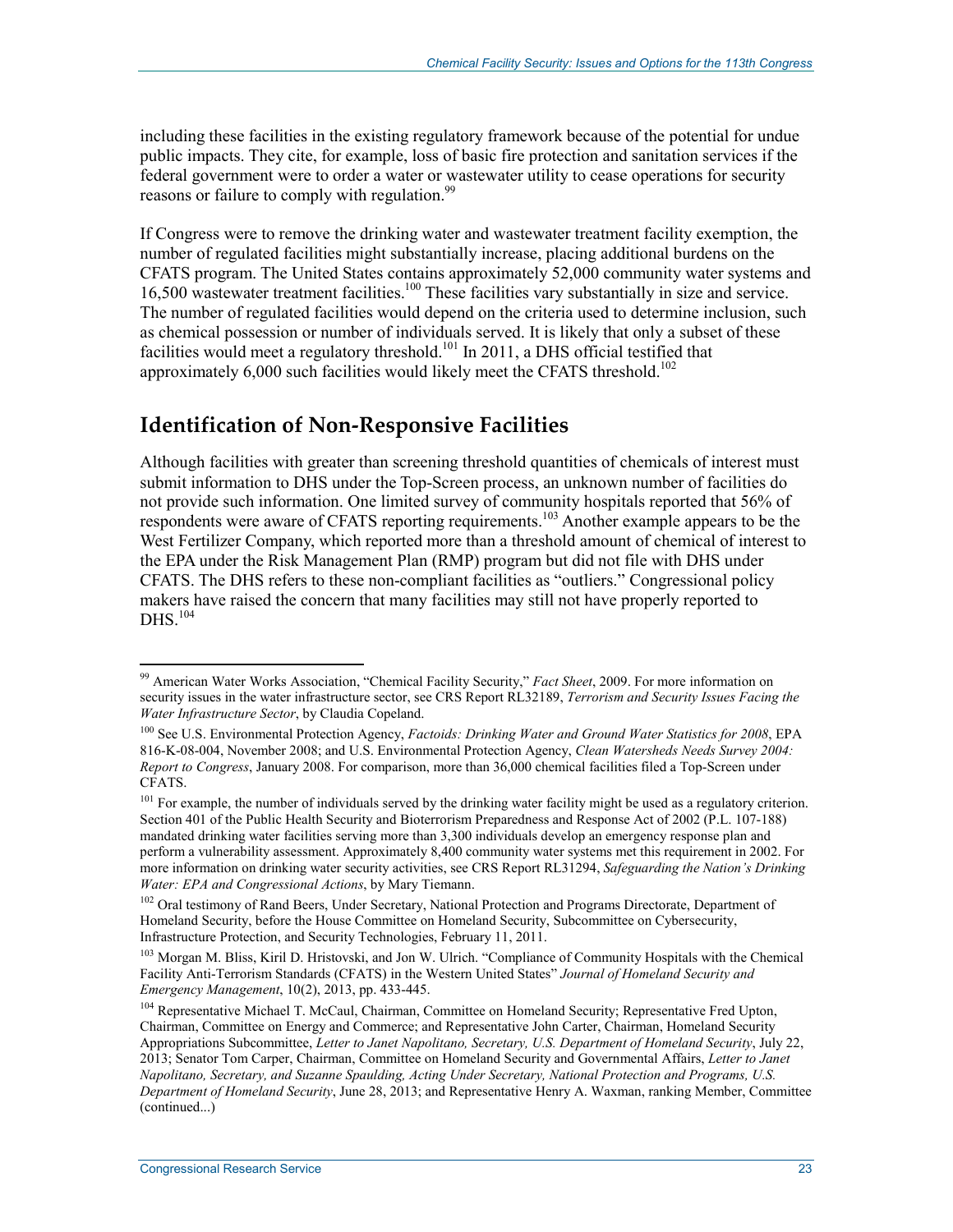The number of facilities not complying with CFATS reporting requirements is unknown. If DHS lacks information about a facility's chemical holdings, it is unlikely to be able to identify it as an outlier. As noted above, DHS has regulatory authority to direct specific facilities to comply with CFATS, but DHS might not issue such orders without information indicating that a facility is out of compliance.

In 2009, DHS listed some identification mechanisms in use at that time. These mechanisms included receiving information from the public through the DHS CFATS Tip Line;<sup>105</sup> crossreferencing with information from other federal regulatory programs, such as the Environmental Protection Agency's (EPA's) Risk Management Planning (RMP) program (see text box below);<sup>106</sup> and a pilot program with the state of New York and the state of New Jersey to identify nonresponsive facilities in those states.<sup>107</sup> Since then, DHS has also created the CFATS Share tool through which state Homeland Security Advisors, appropriate DHS components, and other stakeholders have access to data on the CFATS-regulated facilities within their jurisdictions. In addition, DHS participates "in engagements with various State Homeland Security Advisors (HSA) and other state and local security partners. The Department also has participated in numerous meetings with Local Emergency Planning Committees, Area Maritime Security Committees, Sector Coordinating Councils, and Fusion Centers."108 The DHS terminated some of these activities but continues others.

Integration of this information with the CFATS program may pose challenges due to different data formats, resource availability, and limited utility. The DHS has requested \$3 million in funding for FY2015 to develop an automated process to collect and analyze data provided by other federal, state, and local partners. As part of this process, DHS plans to compare information from EPA Risk Management Program and the Superfund Amendments and Reauthorization Act Title III data from all 50 states annually to identify potentially non-compliant facilities.<sup>109</sup>

<sup>(...</sup>continued)

on Energy and Commerce, and Representative Bennie G. Thompson, ranking Member, Committee on Homeland Security, *Letter to President Barack Obama*, May 2, 2013.

<sup>&</sup>lt;sup>105</sup> The DHS has established a CFATS Tip Line for reporting a possible CFATS security concern. The telephone number is 877-394-4347. Tips may be made anonymously or not.

<sup>&</sup>lt;sup>106</sup> The EPA RMP program, established under Section 112(r) of the Clean Air Act, requires chemical facilities to report to EPA possession of certain chemicals above threshold quantities. The RMP chemical list has substantive overlap with the CFATS list of chemicals of interest, and, in many cases, the RMP threshold quantity is equal to or less than the CFATS screening threshold quantity. Therefore, many chemical facilities reporting under the RMP program also would file a Top-Screen under CFATS.

<sup>&</sup>lt;sup>107</sup> Testimony of Philip Reitinger, Deputy Under Secretary, National Protection and Programs Directorate, Department of Homeland Security, before the House Committee on Homeland Security, June 16, 2009; and testimony of Rand Beers, Under Secretary, National Protection and Programs Directorate, Department of Homeland Security, before the Senate Committee on Homeland Security and Governmental Affairs, March 3, 2010.

<sup>108</sup> Department of Homeland Security, *DHS Responses to Rep. McCaul and Rep. Meehan's May 2, 2013 Letter Regarding the Chemical Facility Anti-Terrorism Standards (CFATS) Program*, June 2013.

<sup>109</sup> Department of Homeland Security, National Protection and Programs Directorate, *Infrastructure Protection and Information Security Fiscal Year 2015 Congressional Justification*, p. 90.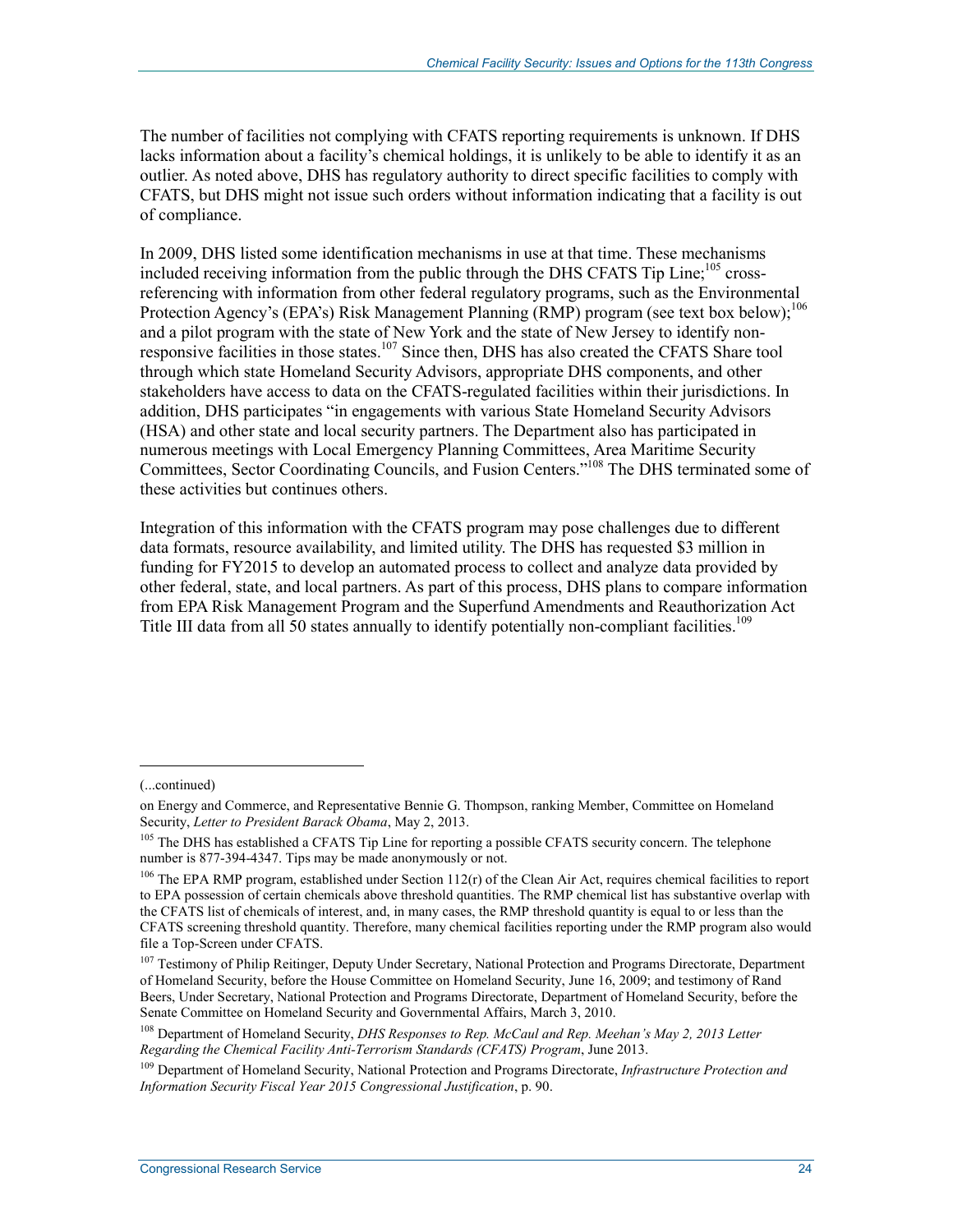#### **Comparison of DHS CFATS and EPA RMP Facilities**

Comparing federally held information on regulated facilities may be effective in identifying outliers. In order to identify such facilities, DHS has reengaged with EPA regarding RMP data and has identified some outlier facilities.<sup>110</sup> According to the EPA Office of Inspector General, 12,774 facilities reported to EPA under the RMP program.111 According to DHS, Oak Ridge National Laboratory (ORNL) identified approximately 3,724 facilities reporting to the EPA that they possessed more than a threshold quantity of a chemical of interest.<sup>112</sup> The DHS identified 3,362 of these facilities as potential outliers. These facilities, in addition to 106 facilities identified by DHS through consultation with the Texas State Chemist, were sent letters regarding their potential responsibilities under CFATS. The DHS has received a response from 2,946 facilities, approximately 1,500 of which indicated they had previously filed a Top-Screen. Of the remaining facilities 857 have submitted or intend to submit a Top-Screen. The DHS has not received a response from 522 facilities.<sup>113</sup> The DHS is in the process of verifying the information submitted by the facilities and determining why facilities have not yet replied to the DHS letter.

The fact that approximately 40% of the facilities had previously submitted a Top-Screen is, according to DHS, demonstrative of the difficulties in comparing data across multiple regulatory programs.114 In addition, DHS asserts that, based on prior data, it identifies only a small fraction of facilities filing a Top-Screen as high risk.

## **Inherently Safer Technologies**

Previous debate on chemical facility security has included whether to mandate the adoption or consideration of changes in chemical processes to reduce the potential consequences following a successful attack on a chemical facility. Suggestions for such changes have included reducing the amount of chemical stored onsite and changing the chemicals used. In previous congressional debate, these approaches have been referred to as inherently safer technologies or methods to reduce the consequences of a terrorist attack.

A fundamental challenge for inherently safer technologies is how to compare one technology with its potential replacement. It is challenging to unequivocally state that one technology is inherently safer than the other without adequate metrics. Risk factors may exist outside of the comparison framework.<sup>115</sup> Some experts have asserted that the metrics for comparing industrial processes are not yet fully established and need additional research and study.<sup>116</sup> A committee of the National Research Council of the National Academies has recommended that DHS support research and development to foster cost-effective, inherently safer chemistries and chemical processes.<sup>117</sup> The

<sup>&</sup>lt;sup>110</sup> Testimony of David Wulf, Director, Infrastructure Security Compliance Division, National Programs and Protection Directorate, Department of Homeland Security, before the House Committee on Homeland Security, Subcommittee on Cybersecurity, Infrastructure Protection, and Security Technologies, on August 1, 2013.

<sup>111</sup> Office of Inspector General, U.S. Environmental Protection Agency, *Improvements Needed in EPA Training and Oversight for Risk Management Program Inspections*, Report No. 13-P-0178, March 21, 2013, p. 1.

<sup>&</sup>lt;sup>112</sup> Personal communication between CRS and DHS staff, October 28, 2013.

<sup>&</sup>lt;sup>113</sup> Personal communication between CRS and DHS staff, May 8, 2014.

<sup>&</sup>lt;sup>114</sup> Personal communication between CRS and DHS staff, October 28, 2013.

<sup>&</sup>lt;sup>115</sup> For example, the replacement of hydrogen fluoride with sulfuric acid for refinery processing would replace a more toxic chemical with a less toxic one. In this case, experts estimate that equivalent processing capacity would require 25 times more sulfuric acid. Thus, more chemical storage facilities and transportation would be required, potentially posing different dangers than atmospheric release to the surrounding community. Determining which chemical process had less overall risk might require considering factors both internal and external to the chemical facility and the surrounding community. See testimony of M. Sam Mannan, Director, Mary Kay O'Connor Process Safety Center, Texas A&M University, before the House Committee on Homeland Security, December 12, 2007.

<sup>116</sup> Testimony of M. Sam Mannan, Director, Mary Kay O'Connor Process Safety Center, Texas A&M University, before the House Committee on Homeland Security, December 12, 2007.

<sup>&</sup>lt;sup>117</sup> Committee on Assessing Vulnerabilities Related to the Nation's Chemical Infrastructure, National Research (continued...)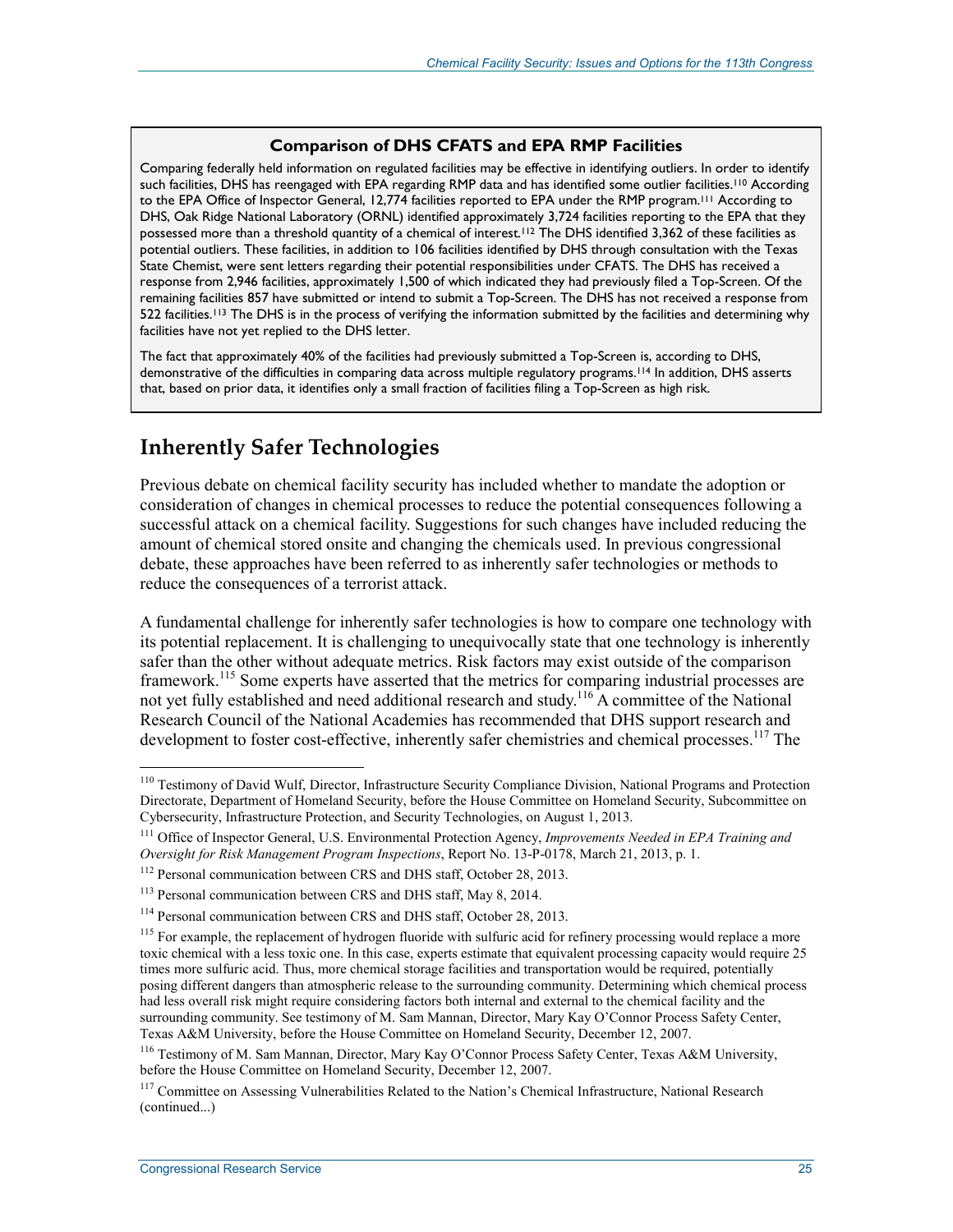National Academies has identified as a potential concern that inherently safer process analyses may become narrowly focused and its outcomes inappropriately weighted.<sup>118</sup> A facility might consider many additional factors beyond homeland security implications when weighing the applicability and benefit of switching from one process to another. These factors include cost, technical challenges regarding implementation in specific situations, supply chain impacts, quality and availability of end products, and indirect effects on workers.<sup>11</sup>

Supporters of adopting these approaches as a way to improve chemical facility security argue that reducing or removing these chemicals from a facility will reduce the incentive to attack the facility. They suggest that reducing the consequences of a release also lowers the threat from terrorist attack and mitigates the risk to the surrounding populace. They point to facilities that have voluntarily changed amounts of chemicals on hand or chemical processes in use as examples that facilities can implement such an approach in a cost-effective, practical fashion.<sup>120</sup>

Opponents of mandating what proponents call inherently safer technologies question the validity of the approach as a security tool and the government's ability to effectively oversee its implementation. Industrial entities assert that process safety engineers within the regulated industry already employ such approaches and that these are safety, not security, methods. They assert that process safety experts and business executives should determine the applicability and financial practicality of changing existing processes at specific chemical facilities.<sup>121</sup> A 2011 industry survey stated that, of those respondents that assessed using alternative chemicals or processes, 66.4% determined such alternatives were not technically feasible.<sup>122</sup> Opponents of an inherently safer technology mandate also question whether the federal government contains the required technical expertise to adjudicate the practicality and benefit of alternative technological approaches.<sup>123</sup>A third opposing view states concern that few existing alternative approaches are well understood with regard to their unanticipated side effects. They claim that researchers should

<sup>(...</sup>continued)

Council, *Terrorism and the Chemical Infrastructure: Protecting People and Reducing Vulnerabilities*, 2006.

<sup>118</sup> Committee on Inherently Safer Chemical Processes, National Research Council, *The Use of Methyl Isocyanate (MIC) at Bayer CropScience*, 2012.

<sup>&</sup>lt;sup>119</sup> For further discussion on this issue, see Center for Chemical Process Safety, American Institute of Chemical Engineers, *Final Report: Definition for Inherently Safer Technology in Production, Transportation, Storage, and Use,*  July 2010.

<sup>120</sup> See, for example, Paul Orum and Reece Rushing, Center for American Progress, *Preventing Toxic Terrorism: How Some Chemical Facilities Are Removing Danger to American Communities*, April 2006; and Paul Orum and Reece Rushing, Center for American Progress, *Chemical Security 101: What You Don't Have Can't Leak, or Be Blown Up by Terrorists*, November 2008.

<sup>&</sup>lt;sup>121</sup> See, for example, testimony of Timothy J. Scott, Dow Chemical Company, before the House Committee on Homeland Security, Subcommittee on Cybersecurity, Infrastructure Protection, and Security Technologies, February 11, 2011; and testimony of Marty Durbin, Managing Director, Federal Affairs, American Chemistry Council, before the House Committee on Energy and Commerce, Subcommittee on Environment and Hazardous Materials, June 12, 2008.

<sup>122</sup> AcuTech Consulting Group, *A Survey of CFATS Progress in Securing the Chemical Sector*, September 6, 2011, p. 41.

<sup>123</sup> See, for example, testimony of M. Sam Mannan, Director, Mary Kay O'Connor Process Safety Center, Texas A&M University, before the House Committee on Homeland Security, Subcommittee on Cybersecurity, Infrastructure Protection, and Security Technologies, February 11, 2011; testimony of Dennis C. Hendershot, Staff Consultant, Center for Chemical Process Safety, American Institute of Chemical Engineers, before the Senate Committee on Environment and Public Works, June 21, 2006, S.Hrg. 109-1044; and testimony of Matthew Barmasse, Synthetic Organic Chemical Manufacturers Association, before the Senate Committee on Homeland Security and Governmental Affairs, July 13, 2005.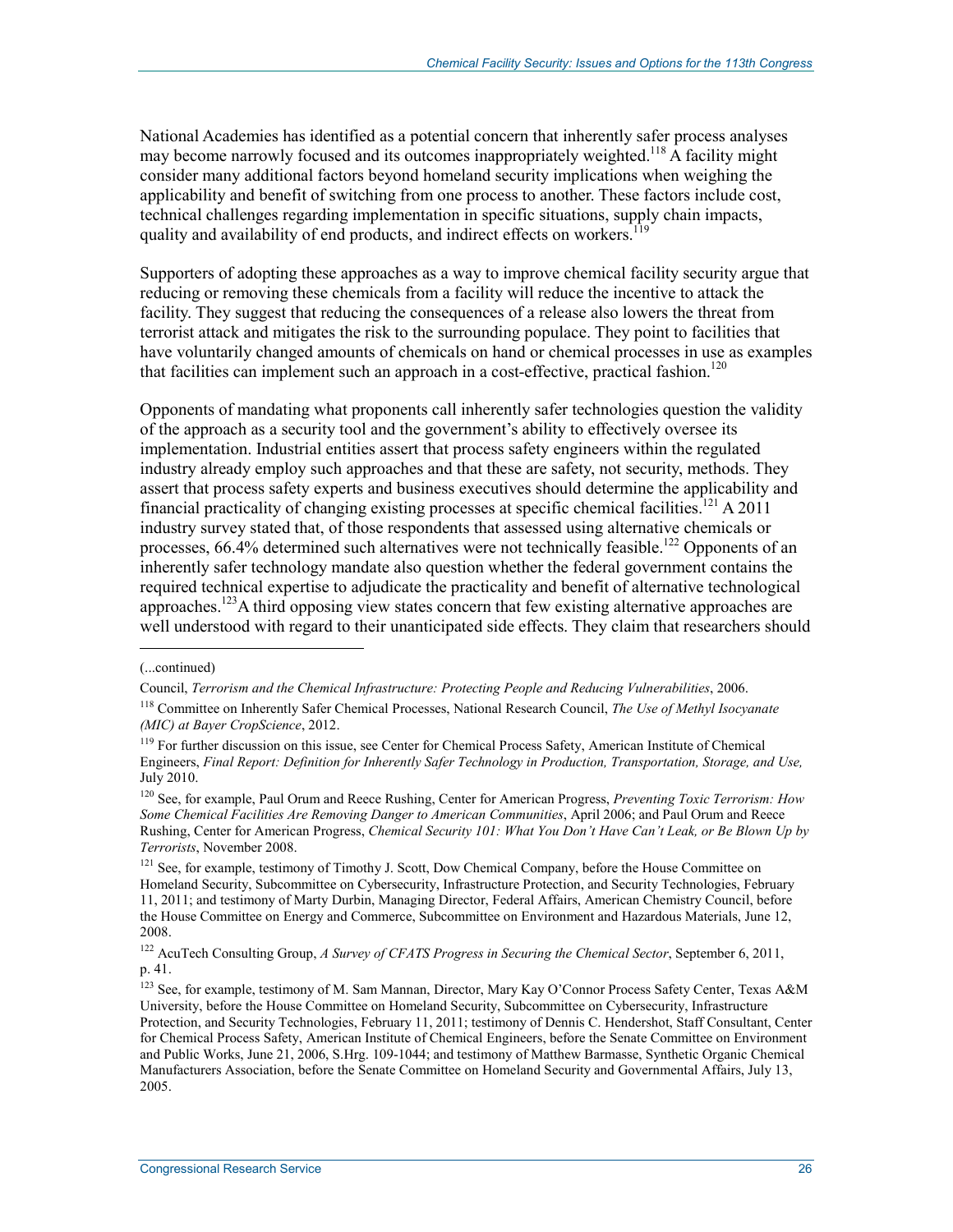continue to study these alternative approaches rather than immediately apply them, since unanticipated side effects could injure business and other interests.<sup>124</sup>

The DHS has engaged in research and development activities within its Science and Technology (S&T) Directorate to develop a better understanding of inherently safer technology, including efforts to define inherently safer technology.<sup>125</sup> The NPPD has not adopted the results from these research and development efforts within its regulatory context. Congress has directed DHS to detail and report to Congress the Department's definition of inherently safer technology as it relates to chemical facilities under the purview of CFATS.<sup>126</sup>

Some industry representatives have asserted that an inherently safer technology mandate might have a potentially significant negative financial impact.<sup>127</sup> Regulated entities incur a cost when meeting existing CFATS requirements, and small businesses may be challenged to make additional necessary capital investments. In its interim final rule, DHS estimated that even without an inherently safer technology requirement CFATS "may have a significant economic impact on a substantial number of small entities."128 Because of the performance-based nature of the regulatory requirement, it is difficult to detail the exact impact on small businesses.<sup>129</sup> Adding an inherently safer technology requirement might increase the cost of CFATS compliance and might disproportionately affect small entities not already incorporating such activities in their business processes. Policy makers in previous Congresses highlighted the issue of small business impact, especially in the context of requiring additional measures that might hurt productivity.

#### **Personnel Surety**

A recurring issue in chemical facility security is ensuring that individuals with known terrorist affiliations do not gain access to high-risk facilities. The CFATS program addresses this concern by establishing a personnel surety risk-based performance standard in regulation. This performance standard requires facilities to conduct background checks on employees and unescorted visitors and provide identifying information to DHS for use in screening employees against the Terrorist Screening Database (TSDB).<sup>130</sup>

 $124$  For example, EPA experts have pointed to the change by drinking water treatment facilities between two approved disinfectants—chlorine and chloramine—as correlated with an unexpected increase in levels of lead in drinking water due to increased corrosion. Government Accountability Office, *Lead in D.C. Drinking Water*, GAO-05-344, March 2005.

<sup>&</sup>lt;sup>125</sup> The Chemical Security Analysis Center of the DHS S&T Directorate contracted with the Center for Chemical Process Safety of the American Institute of Chemical Engineers to develop a technically based definition for inherently safer technology. See Center for Chemical Process Safety, American Institute of Chemical Engineers, *Final Report: Definition for Inherently Safer Technology in Production, Transportation, Storage, and Use*, July 2010.

<sup>126</sup> H.Rept. 112-331, p. 986.

<sup>&</sup>lt;sup>127</sup> Testimony of Stephen Poorman, International EHS Manager, FUJIFILM Imaging Colorants Ltd., on behalf of the Society of Chemical Manufacturers and Affiliates before the Senate Committee on Homeland Security and Governmental Affairs, March 3, 2010.

<sup>128 72</sup> *Federal Register* 17688–17745 (April 9, 2007) at 17772.

<sup>&</sup>lt;sup>129</sup> Department of Homeland Security, *Chemical Facility Anti-Terrorism Standards Interim Final Rule Regulatory Assessment,* DHS-2006-0073, April 1, 2007.

<sup>&</sup>lt;sup>130</sup> The Terrorist Screening Database (TSDB) is a centralized federal database of information about known or suspected terrorists. For more information, see http://www.fbi.gov/about-us/nsb/tsc/tsc\_faqs.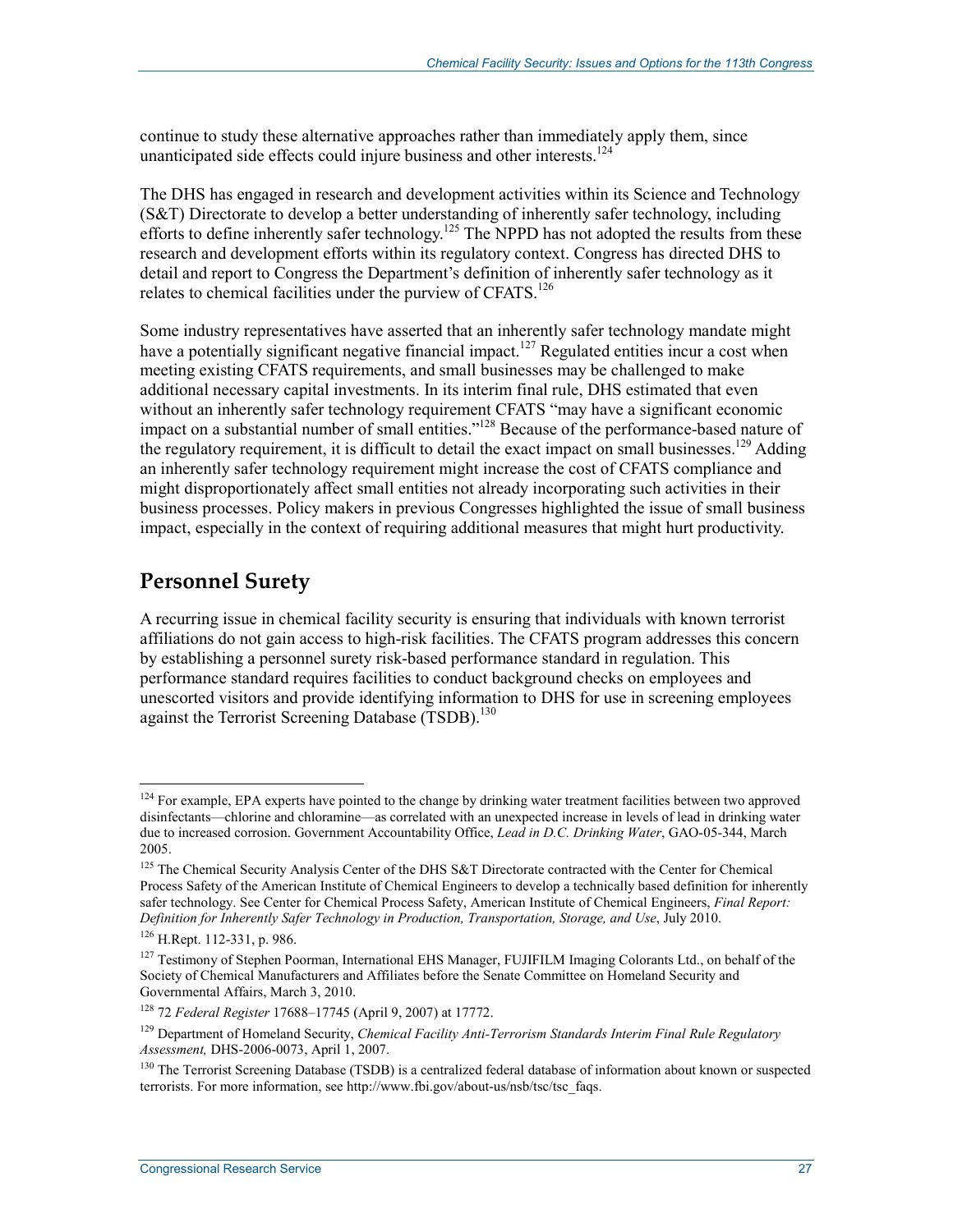The DHS has not fully established the process by which CFATS-regulated facilities can meet this standard.<sup>131</sup> The DHS issued a series of information collection requests from 2009 to 2011 that described how DHS would gather and use information on employees at CFATS-regulated facilities and requested public comment.<sup>132</sup> Stakeholders and policy makers raised concerns that the DHS approach seemed to duplicate existing requirements underpinning the Transportation Worker Identification Credential (TWIC). In addition, DHS did not plan to accept existing TWIC cards as meeting the CFATS screening requirement. In July 2012, DHS withdrew this proposed personnel surety program from Office of Management and Budget review.

The DHS asserts that its position on how to comply with the personnel surety standard has "evolved" in response to industry-provided information.<sup>133</sup> The DHS engaged in industry outreach activities through conference calls with industry associations and meetings with Chemical Sector Coordinating Council leadership and members.134

In March 2013 and February 2014, DHS released notices of a new information collection request for compliance with the CFATS personnel surety program.<sup>135</sup> The proposed personnel surety program contains provisions similar to those in the earlier information collection requests. The DHS proposes that regulated entities would provide certain identifying information to DHS before giving individuals access to restricted areas within a chemical facility. The DHS would use that information to screen employees and unescorted visitors against the TSDB. As with the prior personnel surety proposals, DHS would still require facilities to provide identifying information even for employees or visitors who have a TWIC card or another credential that is issued only following screening against the TSDB. The DHS asserts the purpose of this requirement is to allow DHS to verify that the credential is still valid, not to perform an additional background check. The DHS would alternatively allow facilities to use approved electronic reader devices to verify the validity of TWIC cards, but not other credentials. While DHS plans eventually to require implementation of the personnel surety program at facilities in each risk tier, it would limit the initial program to only Tier 1 and Tier 2 facilities.

The DHS has indicated that this new information collection request clarifies that DHS will implement the personnel surety program in phases; that DHS will accept third-party submission of information on behalf of regulated entities; that facilities will not need to submit information each time an affected individual seeks access; and that entities with multiple regulated facilities may submit information on a company-wide basis, rather than separately for each facility. Additionally, the DHS requests comment on mechanisms to use electronic verification and validation of TWIC cards rather than requiring submission of information to DHS.<sup>136</sup>

<sup>&</sup>lt;sup>131</sup> The DHS approves facility site security plans on a conditional basis, reflecting the future need to comply with the personnel surety performance standard.

<sup>132</sup> See 74 *Federal Register* 27555-27557 (June 10, 2009); 75 *Federal Register* 18850-18857 (April 13, 2010); and 76 *Federal Register* 34720-24732 (June 14, 2011).

<sup>&</sup>lt;sup>133</sup> Office of Infrastructure Protection, National Protection and Programs Directorate, Department of Homeland Security, *CFATS Personnel Surety Program Update-Chemical Sector Security Summit*, August 1, 2012.

<sup>&</sup>lt;sup>134</sup> Testimony of Rand Beers, Under Secretary, and David Wulf, Director, Infrastructure Security Compliance Division, National Protection and Programs Directorate, Department of Homeland Security, before the House Committee on Energy and Commerce, Subcommittee on Environment and the Economy, March 14, 2013.

<sup>135 78</sup> *Federal Register* 17680-17701 (March 22, 2013) and 79 *Federal Register* 6418-6452 (February 3, 2014).

<sup>&</sup>lt;sup>136</sup> Office of Infrastructure Protection, National Protection and Programs Directorate, Department of Homeland Security, *CFATS Personnel Surety Program Update-Chemical Sector Security Summit*, August 1, 2012.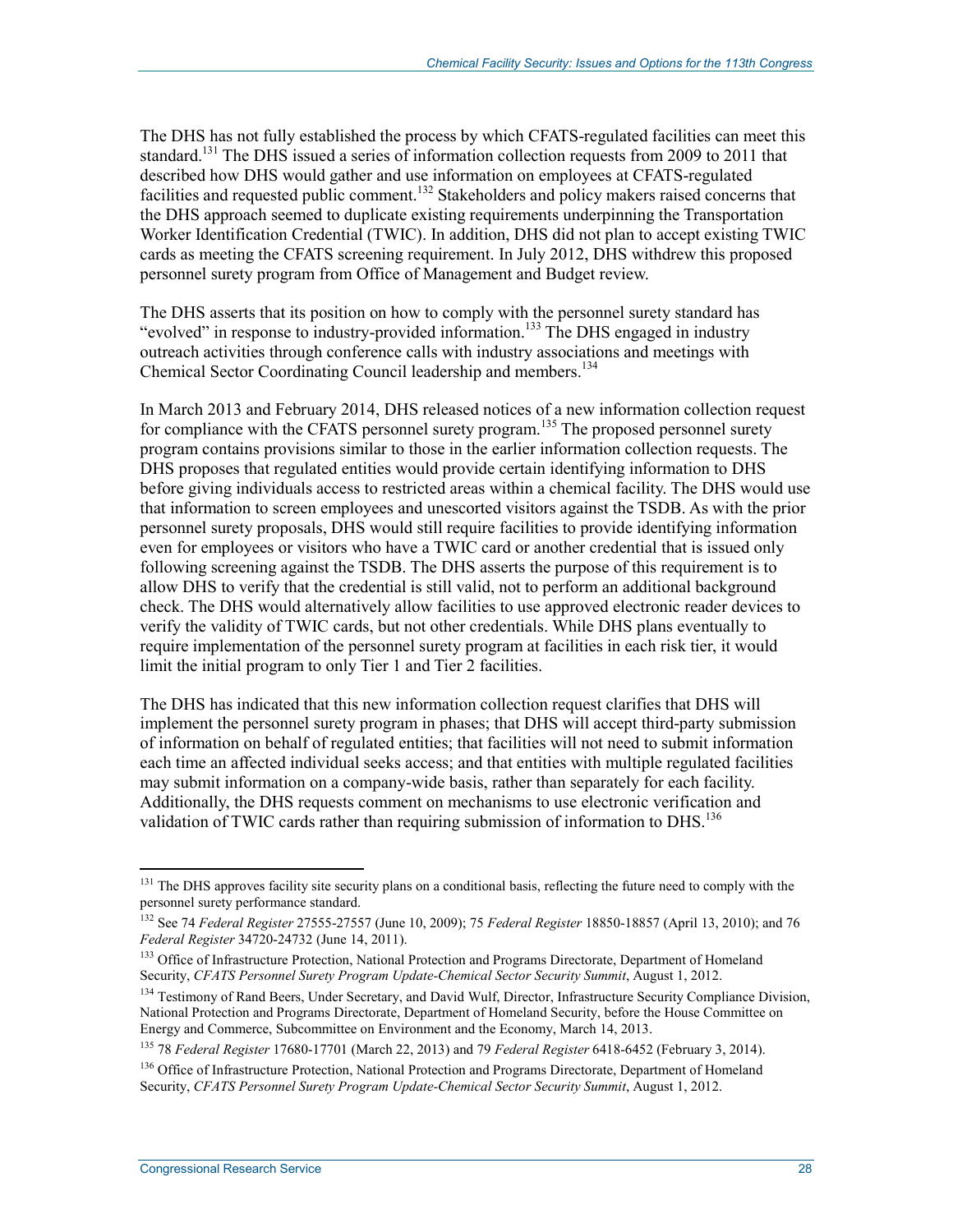The extent to which this new information collection request addresses industry concerns is not yet resolved. Industry stakeholders, in comments on the information collection requests, highlight the importance of recognizing other credentials, question whether the information regarding visitors could be obtained in the requisite time, and suggest that the number of individuals who would require screening may be larger than DHS estimates.

## **Policy Options**

The statutory authority for CFATS expires on December 11, 2014. The  $113<sup>th</sup>$  Congress may address chemical facility security through several options. Congress may continue its oversight of DHS's efforts to implement this program. Congress might also take legislative action to extend further the existing statutory authority by revising or repealing its sunset provision; codifying the existing regulations; amending the existing statutory authority; addressing existing programmatic activities; or restricting or expanding the scope of chemical facility security regulation.

If Congress does not act and allows the statutory authority to expire, regulated entities may question the application and enforcement of the CFATS regulations. In the case where Congress allows the statutory authority to expire, but Congress appropriates funds for enforcing the CFATS program, DHS will likely be able to enforce the CFATS regulations. The GAO has found that in the case where a program's statutory authority expires, but Congress explicitly appropriates funding for it, the program may continue to operate without interruption.<sup>137</sup> If Congress allows the statutory authority to expire and also does not appropriate funding for implementing the CFATS program, the CFATS regulations will likely also lapse. In this case, the states would likely become the primary source of any chemical facility security regulation.

## **Continue Congressional Oversight**

Under one possible policy option, interested Members of Congress or congressional committees might continue their oversight of the CFATS program. Historically, much of the congressional debate has considered legislative options to reauthorize the existing statute or authorize the CFATS program through a different statutory vehicle. Congressional committees have accepted the assurances of DHS officials regarding CFATS activities even as DHS failed to meet its selfestablished deadlines. The program's critical self-assessment and DHS's lack of identifying the West Fertilizer Company as a CFATS-regulated facility may lead congressional oversight to increase focus on program performance, use of appropriations, and internal oversight. Congressional oversight of the program's implementation, enforcement, and efficacy may play a key role in determining the sufficiency of the existing authority and regulations.

## **Maintain the Existing Regulatory Framework**

The existing statutory authority places much of the CFATS regulatory framework at the discretion of the Secretary of Homeland Security. The DHS is still in the process of implementing these regulations and has not yet determined their effectiveness. Congress might choose to maintain the

<sup>137</sup> Office of the General Counsel, General Accounting Office, *Principles of Federal Appropriations Law, Third Edition*, GAO-04-261SP, January 2004, pp. 2-70–2-71.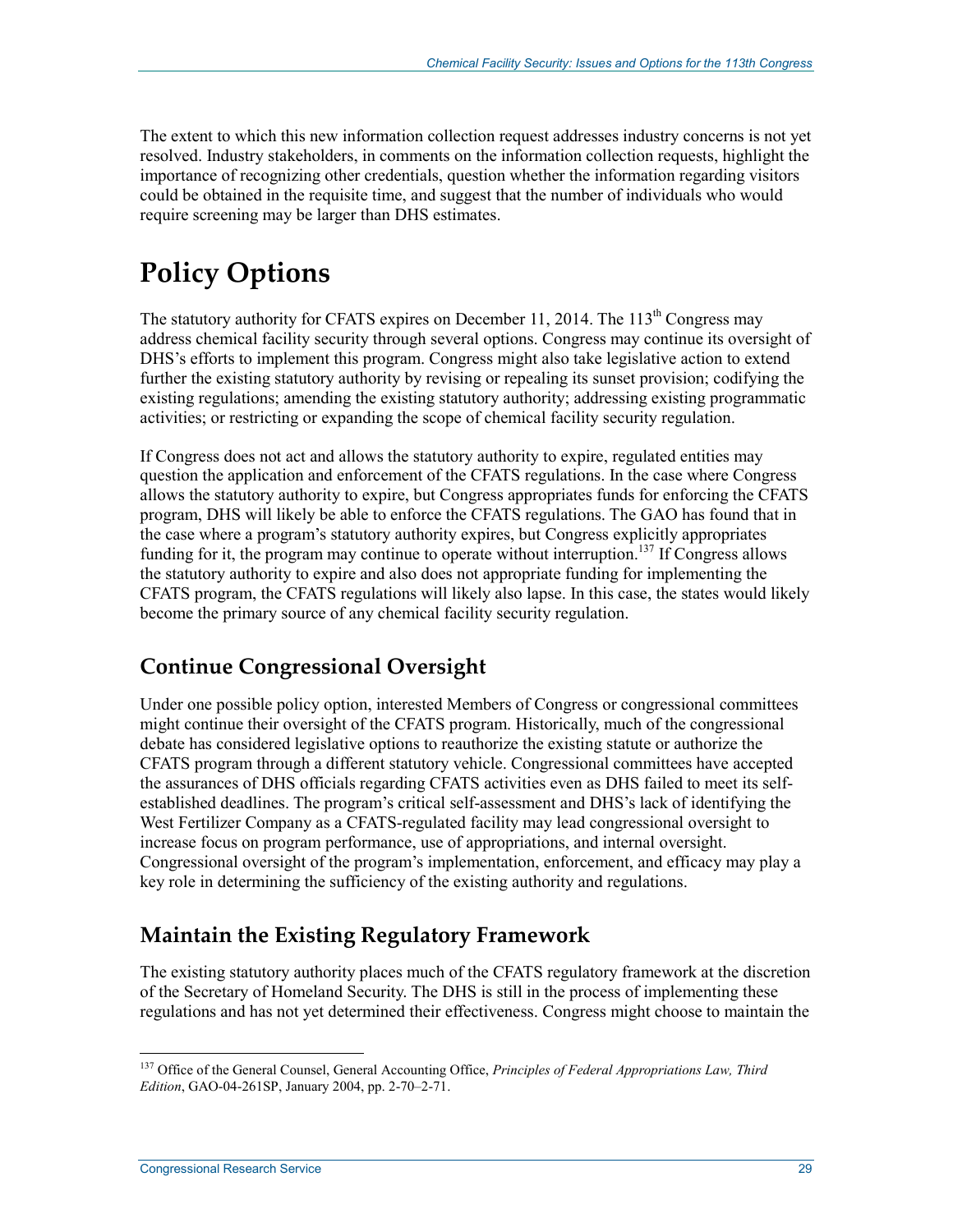existing regulations by extending the statutory authority's sunset date or codifying the existing regulations. Also, as noted above, allowing the statutory authority to expire could maintain, in effect, the existing regulatory framework if Congress continues to fund implementation, although this might lead to legal challenge.

#### **Extend the Sunset Date**

Congressional policy makers might choose to extend the current statutory authority for a fixed or indefinite time. Congress has enacted a series of limited extensions of the statutory authority since its inception. The Consolidated Appropriations Act, 2014 (P.L. 113-76) extends the statutory authority through December 11, 2014. Extending the existing statutory authority may provide regulated entities continuity, protect them from losing those resources already expended in regulatory compliance, and avoid providing a competitive advantage to those regulated entities that remained out of regulatory compliance. An extension may allow assessment of the efficacy of the existing regulations and inclusion of this information in any future attempts to revise or extend DHS's statutory authority. Moreover, since DHS is in the process of implementing current regulations, some policy makers argue for a simple extension without changing statutory requirements.

The Obama Administration FY2015 budget requests an extension of the statutory authority until October 4, 2015, but the Obama Administration also supports enacting a longer duration or permanent statutory authority.138 The Administration's Chemical Facility Safety and Security Working Group's report to the President called for action from Congress to provide permanent statutory authorization for the CFATS program.<sup>139</sup> Congress might make the existing program permanent by removing the statutory authority's sunset date. Some regulated entities support converting the existing program into a program with permanent or long-term authorization.<sup>140</sup> The removal of the sunset date would make the statutory authority permanent, maintain the current discretion granted to the Secretary of Homeland Security to develop regulations, and might allow long-term assessment of the efficacy of the existing regulations. Making the existing statute permanent would provide consistency in authority and remove the statutory pressure to reauthorize the program. In contrast, the presence of a sunset date for the statutory authority arguably increases the likelihood of congressional attention to chemical facility security as a legislative topic. Some advocates who wish for more regular congressional review of the statutory authority might oppose removing its sunset date.

#### **Codify the Existing Regulations**

Congressional policy makers might choose to affirm the existing regulations by codifying them or their principles in statute. Such codification could reduce the discretion of the Secretary of Homeland Security to alter the CFATS regulations in the future. The existing statutory authority

<sup>&</sup>lt;sup>138</sup> Oral testimony of Rand Beers, Under Secretary, National Protection and Programs Directorate, Department of Homeland Security, before the House Committee on Homeland Security, Subcommittee on Cybersecurity, Infrastructure Protection, and Security Technologies, February 11, 2011.

<sup>139</sup> Chemical Facility Safety and Security Working Group, *Executive Order 13650: Actions to Improve Chemical Facility Safety and Security-A Shared Commitment*, Report to the President, May 2014, p. 46, https://www.osha.gov/ chemicalexecutiveorder/final\_chemical\_eo\_status\_report.pdf.

<sup>140</sup> For example, see letters from various entities entered into the *Congressional Record* at *Congressional Record*, July 8, 2014, pp. H5848-H5851.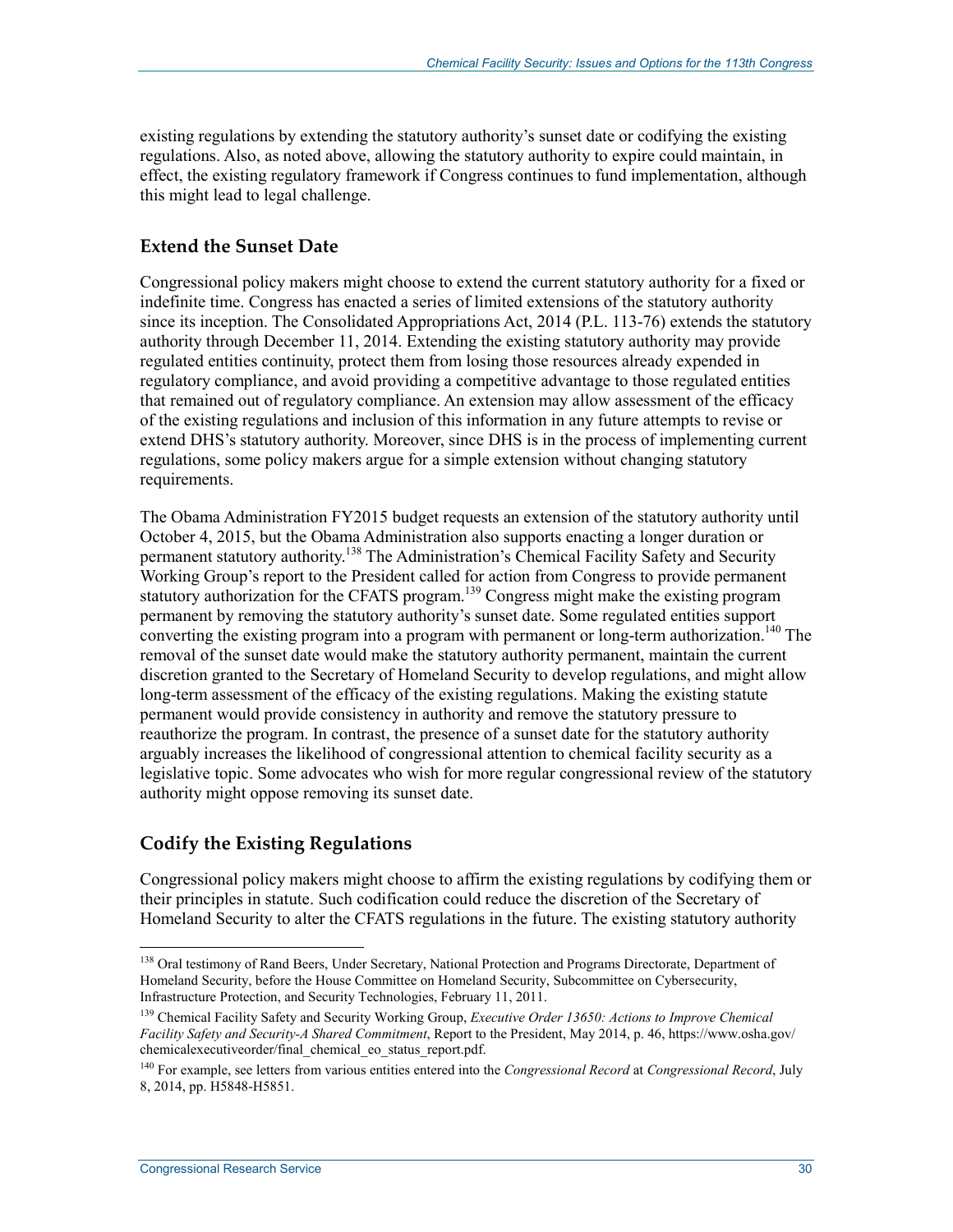grants broad discretion to the Secretary to develop many elements of the CFATS regulations. Future Secretaries may choose to alter its structure or approach and still comply with the existing statute. Policy makers might identify specific components of the existing regulation that they wish any future regulation to retain and codify those portions. Specifying these components might limit the ability of the Secretary to react to changing circumstance, gained experience, and new knowledge. On the other hand, the codified portions might enhance the regulated community's ability to plan for future expenses and requirements.

## **Alter the Existing Statutory Authority**

Congressional policy makers might choose to alter the existing statutory authority to modify the existing regulations, address stakeholder concerns, or broadly change the regulatory program.

#### **Accelerate or Decelerate Compliance Activities**

The DHS bases its schedule for facility CFATS compliance on the chemical facility's assigned risk tier. Those chemical facilities assigned to higher risk tiers have a more accelerated compliance and resubmission schedule than those assigned to lower risk tiers. Congressional policy makers might attempt to accelerate the compliance schedule by increasing funding available to DHS for CFATS, thereby increasing the ability of DHS to provide feedback to regulated entities, review submissions, and inspect facilities filing site security plans. Additional funding might reduce or mitigate inefficiencies or delays related to DHS processing of submissions.

Alternatively, policy makers might provide DHS with the authority to use third parties as CFATS inspectors. The DHS could then augment the number of CFATS inspectors to meet increased demand or delegate inspection authority to state and local governments. Third-party inspectors might allow DHS to draw on expertise outside of the federal government in assessing the efficacy of the implemented site security activities. The DHS may need to define the roles and responsibilities of these inspectors and how DHS will assess and accredit their qualifications. The DHS has stated its intent to issue a rulemaking regarding the use of third-party inspectors but has not yet done so.<sup>141</sup> The use of third-party inspectors might lead to concerns about equal treatment of chemical facilities by different third-party inspectors, and questions about whether homeland security inspections of this type are an inherently governmental responsibility that only federal employees should perform.

Congress might direct DHS to increase its activities on identifying noncompliant facilities. Following an explosion in West, TX, DHS identified that the facility had not complied with CFATS, though it reportedly possessed more than a screening threshold quantity of chemicals of interest. Congressional policy makers may prioritize identifying those facilities that have not yet reported over other parts of the CFATS process, depending on their view of the relative risk reduction of these activities.

Finally, Congress might determine that DHS has sufficient resources to accelerate compliance activities but is restrained by some other procedural factor. Some congressional policy makers assert that the internal and external reviews of the CFATS program indicate internal challenges

<sup>&</sup>lt;u>.</u> 141 72 *Federal Register* 17688–17745 (April 9, 2007) at 17712.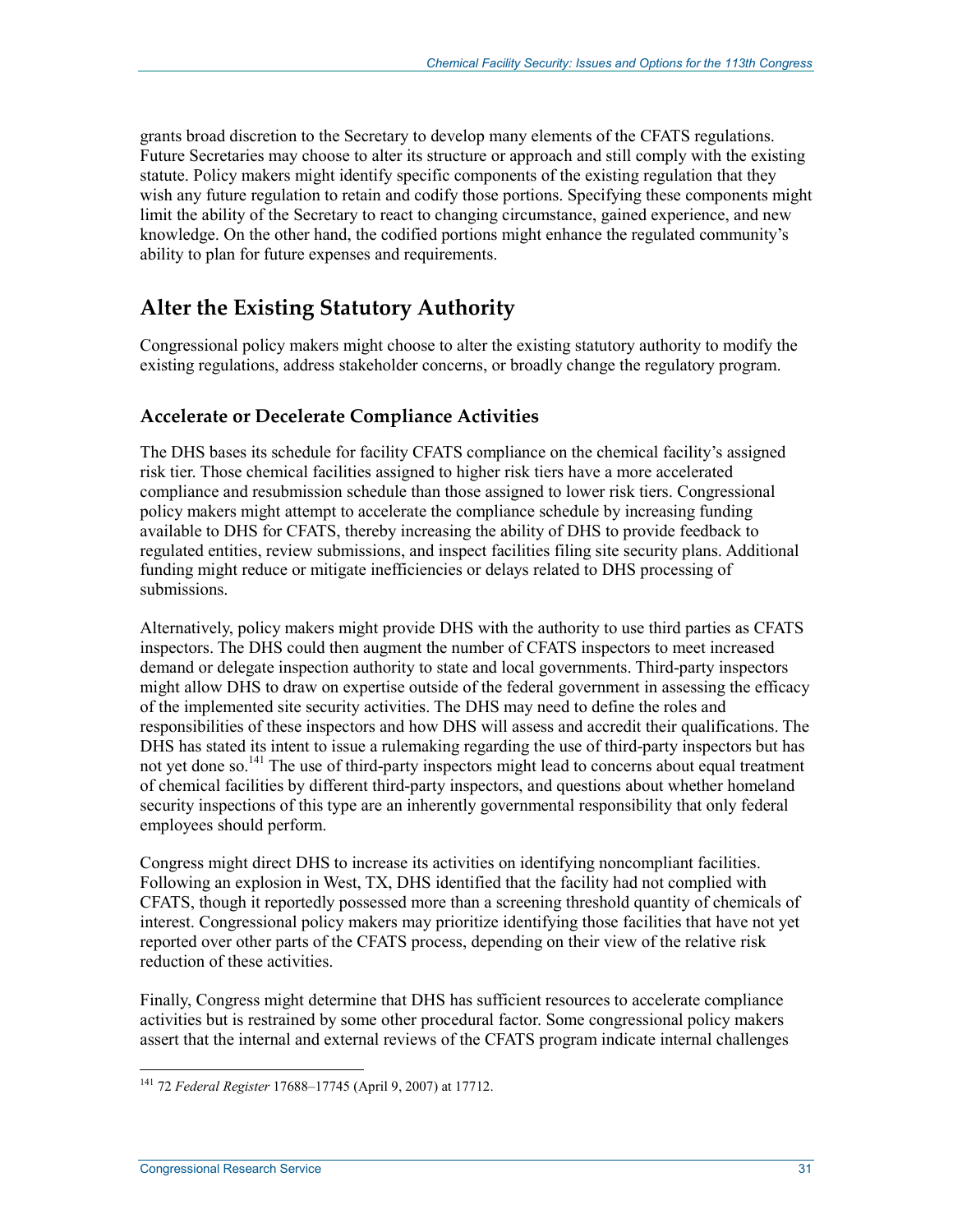and claim "the basic programmatic building blocks of CFATS are missing."<sup>142</sup> Congressional policy makers might direct DHS to refine its internal procedures, streamline its review process, reduce the timeframe for response and interaction with regulated entities, or otherwise enact process improvements.

Conversely, congressional policy makers might choose to slow the implementation schedule of the chemical facility security regulations. Concern about the impact of the regulation on small businesses or other entities might lead to a decelerated compliance schedule. The DHS has already implemented select regulatory extensions for certain agricultural operations.<sup>143</sup> Congressional policy makers might direct DHS to provide longer submission, implementation, and resubmission timelines for those regulated entities that might suffer disproportionate economic burdens from compliance.

#### **Incorporate Excluded Facilities**

Policy makers might remove some or all of the statutory exclusions from the CFATS program. The Administration has supported revising the existing exclusions to provide a more comprehensive chemical facility security approach. The DHS supports modifying the existing exemption for (1) facilities regulated under the Maritime Transportation Security Act (MTSA) to increase security at these facilities to the CFATS standard and (2) facilities regulated by the Nuclear Regulatory Commission to clarify the scope of the exemption.<sup>144</sup>

In addition, DHS and the Environmental Protection Agency (EPA) have called for additional authorities to regulate water and wastewater treatment facilities:

The Department of Homeland Security and the Environmental Protection Agency believe that there is an important gap in the framework for regulating the security of chemicals at water and wastewater treatment facilities in the United States. The authority for regulating the chemical industry purposefully excludes from its coverage water and wastewater treatment facilities. We need to work with the Congress to close this gap in the chemical security authorities in order to secure chemicals of interest at these facilities and protect the communities they serve. Water and wastewater treatment facilities that are determined to be high-risk due to the presence of chemicals of interest should be regulated for security in a manner that is consistent with the CFATS risk and performance-based framework while also recognizing the unique public health and environmental requirements and responsibilities of such facilities.<sup>145</sup>

<u>.</u>

<sup>&</sup>lt;sup>142</sup> Representative Michael T. McCaul, Chairman, Committee on Homeland Security; Representative Fred Upton, Chairman, Committee on Energy and Commerce; and Representative John Carter, Chairman, Homeland Security Appropriations Subcommittee, *Letter to Janet Napolitano, Secretary, U.S. Department of Homeland Security*, July 22, 2013.

<sup>143 73</sup> *Federal Register* 1640 (January 9, 2008).

<sup>&</sup>lt;sup>144</sup> Testimony of Rand Beers, Under Secretary, National Protection and Programs Directorate, Department of Homeland Security, before the Senate Committee on Homeland Security and Governmental Affairs, March 3, 2010. The DHS and the Nuclear Regulatory Commission have developed a memorandum of understanding regarding security at chemical facilities regulated by the Nuclear Regulatory Commission (*Memorandum of Understanding between the U.S. Department of Homeland Security and the U.S. Nuclear Regulatory Commission*, March 31, 2011).

<sup>&</sup>lt;sup>145</sup> Testimony of Benjamin H. Grumbles, Assistant Administrator for Water, U.S. Environmental Protection Agency before the House Committee on Energy and Commerce, Subcommittee on Environment and Hazardous Materials, June 12, 2008. See also testimony of Rand Beers, Under Secretary, National Protection and Programs Directorate, Department of Homeland Security, before the Senate Committee on Homeland Security and Governmental Affairs, (continued...)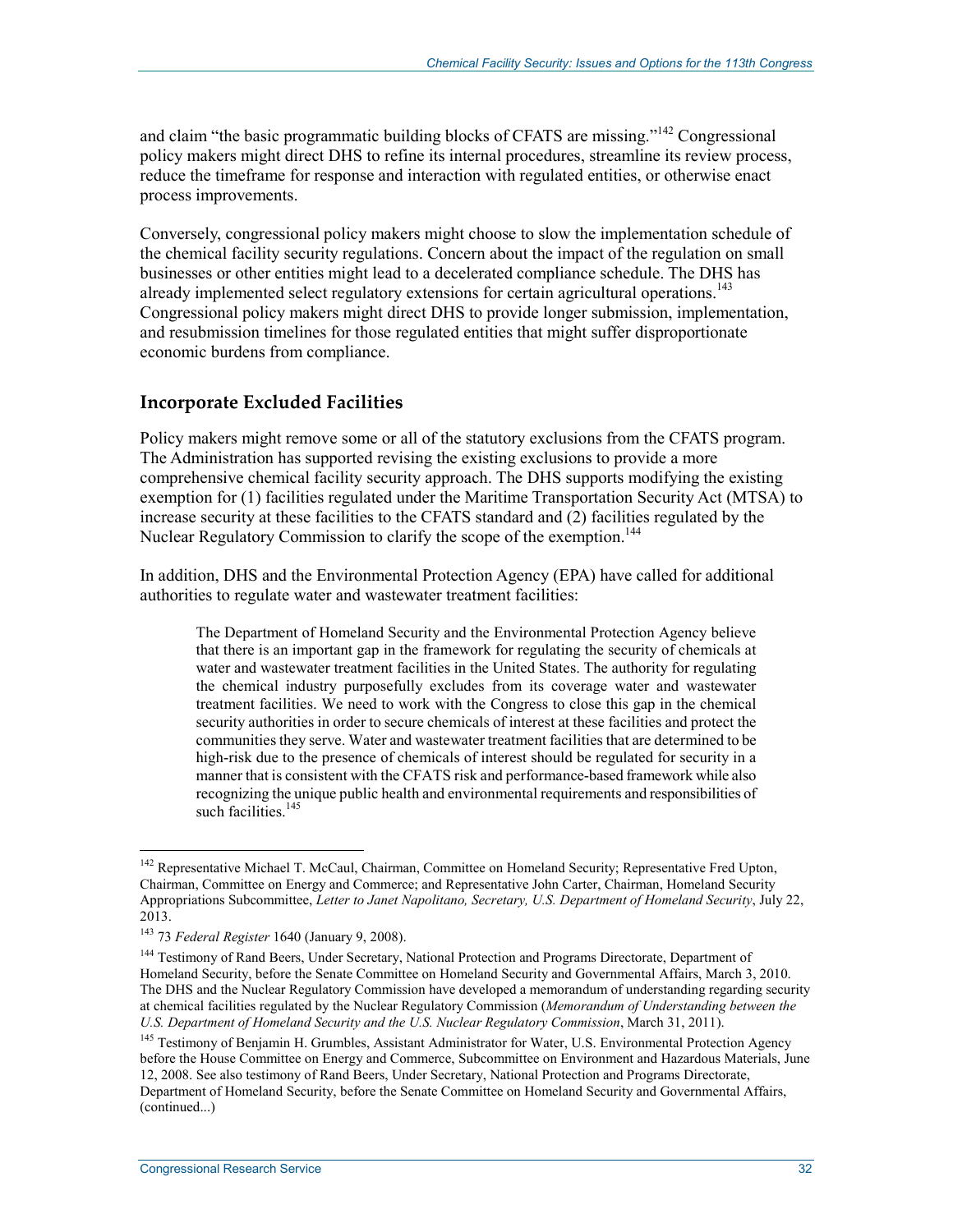The EPA has testified that the Obama Administration believes that EPA should be the lead agency for chemical security for both drinking water and wastewater systems, with DHS supporting EPA's efforts. The EPA also supports providing states with an important role in regulating chemical security at water systems, including determinations, auditing, and inspecting.<sup>146</sup>

In contrast, the Administration's Chemical Facility Safety and Security Working Group's report to the President called for action from Congress to remove the exemption for water and wastewater treatment facilities. According to the report, DHS could then regulate security at these facilities in collaboration with the EPA. $147$ 

If Congress provides the executive branch with statutory authority to regulate water and wastewater treatment facilities for chemical security purposes, it may weigh several policy decisions. Among these choices are which facilities should be regulated; how stringent such security measures should be; what federal agency should oversee them; and whether compliance with these security measures is practicable given the public nature of many water and wastewater treatment facilities.

One option for congressional policy makers might be to include water and wastewater treatment facilities under the existing CFATS regulations, effectively removing the exemption currently in statute. This would place water and wastewater treatment facilities on par with other possessors of chemicals of interest. The DHS would provide oversight of all regulated chemical facilities.<sup>148</sup> Opponents might claim that activities under CFATS, such as vulnerability assessment, duplicate existing requirements under the Safe Drinking Water Act.<sup>149</sup> Also, opponents of such an approach cite the essential role that water and wastewater treatment facilities play in daily life and assert that several authorities available to DHS under CFATS, such as the ability to require a facility to cease operations, are inappropriate if applied to a municipal utility.<sup>150</sup> Congressional policy makers might mitigate some of these concerns by requiring DHS to consult with EPA regarding its regulation of water and wastewater treatment facilities and harmonizing existing vulnerability assessment requirements.

Another option might be to grant statutory authority to regulate water and wastewater treatment facilities for security purposes to EPA. Some water-sector stakeholders suggest that EPA retaining

<sup>(...</sup>continued)

March 3, 2010.

<sup>&</sup>lt;sup>146</sup> Testimony of Peter S. Silva, Assistant Administrator for Water, Environmental Protection Agency, before the Senate Committee on Homeland Security and Governmental Affairs, March 3, 2010.

<sup>147</sup> Chemical Facility Safety and Security Working Group, *Executive Order 13650: Actions to Improve Chemical Facility Safety and Security-A Shared Commitment*, Report to the President, May 2014, pp. 46-47, https://www.osha.gov/chemicalexecutiveorder/final\_chemical\_eo\_status\_report.pdf.

<sup>&</sup>lt;sup>148</sup> The U.S. Coast Guard oversees those chemical facilities exempted from CFATS because they are regulated under MTSA. In 2013, DHS stated that only 32 facilities claimed a partial exemption from CFATS regulations due to being partially regulated under MTSA (78 *Federal Register* 17680-17701 (March 22, 2013) at 17698). In 2009, DHS testified that 365 facilities were fully exempt from the CFATS regulations due to compliance with MTSA, while 135 were partially exempt ("House Committee on Homeland Security Holds Hearing on the Chemical Facility Antiterrorism Act of 2009," *CQ Congressional Transcripts*, June 16, 2009).

<sup>149</sup> Section 1433 of the Safe Drinking Water Act as amended by Section 401 of P.L. 107-188, the Public Health Security and Bioterrorism Preparedness and Response Act of 2002, required water systems to perform a vulnerability assessment.

<sup>&</sup>lt;sup>150</sup> Testimony of Brad Coffey, Association of Metropolitan Water Agencies, before the House Committee on Energy and Commerce, Subcommittee on Environment and Hazardous Materials, June 12, 2008.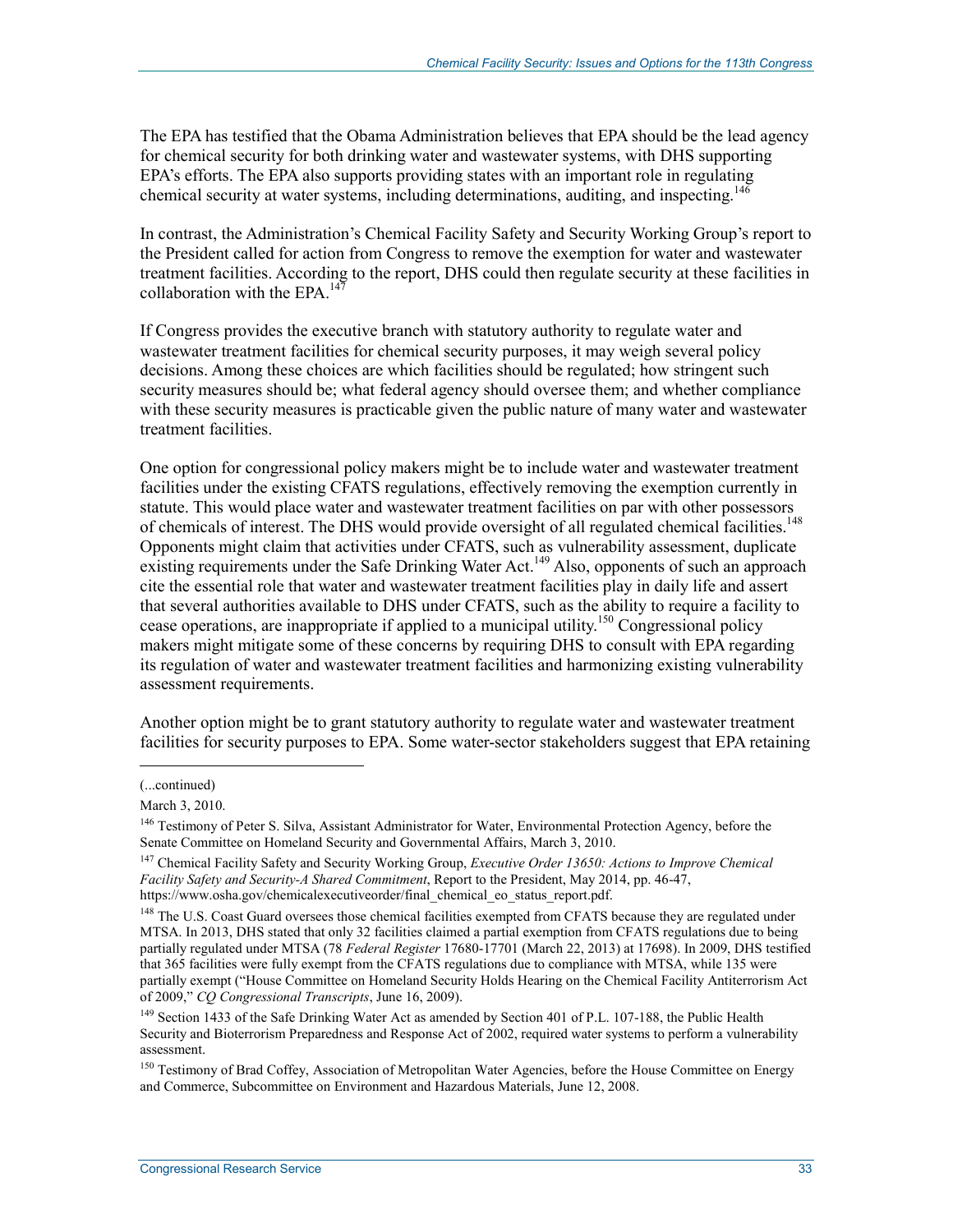the lead for water and wastewater treatment facilities would be more efficient. Providing EPA the authority to oversee security as well as public health and safety operations may reduce the potential for redundancy and other inefficiencies.<sup>151</sup>

If policy makers assign responsibility for chemical facility security at different facilities to different agencies, each agency will promulgate separate rules. These rules may be similar or different depending on the agencies' statutory authority, interpretation of that authority, and ability of the regulated entities to comply as well as any interagency coordination that might occur. Some industry representatives have expressed concern regarding the effects of multiple agencies regulating security at drinking water and wastewater treatment facilities.<sup>152</sup> They assert that municipalities that operate both types of facilities might face conflicting regulations and guidance if different agencies regulate drinking water and wastewater treatment facilities. Congress may wish to assess the areas where such facilities are similar and different in order to provide authorities that meet any unique characteristics.

Any new regulation of drinking water and wastewater treatment facilities is likely to cause the regulated entities, and potentially the federal government, to incur some costs. Representatives of the water and wastewater sectors argue that local ratepayers will eventually bear the capital and ongoing costs incurred due to increased security measures.<sup>153</sup> Congressional policy makers may wish to consider whether the regulated entities and the customers they serve should bear these costs, as is done for other regulated chemical facilities, or whether they should be borne by the taxpayers in general through federal financial assistance to the regulated entities. Additionally, if inclusion of other facility types significantly increases the number of regulated entities, the regulating agency may require additional funds to process regulatory submissions and perform required inspections.

#### **Harmonize Regulations**

Other security statutes, such as MTSA, apply to some facilities exempt from the existing chemical facility security regulations. The DHS supports modifying the existing exemption for MTSA-regulated facilities to increase security at these facilities to the CFATS standard and modifying the existing exemption for facilities regulated by the Nuclear Regulatory Commission to clarify the scope of the exemption for NRC-regulated facilities.<sup>154</sup> The EPA has testified that the Obama Administration believes that DHS should be responsible for ensuring consistency of high-risk chemical facility security across all critical infrastructure sectors.<sup>155</sup>

<u>.</u>

<sup>&</sup>lt;sup>151</sup> Some agencies oversee both safety and security issues. For example, the U.S. Coast Guard has both safety and security responsibilities for ports.

<sup>&</sup>lt;sup>152</sup> See, for example, American Water Works Association, "AWWA Members Urged to Contact Congress on Chemical Security Bill," and Association of Metropolitan Water Agencies, "Drinking Water Security and Treatment Mandates," *Policy Resolution*, October 2008.

<sup>&</sup>lt;sup>153</sup> Testimony of Brad Coffey, Association of Metropolitan Water Agencies, before the House Committee on Energy and Commerce, Subcommittee on Environment and Hazardous Materials, June 12, 2008.

<sup>&</sup>lt;sup>154</sup> Testimony of Rand Beers, Under Secretary, National Protection and Programs Directorate, Department of Homeland Security, before the Senate Committee on Homeland Security and Governmental Affairs, March 3, 2010.

<sup>&</sup>lt;sup>155</sup> Testimony of Peter S. Silva, Assistant Administrator for Water, Environmental Protection Agency, before the Senate Committee on Homeland Security and Governmental Affairs, March 3, 2010.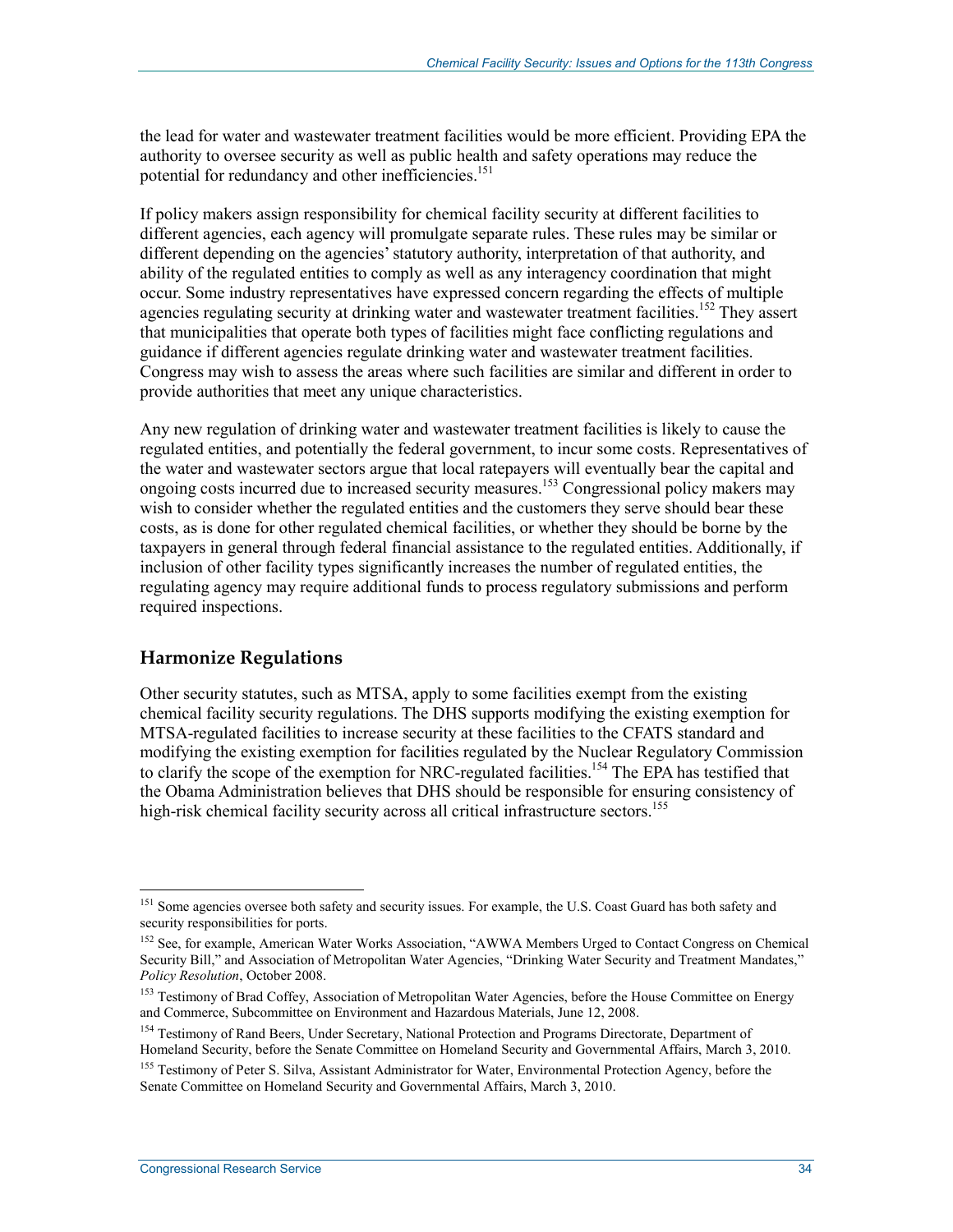If Congress modifies these exemptions, conflicts might arise between requirements under chemical facility security regulations and these other provisions. One approach to resolving these conflicts is to identify which statute would supersede the others. Critics of such an approach might assert that the superseding statute does not contain all of the protections present in the other statutes. Another approach might be to require agencies to generally harmonize the regulations implementing each statute. Regulatory agencies might identify and determine the best ways to meet statutory requirements while also limiting regulatory duplication or contradiction.

Such harmonization might reduce the regulatory burden on companies possessing facilities regulated under two frameworks, such as MTSA and CFATS, by allowing a single security approach to the regulations. For example, equivalent credentialing of workers under both regulatory frameworks might limit the regulatory cost of compliance, in contrast to requiring two distinct security credentials. The DHS has established a joint NPPD/U.S. Coast Guard (USCG) working group to evaluate and, where appropriate, implement methods to harmonize the CFATS and MTSA regulations.<sup>156</sup> In contrast, if the process of harmonization leads to a significant increase in security requirements, the regulatory burden faced by industry might also increase. The USCG and NPPD have signed a memorandum of agreement regarding collaborative use of security risk management information developed by each entity.<sup>157</sup> Congress previously expressed its expectation that DHS would execute a memorandum of agreement between NPPD and USCG regarding harmonization of chemical security responsibilities under CFATS and MTSA no later than March 30, 2012.<sup>158</sup> The DHS did not meet this expectation, and Congress reaffirmed this direction in March  $2013$ <sup>159</sup>

#### **Increase Interagency Coordination**

Congress may also focus on the interaction between different federal agencies, or between federal and state agencies, regulating facilities possessing chemicals of interest. States and the EPA, for example, receive information on certain chemical facilities through compliance with environmental regulations. The extent to which these agencies coordinate and exchange information with each other may affect overall regulatory compliance. The White House is coordinating a review of chemical safety and security regulations across departments and agencies for potential gaps in coverage and explore ways to mitigate those gaps through existing authorities. $160$ 

As early as 2009, DHS identified reconciling CFATS submissions with EPA RMP facility information as a way to reveal outliers.<sup>161</sup> The West Fertilizer Company, for example, was

<sup>&</sup>lt;sup>156</sup> Testimony of Rand Beers, Under Secretary, National Protection and Programs Directorate, Department of Homeland Security, before the House Committee on Energy and Commerce, Subcommittee on Environment and the Economy, March 31, 2011.

<sup>&</sup>lt;sup>157</sup> United States Coast Guard and National Protection and Programs Directorate, Department of Homeland Security, *Memorandum of Agreement Between United States Coast Guard and National Protection and Programs Directorate Regarding Collaborative Use of Security Risk Management Information*, December 14, 2012.

<sup>158</sup> H.Rept. 112-331, p. 947.

<sup>&</sup>lt;sup>159</sup> See explanatory statement for P.L. 113-6, FY2013 Consolidated and Further Continuing Appropriations Act, printed in the March 11, 2013, *Congressional Record*, pp. S1287-S1587 at p. S1554.

<sup>160</sup> Department of Homeland Security, *DHS Responses to Rep. McCaul and Rep. Meehan's May 2, 2013 Letter Regarding the Chemical Facility Anti-Terrorism Standards (CFATS) Program*, June 2013.

<sup>161</sup> Department of Homeland Security, *The Chemical Facility Anti-Terrorism Standards—Update*, August 30, 2009, p. 9.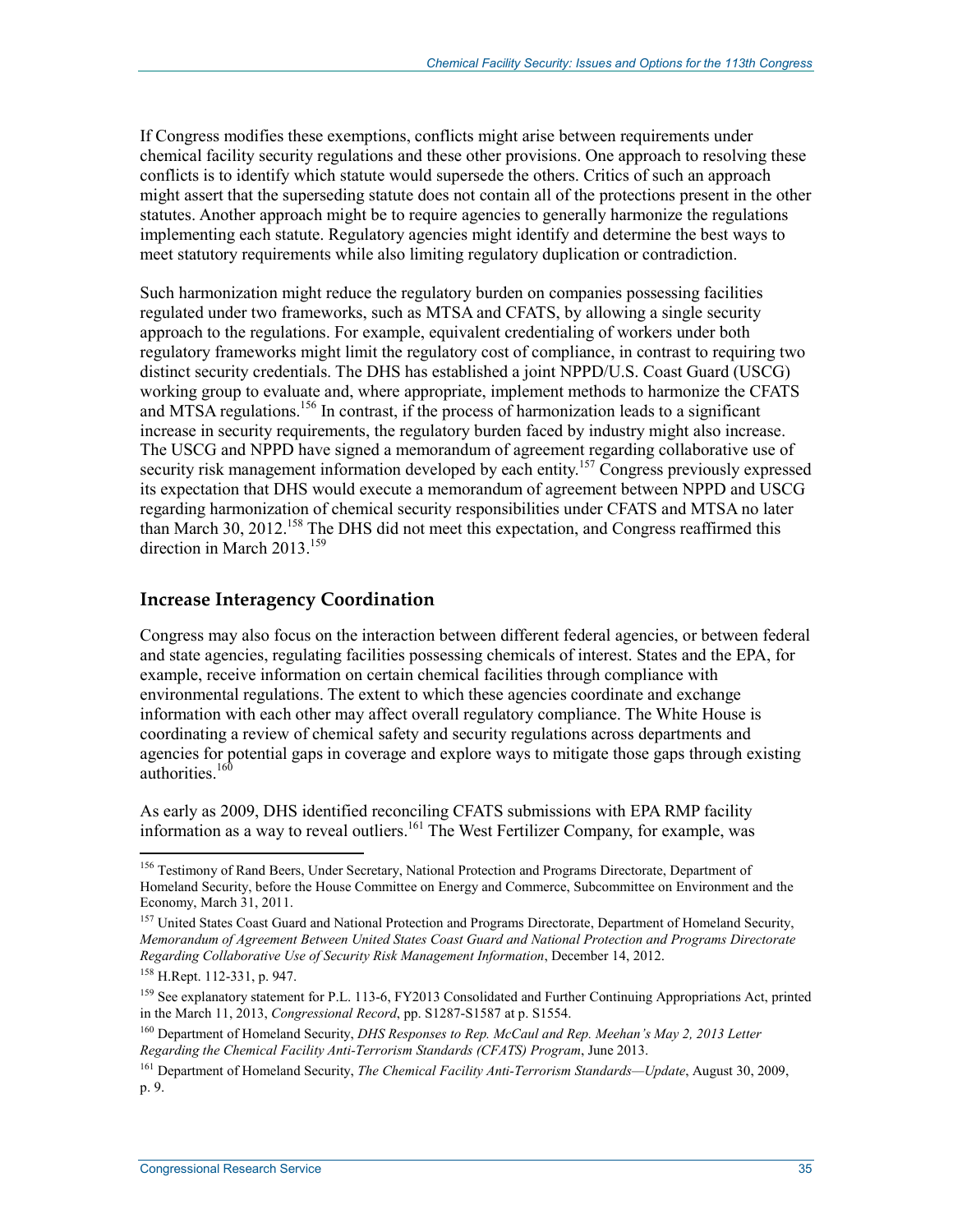compliant with the EPA RMP program and had provided a five-year update in 2011, but it was not identified by DHS as noncompliant under CFATS.<sup>162</sup> Comparing federally held information on regulated facilities may be effective in identifying outliers. Such a process likely would occur through data analysis rather than through outreach activities, a potentially less costly procedure. The success of this approach would depend on the quality of self-reporting by regulated entities. In the case of the West Fertilizer Company, its report to EPA might have indicated to DHS that it should also have reported to DHS, but this approach would not allow DHS to identify a facility that fails to self-report to any agency. In order to identify such facilities, DHS has reengaged with EPA regarding RMP data and has identified some outlier facilities.<sup>163</sup>

Similarly, DHS might attempt to collect chemical holdings data from other governmental entities, including state and local regulatory agencies. State and local regulatory agencies may possess more diverse information about chemical holdings at particular facilities than federal agencies. For example, under Title III of the Superfund Amendments and Reauthorization Act (SARA; P.L. 99-499), the Emergency Planning and Community Right-to-Know Act (EPCRA) requires certain facilities to submit chemical inventories to state and local planning authorities and the local fire department, so-called "Tier II" reporting. Reporting to states under EPCRA results in chemical inventories while reporting to EPA under the RMP program is required only for select chemicals. For example, EPCRA-based reporting to the state of Texas showed the presence of ammonium nitrate at the West Fertilizer Company. Ammonium nitrate does not require reporting under the RMP program but is a CFATS chemical of interest.<sup>164</sup> The DHS might request such information from state or local authorities and use it to verify facility compliance with CFATS reporting requirements. The DHS is in the process of contacting certain state officials regarding facilities containing chemicals within their jurisdictions.<sup>165</sup> The DHS requests specific funding for FY2015 to establish a capacity for such analysis on an annual basis.<sup>166</sup>

Because of the range of information possessed by various federal, state, and local regulatory agencies, this approach may provide a greater insight into the identities of non-compliant facilities but also be resource intensive, as different state and local agencies store such data in various, potentially incompatible formats. In addition, industry stakeholders may have concerns about the identification and subsequent protection of proprietary or competitive information arising from the aggregation of different regulatory filings.

#### **Consider Inherently Safer Technologies**

Congressional policy makers may choose to address the issue of inherently safer technologies, sometimes called methods to reduce the consequences of terrorist attack. The current statute bars

<sup>162</sup> Right-to-Know Net, West Fertilizer Co. Risk Management Plan, June 30, 2011, http://data.rtknet.org/rmp/rmp.php? facility\_id=100000135597&database=rmp&detail=3&datype=T.

<sup>&</sup>lt;sup>163</sup> Testimony of David Wulf, Director, Infrastructure Security Compliance Division, National Programs and Protection Directorate, Department of Homeland Security, before the House Committee on Homeland Security, Subcommittee on Cybersecurity, Infrastructure Protection, and Security Technologies, on August 1, 2013.

<sup>164</sup> CRS Report R43070, *Regulation of Fertilizers: Ammonium Nitrate and Anhydrous Ammonia*, by Dana A. Shea, David M. Bearden, and Scott D. Szymendera.

<sup>165</sup> Oral testimony of David Wulf, Director, Infrastructure Security Compliance Division, National Programs and Protection Directorate, Department of Homeland Security, before the House Committee on Homeland Security, Subcommittee on Cybersecurity, Infrastructure Protection, and Security Technologies, on August 1, 2013.

<sup>166</sup> Department of Homeland Security, National Protection and Programs Directorate, *Infrastructure Protection and Information Security Fiscal Year 2015 Congressional Justification*, p. 90.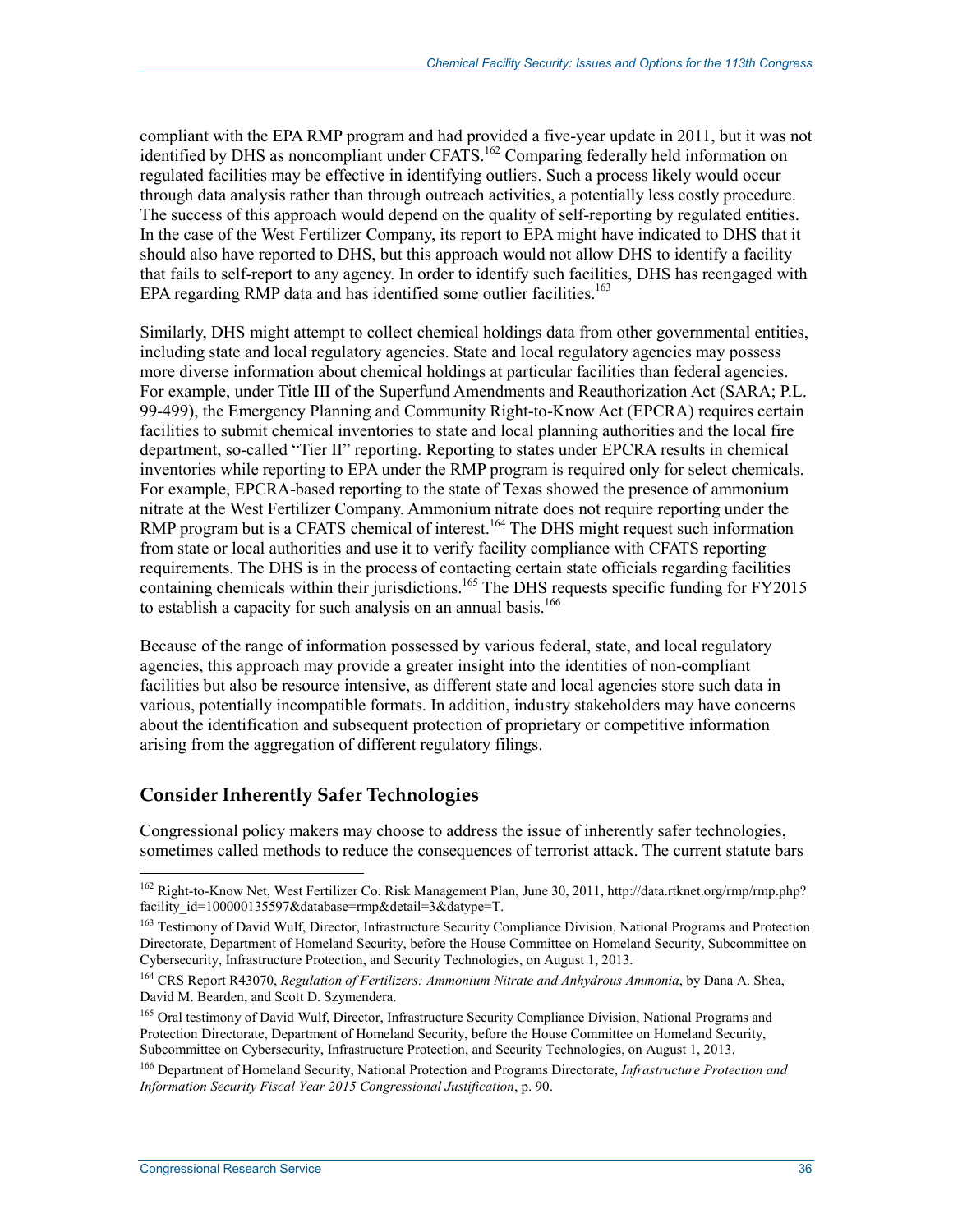DHS from mandating the presence or absence of a particular security measure. Therefore, DHS cannot require a regulated facility to adopt or consider inherently safer technologies.<sup>167</sup> Congress could choose to continue the current policy or provide DHS with statutory authority regarding inherently safer technologies at regulated chemical facilities or require efforts regarding inherently safer technologies.

One policy approach might be to mandate the implementation of inherently safer technologies for a set of processes. Another policy approach might be to mandate the consideration of implementation of inherently safer technologies with certain criteria controlling whether implementation is required. A third policy approach might be to mandate the development of a federal repository of inherently safer technology approaches and consideration of chemical processes against those options listed in the repository. Stakeholders might assess and review the viability of applying these inherently safer approaches at lower cost if such information were centralized and freely available. Alternatively, policy makers might establish an incentive-based structure outside of the chemical facility security mandate to encourage the adoption of inherently safer technologies by regulated entities.

The Obama Administration supports use of inherently safer technologies to enhance security at high-risk chemical facilities in some circumstances. It has established a series of principles directing its policy:

- The Administration supports consistency of inherently safer technology approaches for facilities regardless of sector.
- The Administration believes that all high-risk chemical facilities, Tiers 1-4, should assess [inherently safer technology] methods and report the assessment in the facilities' site security plans. Further, the appropriate regulatory entity should have the authority to require facilities posing the highest degree of risk (Tiers 1 and 2) to implement inherently safer technology methods if such methods demonstrably enhance overall security, are determined to be feasible, and, in the case of water sector facilities, consider public health and environmental requirements.
- The Administration believes that the appropriate regulatory entity should review the inherently safer technology assessment contained in the site security plan for all Tier 3 and Tier 4 facilities. The entity should be authorized to provide recommendations on implementing inherently safer technologies, but it would not have the authority to require facilities to implement the inherently safer technology methods.
- The Administration believes that flexibility and staggered implementation would be required in implementing this new inherently safer technology policy.<sup>168</sup>

<sup>&</sup>lt;sup>167</sup> The National Environmental Justice Advisory Council, an EPA advisory committee, has recommended to the EPA an alternative approach. It recommends that the EPA Administrator use authorities under the Clean Air Act to require chemical facilities to implement inherently safer technology approaches (National Environmental Justice Advisory Council, *Letter to Administrator Jackson*, March 14, 2012). Several congressional policy makers have expressed their opposition to this approach. See, for example, Senator James M. Inhofe, Senator Susan M. Collins, Senator David Vitter, and Senator Mary Landrieu, *Letter to Administrator Jackson*, July 16, 2012; and Representative Fred Upton, Representative Ed Whitfield, and Representative John Shimkus, *Letter to Administrator Jackson*, May 8, 2012.

<sup>&</sup>lt;sup>168</sup> Testimony of Rand Beers, Under Secretary, National Protection and Programs Directorate, Department of Homeland Security, before the Senate Committee on Homeland Security and Governmental Affairs, March 3, 2010. (continued...)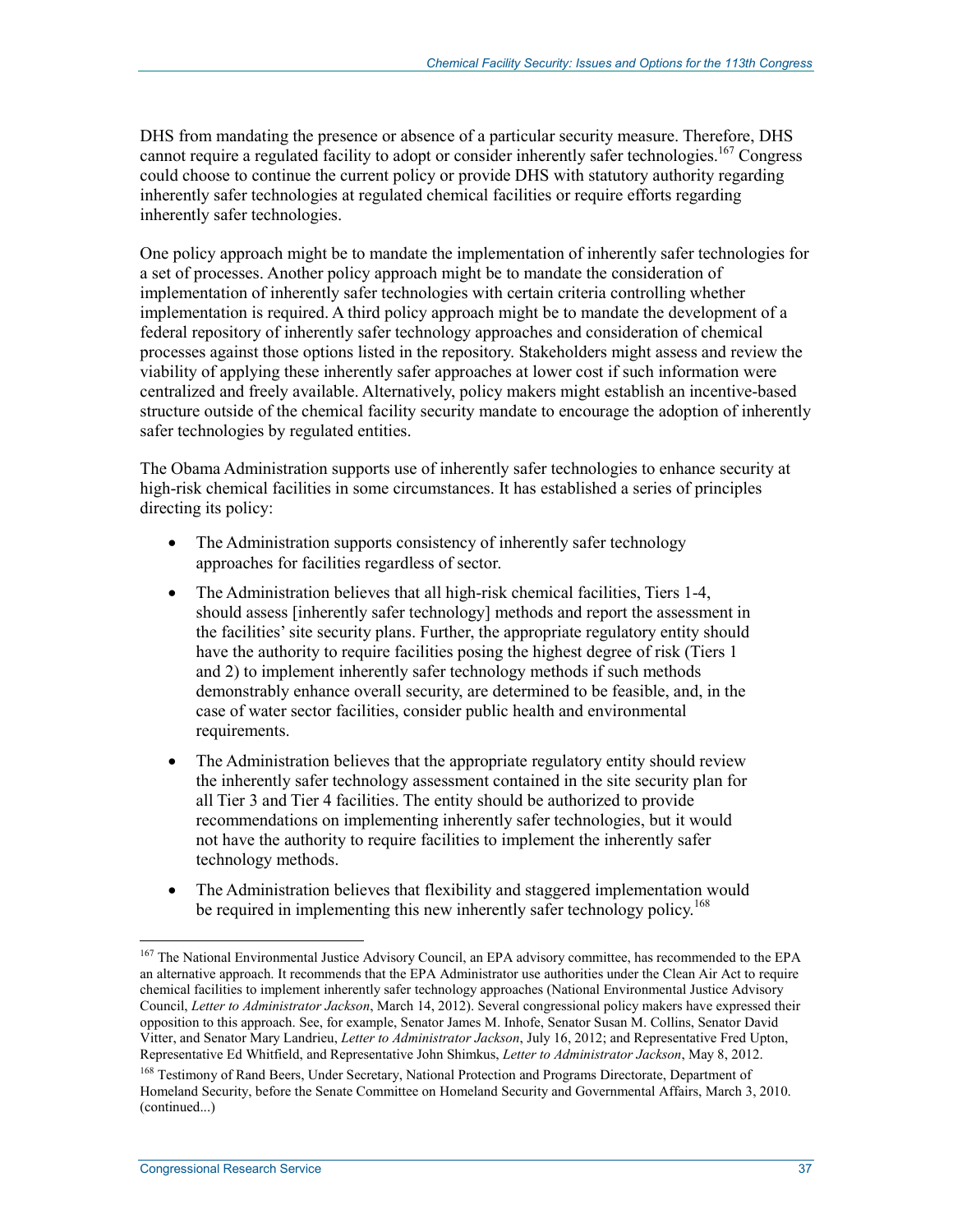A congressional mandate for regulated entities to adopt or consider adopting inherently safer technologies may have benefits and drawbacks. It may lead regulated entities to consider factors such as homeland security impact in their chemical process assessments. Some experts assert that existing chemical process safety activities consider and assess inherently safer technology approaches though not necessarily in a homeland security context.<sup>169</sup> These assessments may lead to changes in chemical process when deemed safer, more reliable, and cost-effective. The extent to which homeland security impact has factored into these industry decisions is unknown, but DHS has identified cases where chemical facilities have voluntarily modified chemical processes to lower their CFATS tier. An additional complication to assessing inherently safer technology is the varying amounts and quality of information available regarding industrial implementation of inherently safer technologies. While some facilities have converted to processes generally deemed as inherently safer, other facilities may not have sufficient information available to effectively assess the impacts from changing existing processes to ones considered inherently safer.<sup>170</sup> The differences that exist among chemical facilities, in terms of chemical process, facility layout, and ability to finance implementation, may challenge mandatory implementation of inherently safer technologies at regulated entities. Finally, the National Academies have identified that the chemical industry lacks a common understanding and set of practice protocols for identifying safer processes.<sup>171</sup> Therefore, it seems likely that any such mandate will also require accompanying outreach and educational activities for regulated entities. Even the mandatory consideration of inherently safer technologies may place a financial burden on some small regulated entities. Congress might limit mandatory measures to those facilities considered by DHS to pose the most risk or might provide such financial assistance to regulated facilities.<sup>172</sup>

Policy makers might choose to try to further incentivize regulated entities to adopt inherently safer technologies. Under the CFATS regulations, facilities that adopt inherently safer technologies might change their assigned risk tier by reducing the amount of chemicals of interest they store. As of December 2014, more than 3,000 facilities had removed or reduced the amount of chemicals of interest stored onsite and no longer qualify as a high-risk facility.<sup>173</sup> Policy makers might provide regulated entities that adopt inherently safer technologies with additional financial or regulatory incentives. Alternatively, policy makers might direct DHS or another agency to perform inherently safer technology assessments for regulated entities, transferring the

 $\overline{a}$ 

<sup>(...</sup>continued)

See also Personal Communication between CRS and Office of Legislative Affairs, Department of Homeland Security, January 16, 2014.

<sup>&</sup>lt;sup>169</sup> See, for example, testimony of Dennis C. Hendershot, Staff Consultant, Center for Chemical Process Safety, American Institute of Chemical Engineers, before the Senate Committee on Environment and Public Works, June 21, 2006, S.Hrg. 109-1044.

<sup>&</sup>lt;sup>170</sup> The Chemical Security Analysis Center of the DHS S&T Directorate contracted with the Center for Chemical Process Safety of the American Institute of Chemical Engineers to develop a technically based definition for inherently safer technology. See Center for Chemical Process Safety, American Institute of Chemical Engineers, *Final Report: Definition for Inherently Safer Technology in Production, Transportation, Storage, and Use*, July 2010. The DHS has not adopted the S&T Directorate work as a regulatory definition. Congress has directed DHS to detail and report to Congress the Department's definition of inherently safer technology as it relates to chemical facilities under the purview of CFATS. See H.Rept. 112-331, p. 986.

<sup>171</sup> Committee on Inherently Safer Chemical Processes, National Research Council, *The Use of Methyl Isocyanate (MIC) at Bayer CropScience*, 2012.

<sup>&</sup>lt;sup>172</sup> Section 401 of the Public Health Security and Bioterrorism Preparedness and Response Act of 2002 (P.L. 107-188) mandated drinking water facilities serving more than 3,300 individuals develop an emergency response plan and perform a vulnerability assessment. Funds were authorized to help offset the costs to these facilities.

<sup>173</sup> Department of Homeland Security, *Chemical Facility Anti-Terrorism Standards*, December 2014.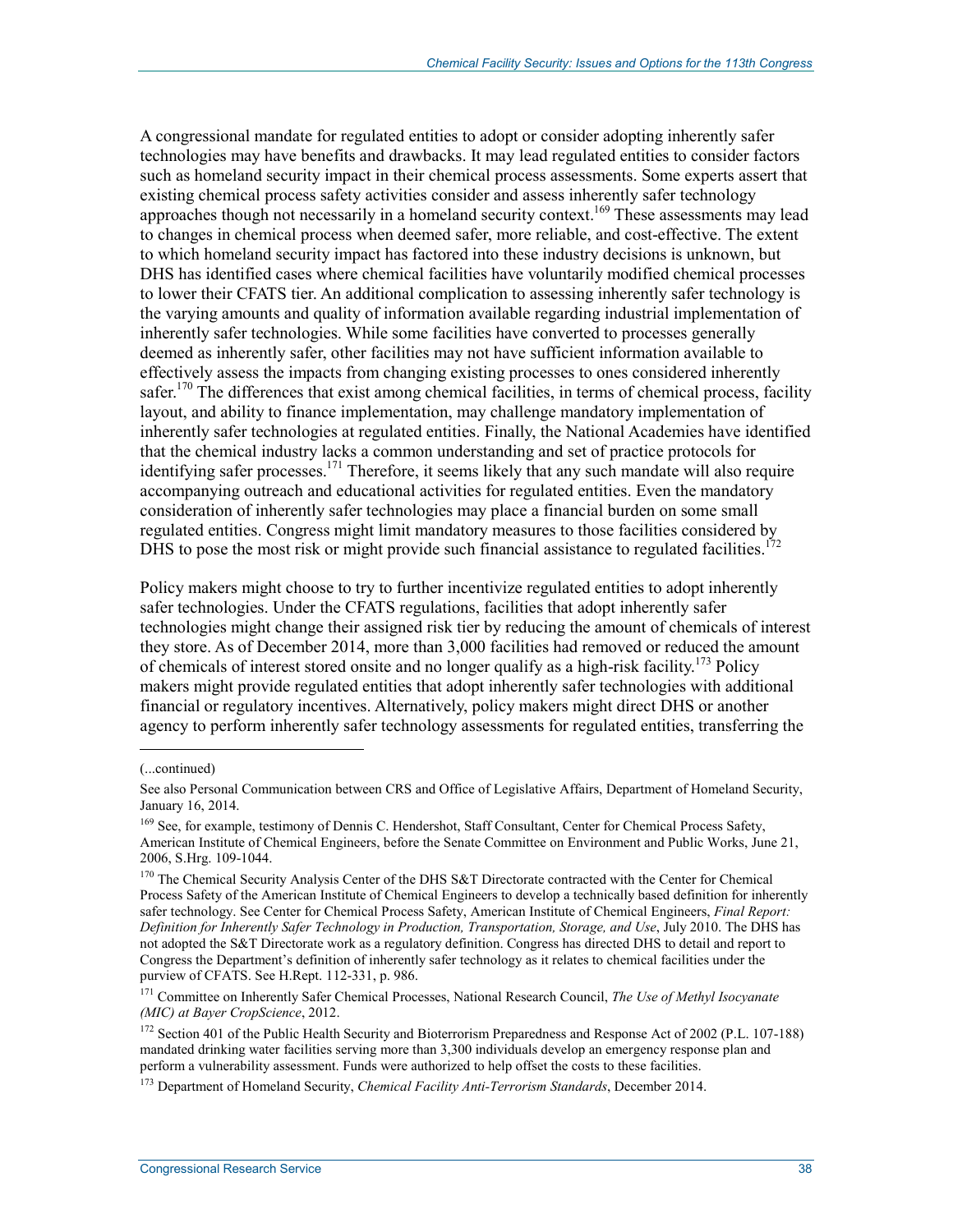cost of such assessment from the facility to the federal government.<sup>174</sup> The regulated entity or the overseeing agency might use the results of these assessments to guide adoption of inherently safer technologies.

#### **Modify Information Security Provisions**

Congressional policy makers might choose to increase transparency in the CFATS process by altering the information security provisions of the program. Such an approach might include increasing the number and type of individuals granted access to CVI, improving information exchange with first responders, and adjusting the manner by which courts and administrative proceedings handle CVI. The Obama Administration has testified that CVI is a distinct information protection regime and expressed support for maintaining CVI in its current form.<sup>175</sup>

Congress might choose to amend the existing statutory authority to address policy concerns. Policy makers might direct DHS to make specific types of information, such as the results of enforcement activities or the approval of successful implementation of a site security plan, more generally available. As more information about the vulnerability assessment and the security process becomes available, the potential that adversaries might combine this disparate information to obtain insight into a security weakness may increase. Congressional policy makers might require that the executive branch or another entity identify the threats or vulnerabilities that might accrue from release of a greater amount of chemical facility security information prior to implementing such a policy change.<sup>176</sup>

Congressional policy makers might choose to alter the information protection regime afforded to chemical facility security information by specifically expanding access to first responders. The existing regulation explicitly states that it does not protect from disclosure information developed in response to other laws or regulations, such as the Emergency Planning and Community Rightto-Know Act (EPCRA). Enhancing first responder access to such information might minimize perceived barriers to disclosing information during an accident. For example, Congress might mandate that each jurisdiction with a regulated chemical facility contain a first responder designated as a covered individual.

Conversely, congressional policy makers might choose to further limit dissemination of CVI so as to increase barriers to its release. Congress might prohibit DHS from sharing such information outside of the federal government or further limit CVI access to state and local officials by establishing additional eligibility criteria. Limiting the number of individuals with access to CVI

<u>.</u>

<sup>&</sup>lt;sup>174</sup> Following investigation into the explosion at the Bayer CropScience facility in Institute, WV, Members of Congress requested that the Chemical Safety Board provide recommendations on the adoption of alternative chemical processes at the chemical facility. Rep. Henry A. Waxman, Sen. John D. Rockefeller IV, Rep. Bart Stupak, and Rep. Edward J. Markey, *Letter to John Bresland*, May 4, 2009.

<sup>&</sup>lt;sup>175</sup> Testimony of Rand Beers, Under Secretary, National Protection and Programs Directorate, Department of Homeland Security, before the Senate Committee on Homeland Security and Governmental Affairs, March 3, 2010.

<sup>&</sup>lt;sup>176</sup> A similar approach was taken with regard to making available chemical facility information submitted to the EPA under the auspices of the RMP program. In this case, Congress directed the President to assess the potential risk of placing this information on the Internet. See Section 3 of Chemical Safety Information, Site Security and Fuels Regulatory Relief Act (P.L. 106-40). The Department of Justice assessed that placing such information on the Internet posed law enforcement and national security concerns. See U.S. Department of Justice, *Assessment of the Increased Risk of Terrorist or Other Criminal Activity Associated with Posting Off-Site Consequence Analysis Information on the Internet*, April 18, 2000.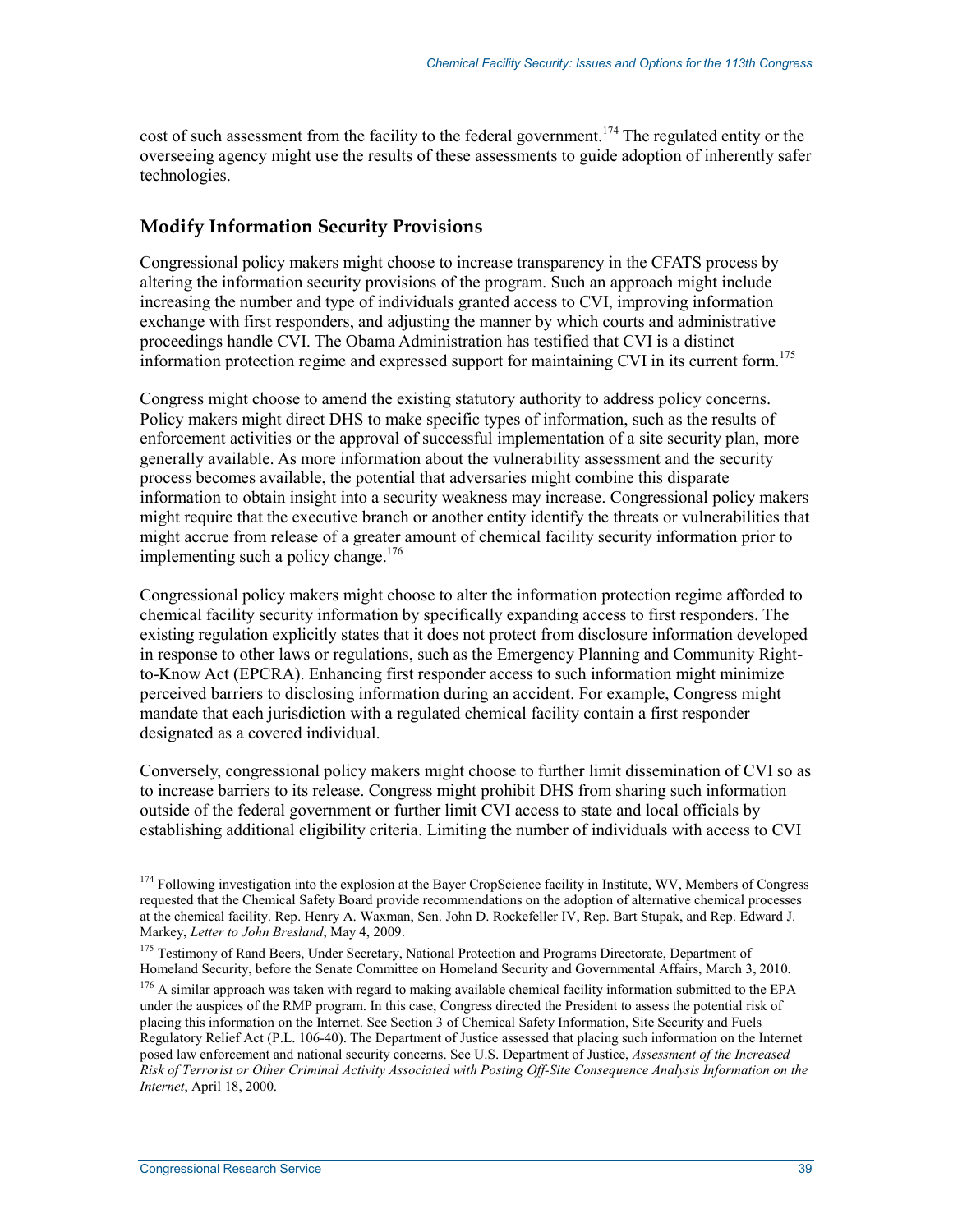may make it more difficult for those wishing to do harm to obtain technical or operational security information. Conversely, state and local officials may not support such an approach, as limitations on distribution may also adversely affect emergency response at a regulated facility or inhibit the ability of state and local law enforcement officials to provide targeted protection of particular chemical facility assets.

Policy makers might also choose to address the issue of identifying and marking protected information by mandating review of marked documents. Congressional policy makers might assign this responsibility to review and certify marked information to the chemical facility. Alternatively, the federal government might review and certify documents marked CVI on a regular basis. Industry representatives may not support such a requirement due to the additional regulatory burden caused by the review. While such review might potentially limit incorrect marking, it may inhibit information reporting by regulated entities to the federal government. Additionally, absent a penalty for incorrect marking, it is unclear how to discourage incorrect marking of non-security materials in order to avoid public release.

Congressional policy makers may also address concerns raised regarding the ability of concerned individuals to report misdeeds by creating a "whistleblower" reporting mechanism.<sup>177</sup> One approach might be to codify the current mechanism of reporting such concerns to DHS or a similar federal entity, such as an agency Inspector General. Alternatively, Congress can create a more general exemption to the penalties arising from disclosure of protected information for those individuals who report such concerns to federal officials if that is needed to protect whistleblowers. As part of a whistleblower mechanism, policy makers might choose to extend protections against retaliation or other job-related actions to those individuals availing themselves of current or newly established reporting mechanisms.

#### **Preempt State Regulations**

The 110<sup>th</sup> Congress addressed the issue of federal preemption of state chemical facility security statutes and regulations by placing in statute the requirement that federal regulation preempt the state regulation only when an "actual conflict" occurs between them.<sup>178</sup> Congressional policy makers may choose to further limit the cases where federal regulation would preempt state regulation by affirming the right of states to make chemical facility security regulations that are more stringent than federal regulation even if they conflict. Alternatively, policy makers may choose to increase the number of cases where federal regulations preempt those of a state by expanding the types of conflict, beyond "actual," that will lead to preemption.

## **Congressional Action**

The annual appropriations process provides funding for implementation of chemical facility security regulation. The  $113<sup>th</sup>$  Congress, through the Continuing Appropriations Resolution, 2015 (P.L. 113-164), extended the statutory authority through December 11, 2014, and provided

<sup>&</sup>lt;sup>177</sup> While DHS has established a "CFATS Tip-Line" where individuals may report security concerns, individuals using the tip-line accrue no special protections.

<sup>&</sup>lt;sup>178</sup> P.L. 110-161, the Consolidated Appropriations Act, 2008, Section 534.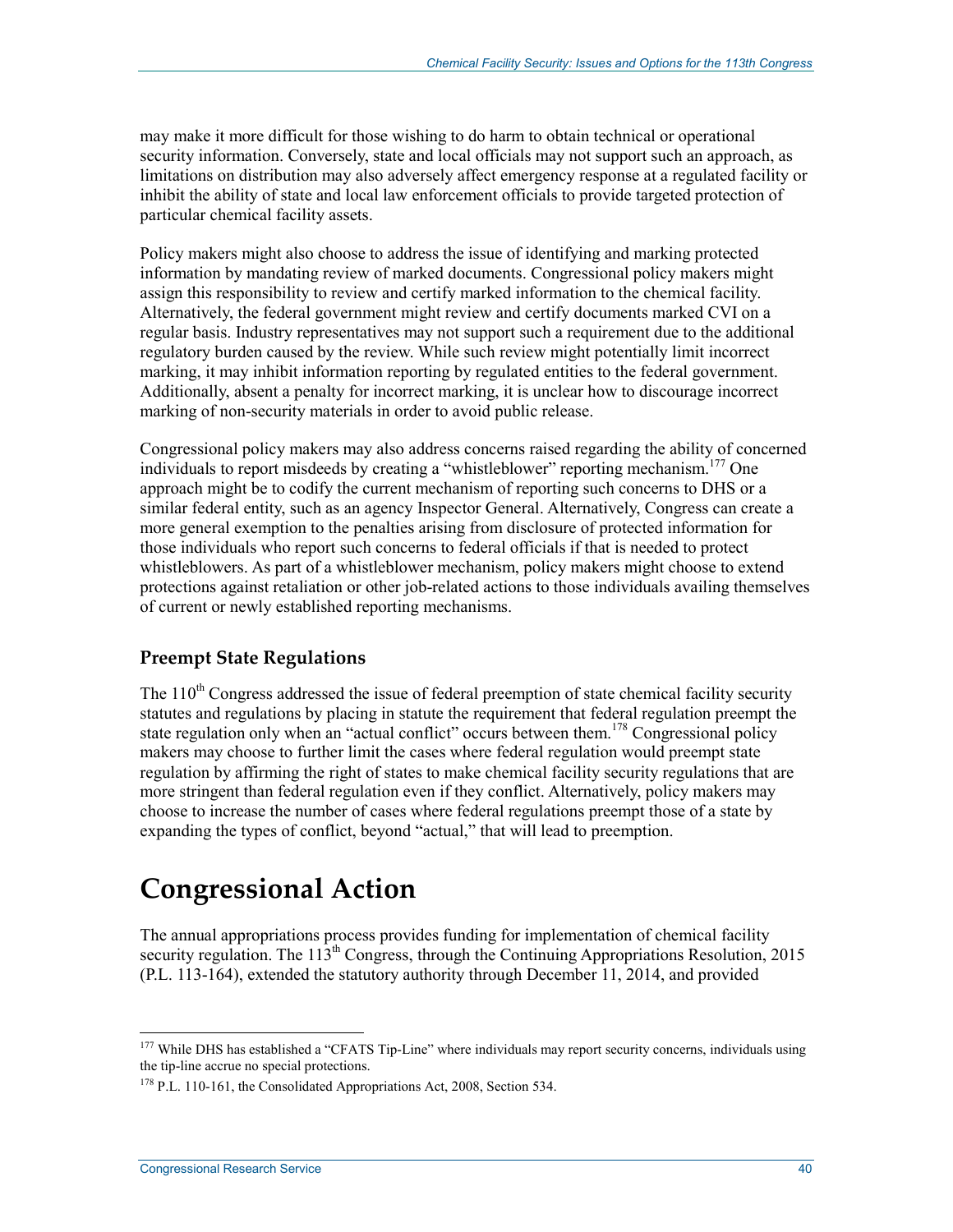appropriations for CFATS implementation. Chemical facility security legislation has also been introduced in the 113<sup>th</sup> Congress.

### **Extend the Existing Authority**

The current statutory authority to regulate security at chemical facilities expires on December 11, 2014. Historically, Congress has extended this authority through appropriations acts. The Administration's budget requests that the statutory authority be extended to October 4, 2015.

#### **P.L. 113-164**

P.L. 113-164, Continuing Appropriations Resolution, 2015, extends the current statutory authority to December 11, 2014.

#### **H.R. 4903**

H.R. 4903, Department of Homeland Security Appropriations Act, 2015, would extend the current statutory authority to October 4, 2015.<sup>179</sup> In addition, the act would prohibit DHS from using any funds appropriated by the act for certain personnel surety activities at chemical facilities. The DHS would not be able to require a chemical facility to employ or not employ a particular security measure for personnel surety if the facility that has adopted certain personnel measures. These personnel measures must be designed to verify and validate an individual's identification; check an individual's criminal history; verify and validate an individual's legal authorization to work; and identify individuals with terrorist ties. The act would expressly allow a facility to use any federal screening program "that periodically vets individuals against the terrorist screening database, or any successor to such database, including the Personnel Surety Program of the Department of Homeland Security" to satisfy the requirement to identify individuals with terrorist ties.<sup>180</sup>

#### *H.Rept. 113-481*

H.Rept. 113-481, the report accompanying H.R. 4903, would recommend \$83 million for Infrastructure Security Compliance, \$3.7 million less than the Administration's request. According to the House Committee on Appropriations, this recommended funding would "enhance critical efforts related to compliance with CFATS, including developing an automated process for identification of CFATS outliers, addressing concerns raised by GAO regarding the risk-tiering methodology, and fulfilling other requirements."<sup>181</sup>

The report also expresses the committee's determination that "DHS should not mandate how a covered chemical facility meets the personnel surety standard if the facility has already adopted a rigorous process to verify and validate identity, check criminal history, verify and validate legal authorization to work, and identify individuals with terrorist ties by using a federal vetting program, such as one that periodically vets individuals." The report would also direct the Under

<sup>179</sup> H.R. 4903, Section 530.

<sup>180</sup> H.R. 4903, Section 556.

 $181$  H.Rept. 113-481, p. 90.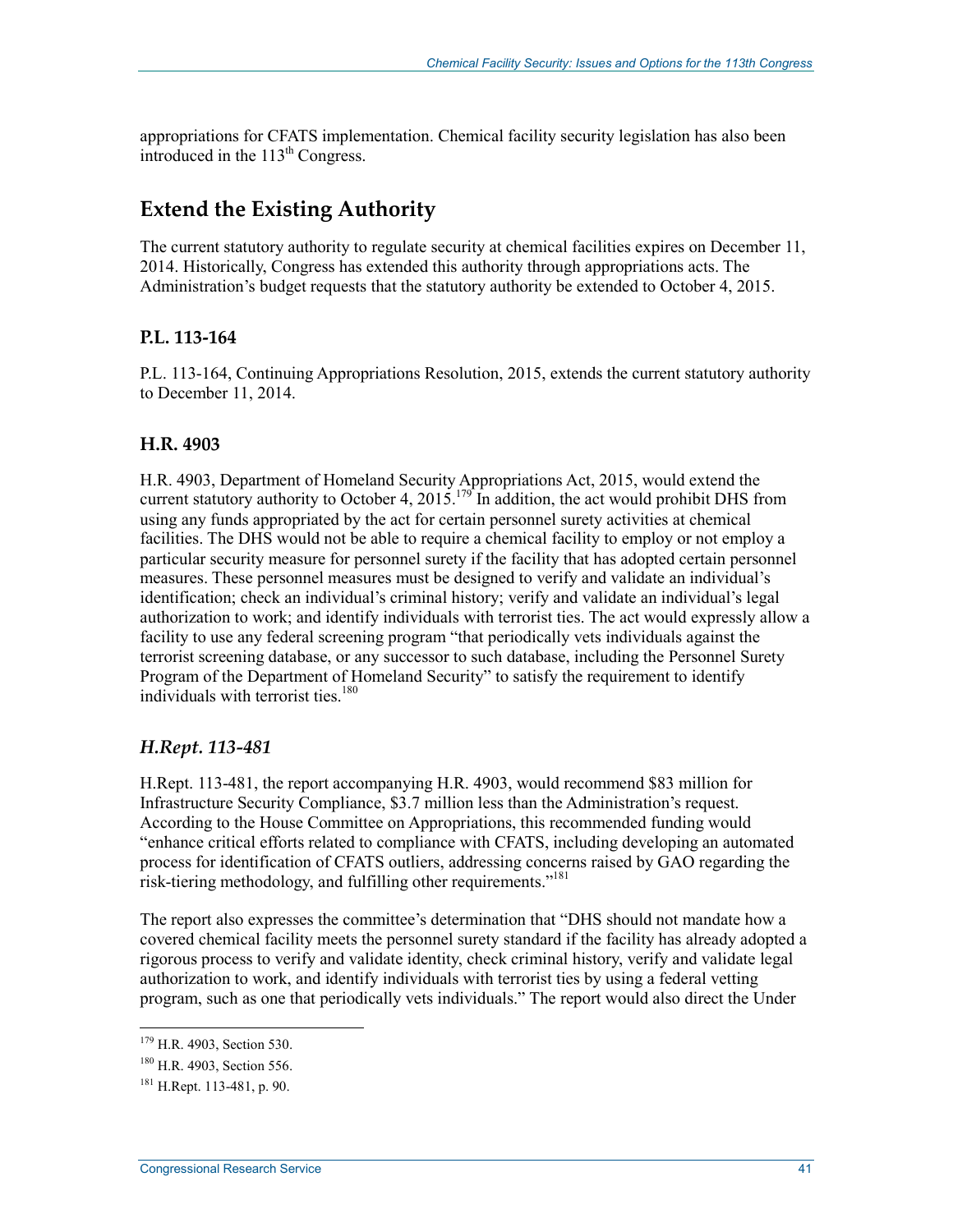Secretary of NPPD to report to the appropriations committees within 120 days and semiannually thereafter on the implementation of the CFATS program. Finally, the report would encourage DHS to work with the Chemical Sector Coordinating Council to disseminate information to the chemical sector, about proven next-generation sealing technologies.

#### **S. 2534**

S. 2534, Department of Homeland Security Appropriations Act, 2015, would extend the current statutory authority to October 4,  $2015$ <sup>182</sup>

#### *S.Rept. 113-198*

S.Rept. 113-198, the report accompanying S. 2534, would recommend \$87 million for Infrastructure Security Compliance, \$249 thousand less than the Administration's request.<sup>183</sup> The report would also direct the Under Secretary of NPPD to report within 90 days and semiannually thereafter on the implementation of the CFATS program. The report would be delineated by risk tier and include the number of facilities covered, inspectors, completed inspections, inspections completed by region, pending inspections, days inspections are overdue, enforcements resulting from inspections, and enforcements overdue for resolution.

The report also would direct NPPD to brief the Senate Committee on Appropriations within 90 days on the progress made on improving chemical facility security coordination among federal agencies and fulfilling the recommendations made in the report of the Chemical Facility Safety and Security Working Group established by Executive Order 13650.

In addition, the report urges NPPD to "find the best possible path to ensure safety while not overburdening the industry with excessive regulatory requirements. In particular it is imperative that NPPD work with industry on a viable solution to personnel surety.<sup>5184</sup> It also encourages NPPD to consider chemical neutralization technologies when creating comprehensive and integrated standard operating procedures for a unified federal approach for identifying and responding to risks in chemical facilities.

Finally, the report would direct NPPD to consider the eligibility of chemical security inspectors for administratively uncontrollable overtime and keep the Senate Committee on Appropriations apprised of developments in this area.<sup>185</sup>

#### **P.L. 113-76**

P.L. 113-76, the Consolidated Appropriations Act, 2014, became law on January 17, 2014. It extended the statutory authority through October 4, 2014, and provided appropriations for the federal government for FY2014. A joint explanatory statement for P.L. 113-76 contained specific directions for the CFATS program, as did the House and Senate reports accompanying their respective passed and reported homeland security appropriations bills.

<sup>1</sup> <sup>182</sup> S. 2534, Section 532.

<sup>183</sup> S.Rept. 113-198, p. 102.

<sup>184</sup> S.Rept. 113-198, p. 103.

<sup>185</sup> S.Rept. 113-198, pp. 103-104.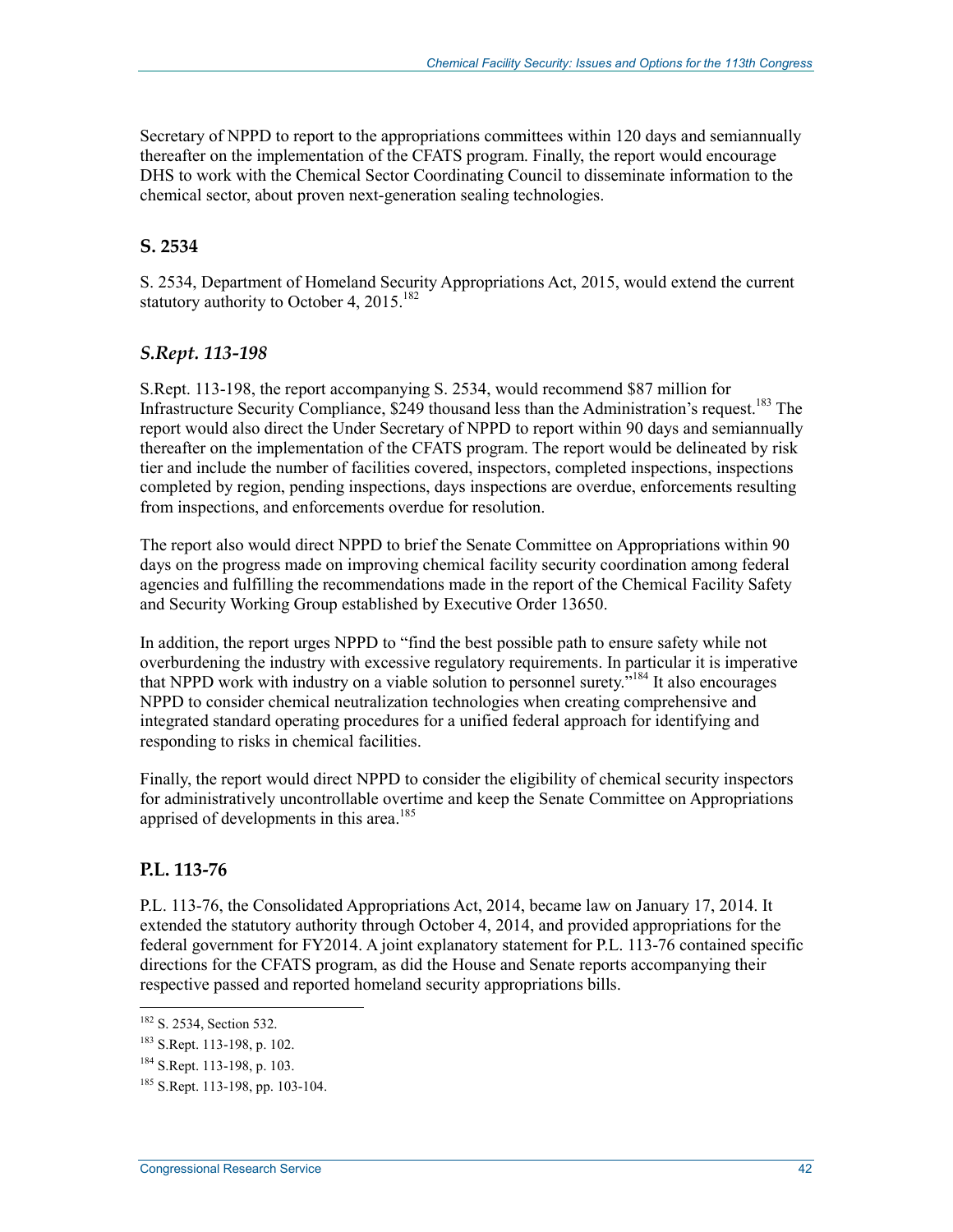#### *Joint Explanatory Statement*

The joint explanatory statement for P.L. 113-76 provided \$81.0 million for Infrastructure Security Compliance, \$4.8 million less than the Administration's request.<sup>186</sup> The joint explanatory statement clarified that

The language and allocations contained in the House and Senate reports should be complied with and carry the same weight as the language included in this explanatory statement, unless specifically addressed to the contrary in the final bill or this explanatory statement.<sup>187</sup>

The joint explanatory statement contained certain requirements for DHS with respect to chemical facility security and the CFATS program.<sup>188</sup> It directed NPPD to, as detailed in the House report, provide a report within 90 days of enactment to the appropriations and authorizing committees explaining how ISCD will further improve the review process for regulated facilities. The joint explanatory statement directed NPPD to report to the appropriations and authorizing committees not later than April 15, 2014, on the steps NPPD is taking to avoid costly duplication of programs, as detailed in the House report. The report is also to describe how NPPD is helping to ensure the safety of facilities and whether DHS intends to mandate how a covered chemical facility meets the personnel surety standard, particularly in cases where the facility has already adopted strong and identifiable personnel measures designed to verify identity, check criminal history, validate legal authorization to work, and identify individuals with terrorist ties.

The statement further directed the Under Secretary of NPPD to provide a report within 90 days of enactment to the appropriations committees on the implementation of the CFATS program, as detailed in the Senate report. This report shall be in lieu of language in the House report directing NPPD to provide a detailed expenditure plan.

In lieu of the requirement in the Senate report for the Chemical Sector Coordination Council to develop recommendations to improve coordination on chemical security and safety, the joint explanatory statement directed NPPD to continue implementing the requirements designated in Executive Order 13650.<sup>189</sup> The joint explanatory statement stated its expectation that NPPD provide regular updates on the progress of implementing improvements, the status of corrective measures being taken to ensure awareness of facilities that fall under the purview of the CFATS program, and the need for any additional funding requirements that emerge to address coordination needs. In lieu of language in the House report, the joint explanatory statement directed NPPD to report semiannually to the appropriations committees on progress in complying with all the DHS Office of Inspector General recommendations made on ISCD's management practices related to CFATS.<sup>190</sup> The joint explanatory statement also directed ISCD to improve the compliance of current Top-Screen registrants, such as through ongoing, proactive risk monitoring, data management, and the verification of business information in lieu of language in the House report.

<sup>186</sup> *Congressional Record*, January 15, 2014, p. H934.

<sup>187</sup> *Congressional Record*, January 15, 2014, p. H926.

<sup>188</sup> *Congressional Record*, January 15, 2014, p. H935.

<sup>189</sup> Executive Order 13650, *Improving Chemical Facility Safety and Security*, August 1, 2013. See 78 *Federal Register* 48029-48032 (August 7, 2013).

<sup>&</sup>lt;sup>190</sup> Office of the Inspector General, Department of Homeland Security, *Effectiveness of the Infrastructure Security Compliance Division's Management Practices to Implement the Chemical Facility Anti-Terrorism Standards Program*, OIG-13-55, March 2013.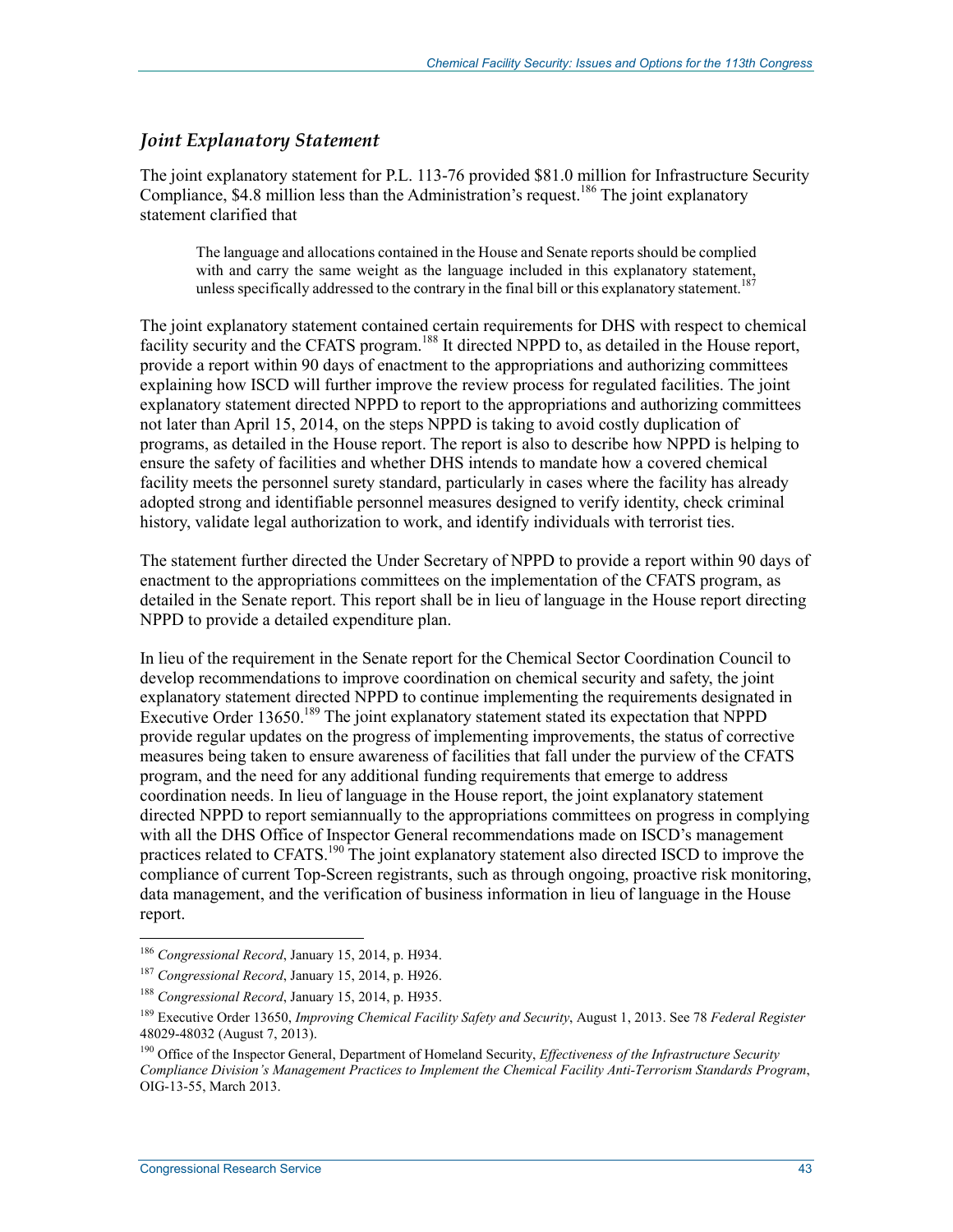#### *H.Rept. 113-91*

H.Rept. 113-91, the House Committee on Appropriations report accompanying H.R. 2217, would have recommended \$77.1 million for Infrastructure Security Compliance, \$8.7 million less than the Administration's request. The report cites "the continued delays in the implementation of the Chemical Facility Anti-terrorism Standards (CFATS) program" and "the Infrastructure Security Compliance Division's (ISCD) inability to mitigate real risks" as the reason for the decrease.<sup>191</sup>

The House committee report would direct DHS to perform certain activities and to provide several reports to congressional policy makers. It would direct NPPD to report on how it will further accelerate the site security plan review process and detail actions DHS is taking to better manage the CFATS program.<sup>192</sup> The committee report also expresses the committee's expectation that NPPD will comply with the recommendations of the DHS Inspector General regarding the CFATS program and would direct NPPD to report to the committee on its compliance with those recommendations.193 It would direct the Under Secretary for NPPD to report on steps NPPD is taking to leverage existing personnel surety infrastructure within DHS and industry and to ensure that DHS does not inadvertently compromise facility safety due to overzealous protection of criminal investigations.194 It would direct DHS to review CFATS program implementation and collaboration and communication within ISCD and with the regulated community. The review also would address improvement of facility identification methodology used by ISCD, information sharing with state entities by ISCD, and efforts to address stakeholder concerns.<sup>195</sup> The report also states the committee's expectation that NPPD will provide it with a comprehensive update on measures being taken to ensure that facilities with chemicals of interest are notified by ISCD when they fall within the purview of the CFATS program, an estimate of the potential number of outlier facilities, and a detailed performance evaluation of CFATS  $inspects.<sup>196</sup>$ 

#### *S.Rept. 113-77*

S.Rept. 113-77, the Senate Committee on Appropriations report accompanying H.R. 2217, would have recommended \$85.5 million for the Infrastructure Security Compliance, \$0.2 million less than the Administration's request. The Senate committee report would direct DHS to perform certain activities and to provide several reports to congressional policy makers. It would require DHS to report semiannually on the coordination of chemical security efforts within DHS and across departments and agencies and direct DHS to work in conjunction with the Office of Management and Budget to review and synchronize federal entities involved in chemical security activities.<sup>197</sup> In addition, the report would direct NPPD to support the Chemical Sector Coordination Council in an effort to develop and provide to the committee recommendations to improve the coordination among federal agencies, streamline reporting requirements, and

<sup>&</sup>lt;sup>191</sup> H.Rept. 113-91, p. 82.

<sup>192</sup> H.Rept. 113-91, p. 84.

<sup>193</sup> H.Rept. 113-91, pp. 84-85.

<sup>194</sup> H.Rept. 113-91, pp. 85-86.

<sup>195</sup> H.Rept. 113-91, pp. 86-87.

<sup>196</sup> H.Rept. 113-91, p. 87.

<sup>&</sup>lt;sup>197</sup> S.Rept. 113-77, p. 13.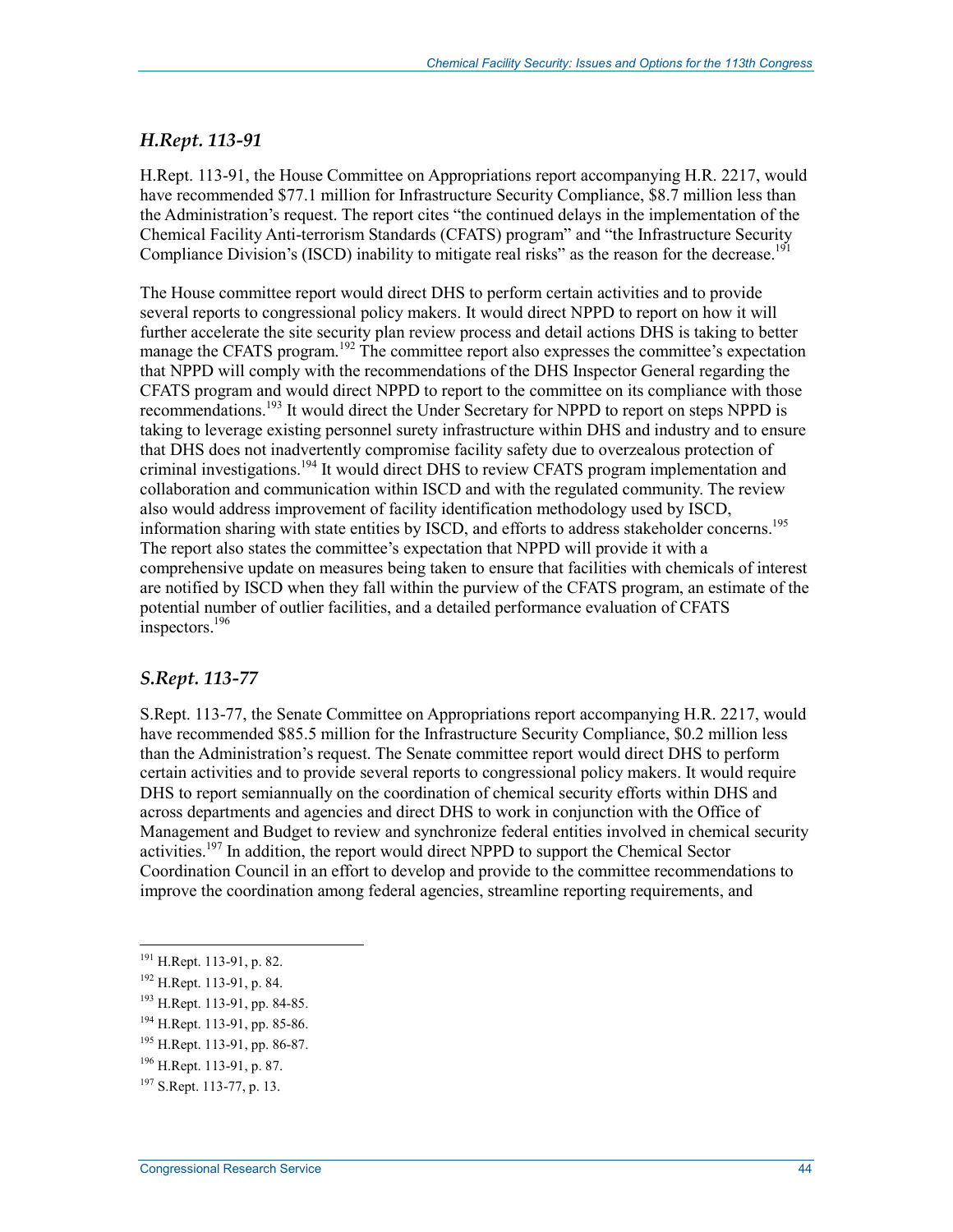improve the CFATS program.<sup>198</sup> The report would direct NPPD to report semiannually on the implementation of the CFATS program including the number of facilities covered, inspectors, completed inspections, inspections completed by region, pending inspections, days inspections are overdue, enforcements resulting from inspections, and enforcements overdue for resolution, with the data delineated by tier.<sup>199</sup>

#### **P.L. 113-73**

P.L. 113-73, which made further continuing appropriations for FY2014, became law on January 15, 2014. It extended the statutory authority through January 18, 2014.

#### **P.L. 113-46**

P.L. 113-46, the Continuing Appropriations Act, 2014, became law on October 17, 2013. It extended the statutory authority through January 15, 2014.

#### **P.L. 113-6**

P.L. 113-6, the Consolidated and Further Continuing Appropriations Act, 2013, became law on March 26, 2013. It extended the statutory authority through October 4, 2013.

## **Modify the Existing Authority**

Legislation in the  $113<sup>th</sup>$  Congress has been introduced in the House that would modify the existing authority.

#### **H.R. 4007**

H.R. 4007 has passed the House and been ordered reported with an amendment in the nature of a substitute favorably by the Senate Committee on Homeland Security and Governmental Affairs. The amended version has passed the Senate. The two versions of the bill share some common themes but also contain unique provisions. Each version is treated separately below.

#### *Senate-Passed*

H.R. 4007, the Protecting and Securing Chemical Facilities from Terrorist Attacks Act of 2014, passed the Senate on December 10, 2014. It was ordered reported with an amendment in the nature of a substitute favorably by the Senate Committee on Homeland Security and Governmental Affairs on July 30, 2014.<sup>200</sup>

<sup>&</sup>lt;sup>198</sup> S.Rept. 113-77, p. 100.

<sup>199</sup> S.Rept. 113-77, p. 101.

<sup>&</sup>lt;sup>200</sup> The Senate-reported version of H.R. 4007 may be found at http://www.hsgac.senate.gov/download/cfats-carpercoburn-substitute-amendment-hsgac.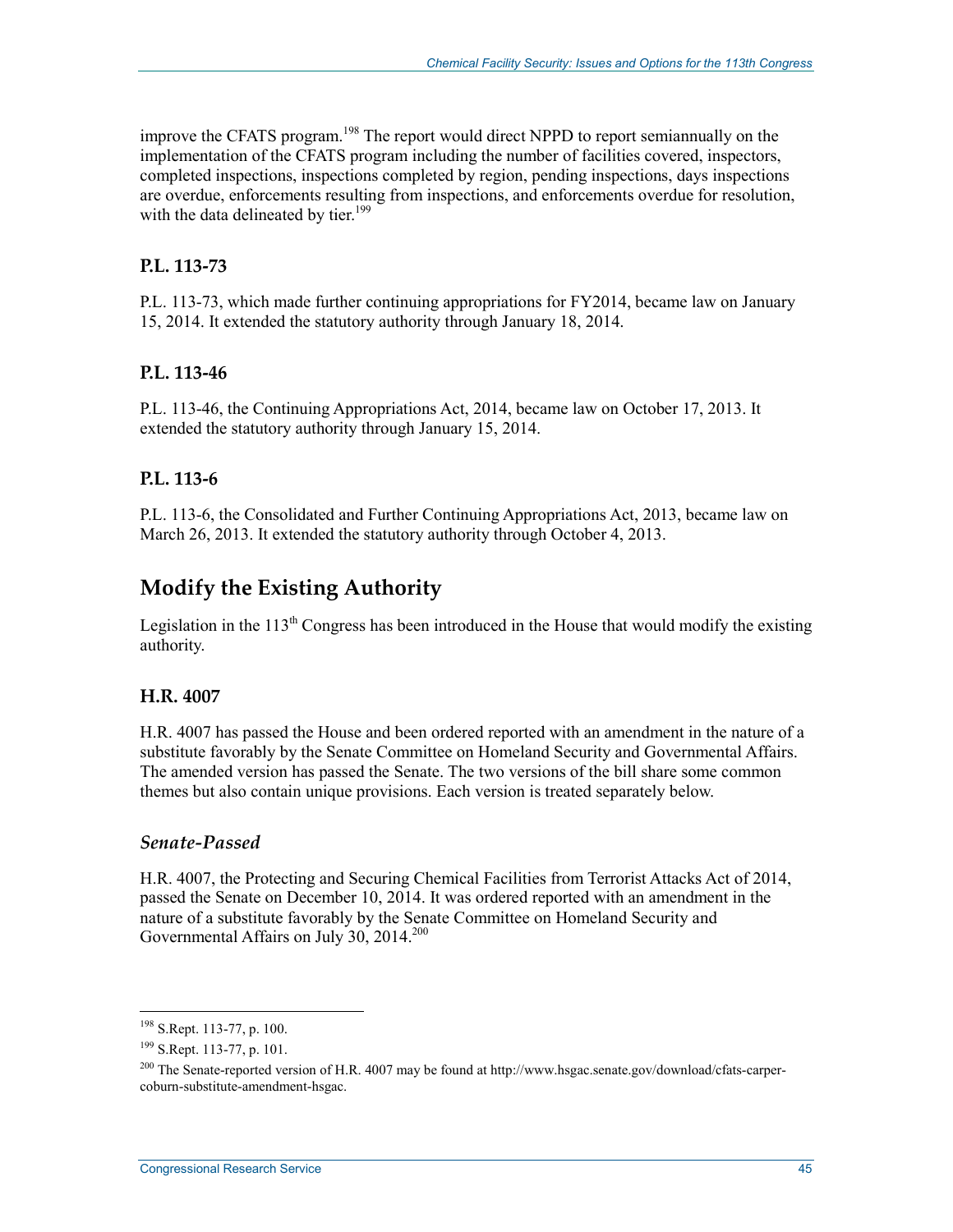The act would establish a Chemical Facility Anti-Terrorism Standards Program within DHS. It would require the Secretary of Homeland Security to establish risk-based performance standards through the program and mandate that the Secretary identify chemical facilities of interest and covered chemical facilities. Chemical facilities of interest would be those chemical facilities possessing certain chemicals in greater than threshold quantities. Covered chemical facilities would be chemical facilities of interest designated by the Secretary as meeting certain security risk criteria. Facilities regulated under MTSA; public water systems; wastewater treatment works; facilities owned or operated by the Department of Defense and Department of Energy; and facilities regulated by the Nuclear Regulatory Commission would be excluded from the definitions of chemical facility of interest and covered chemical facility. Chemical facilities of interest would submit Top-Screen information to DHS, while covered chemical facilities would also submit a security vulnerability assessment, and develop, submit, and implement a site security plan.

The act would require the Secretary to review and approve or disapprove such security vulnerability assessments and site security plans, though not on the basis of the presence or absence of a particular security measure. It would allow the Secretary to approve alternative security programs if the programs meet DHS requirements. The act would allow the Secretary to recommend additional security measures so that an alternative security program would meet DHS requirements.

The act would also provide a mechanism for Tier 3 and Tier 4 chemical facilities to self-certify the sufficiency of their site security plans to DHS. The act would prohibit DHS from disapproving the site security plans of such "expedited approval facilities." It would allow DHS to assess facility compliance with the risk-based performance standards and the self-certified site security plans. The act would allow the Secretary to recommend additional security measures so that a self-certified site security plan would meet DHS requirements and allow the Secretary to develop templates for use in developing self-certified site security plans. The Secretary would be required to evaluate this aspect of the chemical facility security program and report the results to the Senate Committee on Homeland Security and Governmental Affairs and the House Committee on Homeland Security.

H.R. 4007, as passed the Senate, would require the Secretary to audit and inspect covered facilities. It would explicitly allow the Secretary to permit non-departmental and nongovernmental entities to perform such activities and would allow nongovernmental personnel to provide administrative and logistical services to DHS in support of audits and inspections. It would limit approval of site security plans and determination of compliance with an approved site security plan to the Secretary and the Secretary's designees within DHS. It would also require the Secretary to set standards for departmental and nongovernmental inspectors. Also, the act would allow a covered facility to satisfy a personnel surety performance standard by using any federal screening program that periodically vets individuals against the terrorist screening database, including the DHS personnel surety program.

The act would provide a mechanism for addressing covered facility noncompliance including the issuance of penalties. The Secretary would also have the authority to issue certain emergency orders that would take effect immediately. Owners or operators of chemical facilities of interest that fail to comply with or knowingly submit false information under the CFATS regulations would be liable for a civil penalty.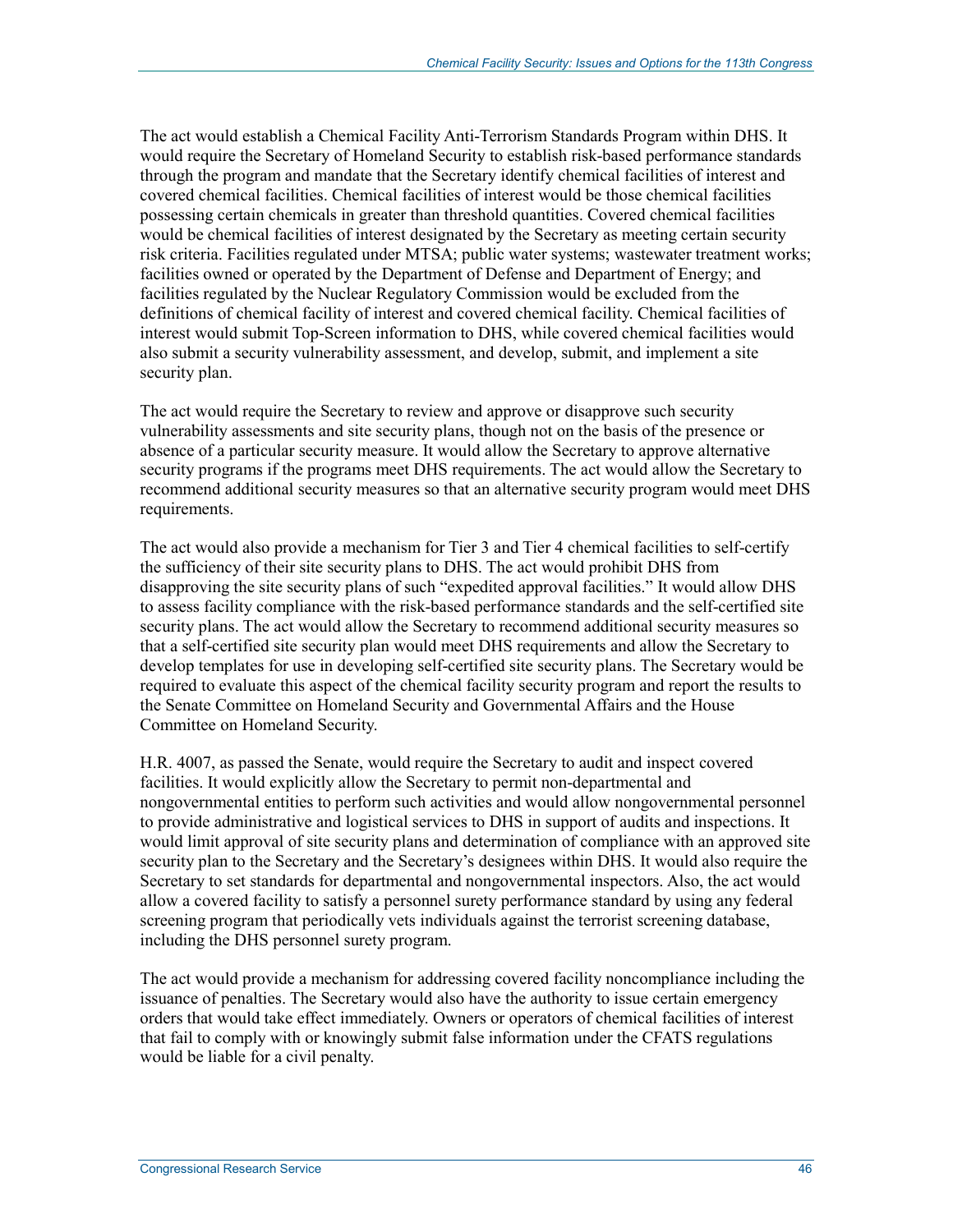The act, as passed the Senate, would require the Secretary to consult with other federal agencies, relevant business associations, and public and private labor organizations to identify potentially noncompliant facilities. The act would provide protections to information developed pursuant to the act and would explicitly exempt such information from the Freedom of Information Act. It would allow the Secretary to share information with covered facilities, state and local government officials, as well as first responders through state and local fusion centers.

The act would also require the Secretary to establish a reporting procedure for employees of a chemical facility to confidentially submit information to DHS. In addition, the Secretary would be required to acknowledge receipt of such information, review it, and take appropriate actions to address any substantiated problems or deficiencies. The act would expressly prohibit retaliation against employees using this process.

The Secretary would be granted the discretion to use existing and new regulations to implement these authorities. In addition, it would direct DHS and GAO to provide various reports on the program.

H.R. 4007, as passed the Senate, also would allow the Secretary to provide guidance on recordkeeping, reporting, physical security, and cybersecurity compliance to regulated small chemical facilities. Finally, the bill would require the Secretary to commission a third-party study on vulnerabilities associated with the existing CFATS program.

H.R. 4007, as passed the Senate, would repeal Section 550 of P.L. 109-295 on the effective date of the act (30 days after enactment). It contains a sunset date, and the statute would expire four years after the effective date of the act. It does not contain an authorization of appropriations.

#### *House-Passed*

H.R. 4007, the Chemical Facility Anti-Terrorism Standards Program Authorization and Accountability Act of 2014, was passed by the House of Representatives on July 8, 2014. On June 23, 2014, the House Committee on Homeland Security amended the bill as forwarded by the Subcommittee on Cybersecurity, Infrastructure Protection, and Security Technologies and reported it, as amended, to the House of Representatives.<sup>201</sup> On April 3, 2014, the Subcommittee on Cybersecurity, Infrastructure Protection, and Security Technologies, of the House Committee on Homeland Security, amended the bill as introduced and ordered it forwarded to the full committee with a favorable recommendation, as amended.

The act would establish a Chemical Facility Anti-Terrorism Standards Program within DHS. It would require the Secretary of Homeland Security to establish risk-based performance standards through the program and mandate that chemical facilities of interest and covered facilities submit security vulnerability assessments and develop and implement site security plans. Chemical facilities of interest would be those chemical facilities possessing certain chemicals in greater than threshold quantities. Covered chemical facilities would be chemical facilities of interest designated by the Secretary as meeting certain security risk criteria, excluding facilities regulated under MTSA; public water systems; wastewater treatment works; facilities owned or operated by the Department of Defense and Department of Energy; facilities regulated by the Nuclear

<sup>&</sup>lt;sup>201</sup> H.Rept. 113-491. The House Committee on Homeland Security considered the bill and ordered it to be reported as amended on April 30, 2014.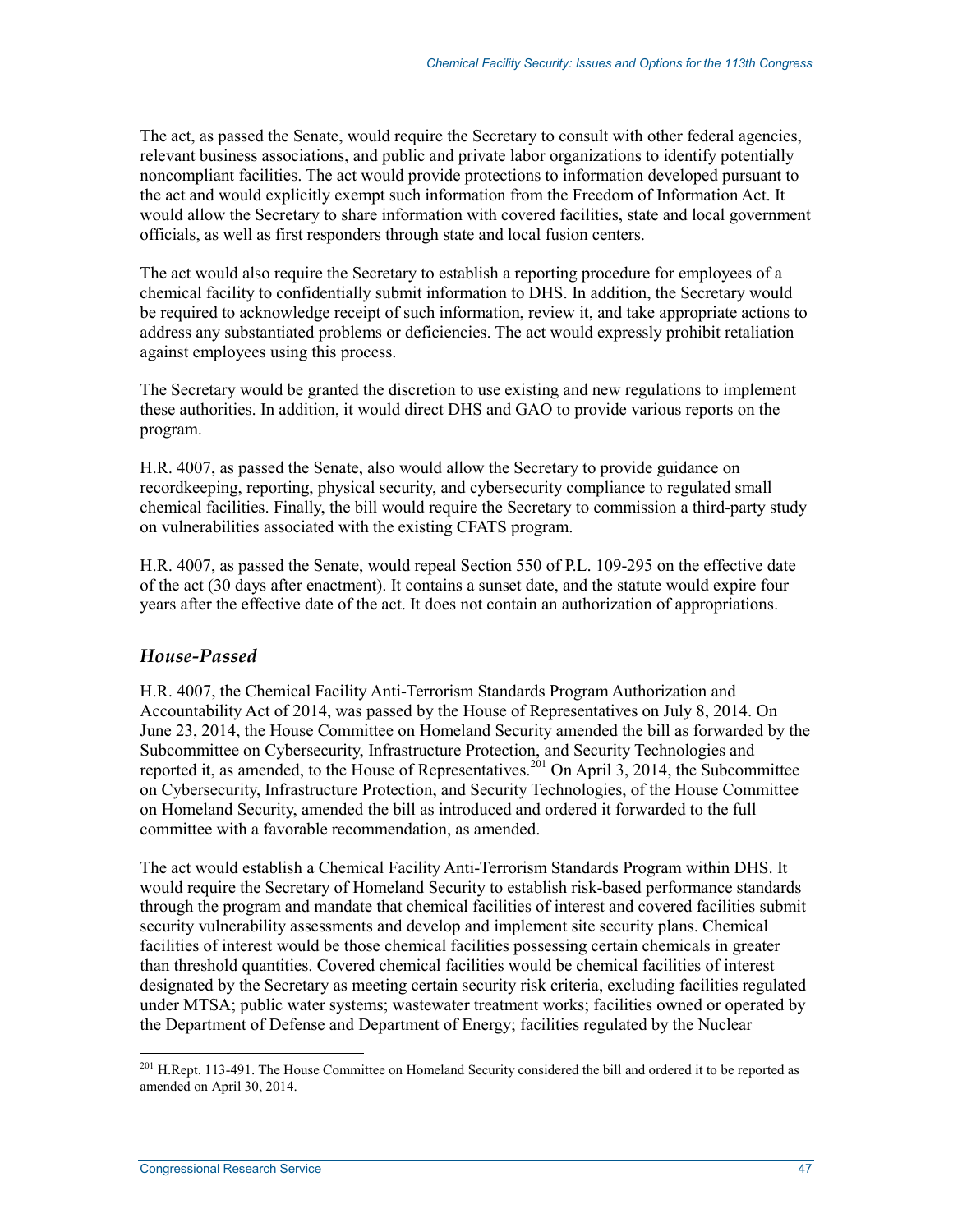Regulatory Commission; and certain rail facilities regulated by the Transportation Security Administration.

The act would require the Secretary to review and approve or disapprove such security vulnerability assessments and site security plans, though not on the basis of the presence or absence of a particular security measure. It would allow the Secretary to approve alternative security programs if the programs meet DHS requirements. Also, the act would allow a covered facility to satisfy a personnel surety performance standard by using any federal screening program that periodically vets individuals against the terrorist screening database, including the DHS personnel surety program. It also would prohibit the Secretary from requiring a covered facility to submit information about individuals with access to the facility unless the individual was vetted under the DHS personnel surety program or had been identified as presenting a terrorism security risk.

H.R. 4007, as passed the House, would require the Secretary to audit and inspect covered facilities and explicitly allows the Secretary to permit non-departmental and nongovernmental entities to perform such activities. It would also require the Secretary to set standards for departmental and nongovernmental inspectors. The act would provide a mechanism for addressing covered facility noncompliance including the issuance of penalties. Also, it would require the Secretary to consult with other federal agencies and relevant business associations to identify potentially noncompliant facilities.

The act would provide protections to information developed pursuant to the act. It would allow the Secretary to share information with covered facilities, state and local government officials, as well as first responders through state and local fusion centers. The Secretary would be granted the discretion to use existing and new regulations to implement these authorities. In addition, it would direct DHS and GAO to provide various reports on the program.

H.R. 4007, as passed the House, also would require the Secretary to make available information about protections for providing information to DHS, allow the Secretary to provide guidance on physical security compliance to regulated small chemical facilities, and provide authorization of appropriations from FY2015 through FY2018 at \$87.436 million. Finally, the bill would require the Secretary to establish an outreach implementation plan, submit a plan to Congress on CFATS metrics, and commission a third-party study on vulnerabilities associated with the existing CFATS program.

H.R. 4007, as passed the House, does not contain a sunset date.

In February 2014, Secretary of Homeland Security, Jeh Johnson, testified that he was in support of H.R. 4007, as introduced, stating:

I have reviewed H.R. 4007. I think it is a good bill. I'm very supportive of it. Indeed, my folks tell me, "We wish we could extend the period longer." We have a regulatory scheme that we have put in place. I agree with you, that over the last year, it's gotten better. That all stems from an appropriations measure, not an authorizations measure. I've read this bill. I think it's a good bill. Our critical infrastructure folks think it's a good bill. And I support it.<sup>202</sup>

<sup>&</sup>lt;sup>202</sup> Testimony of Jeh Johnson, Secretary of Homeland Security, before the House Committee on Homeland Security, February 26, 2014.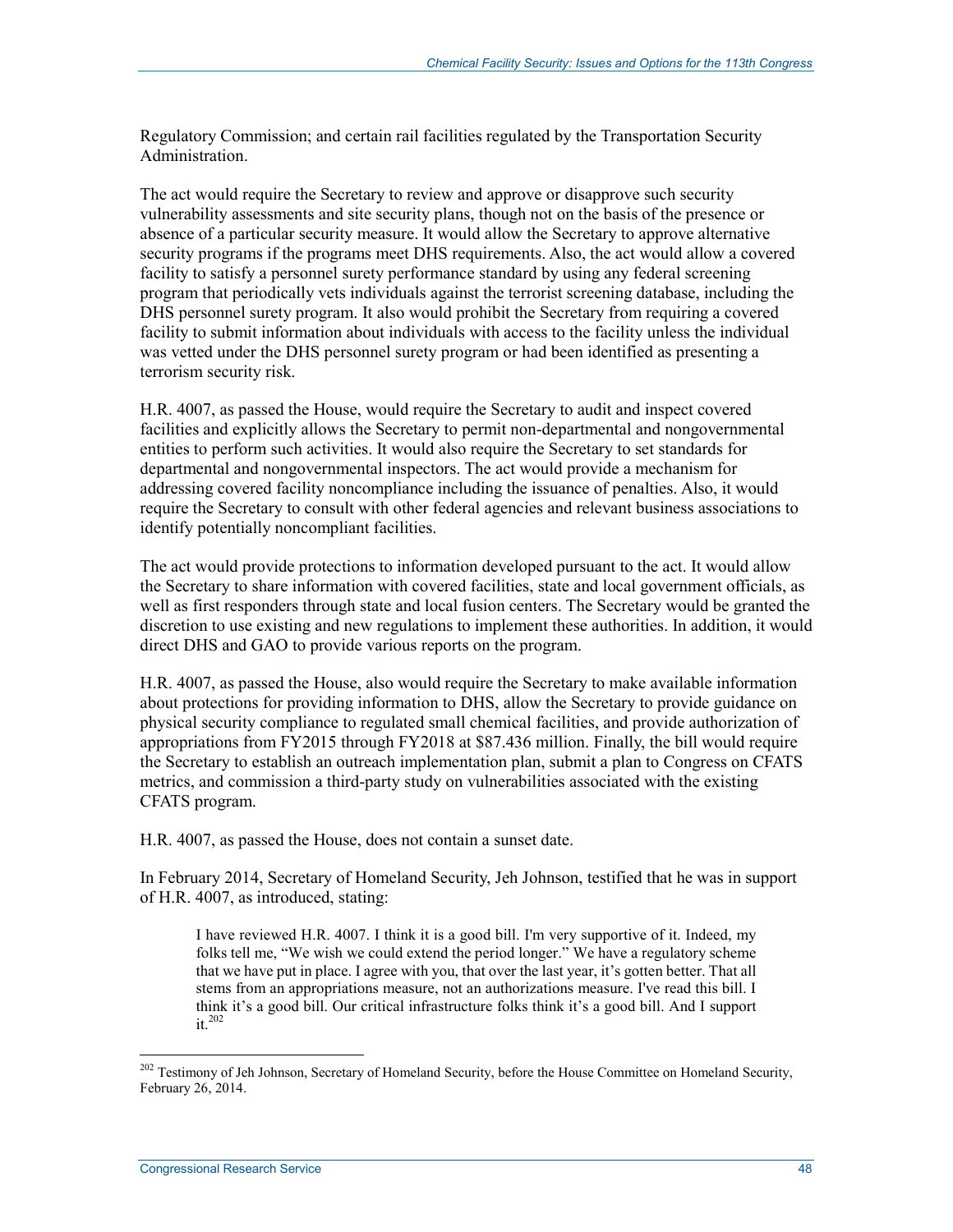In addition, several industry organizations have expressed support for H.R.  $4007<sup>203</sup>$  In contrast, a labor representative asserted that the bill fails to address several weaknesses present in the current CFATS program.<sup>204</sup>

#### **H.R. 68**

H.R. 68 was referred to the House Committee on Energy and Commerce and the House Committee on Homeland Security. The act would prohibit the Secretary of Homeland Security from approving a chemical facility site security plan if the plan did not meet or exceed existing state or local security requirements. It would allow the Secretary of Homeland Security to mandate the use of specific security measures in site security plans. The bill would also cause CVI to be treated as sensitive security information in both general and legal proceedings. Finally, the act would no longer prohibit third-party individuals from bringing suit in court to require the Secretary of Homeland Security to enforce chemical facility security regulations against a chemical facility.

#### **S. 67**

S. 67, the Secure Water Facilities Act, was referred to the Senate Committee on Environment and Public Works. The act would authorize the EPA Administrator to regulate community water systems and wastewater treatment facilities for security purposes. S. 67 also would authorize implementation of methods to reduce the consequences of a chemical release from an intentional act. Among other provisions, the Administrator would be directed to promulgate regulations as necessary to prohibit the unauthorized disclosure of controlled information. S. 67 would authorize the Administrator to provide grants or enter into cooperative agreements with states or regulated entities to assist in regulatory compliance.

#### **S. 68**

1

S. 68, the Secure Chemical Facilities Act, was referred to the Senate Committee on Homeland Security and Governmental Affairs. The act would codify aspects of the CFATS regulation. It would require facilities to evaluate whether the facility could reduce the consequences of an attack by using a safer chemical or process. The act would authorize DHS to require implementation of those safer measures if a facility has been classified as one of the highest-risk facilities, implementation of safer measures is feasible, and implementation would not increase risk overall by shifting risk to another location. Among other provisions, S. 68 also would increase the participation of employees and employee representatives in developing security plans. S. 68 would alter the current information control regime, aligning it with that for sensitive security information. Finally, S. 68 would allow third-party individuals to file suit against the Secretary of Homeland Security or submit a petition to the Secretary to enforce compliance with statute.

<sup>203</sup> See letters from various entities entered into the *Congressional Record* at *Congressional Record*, July 8, 2014, pp. H5848-H5851.

<sup>&</sup>lt;sup>204</sup> Testimony of Anna Fendley, United Steel, Paper and Forestry, Rubber, Manufacturing, Energy, Allied Industrial and Service Workers International Union, before the Subcommittee on Cybersecurity, Infrastructure Protection, and Security Technologies, House Committee on Homeland Security, February 27, 2014.